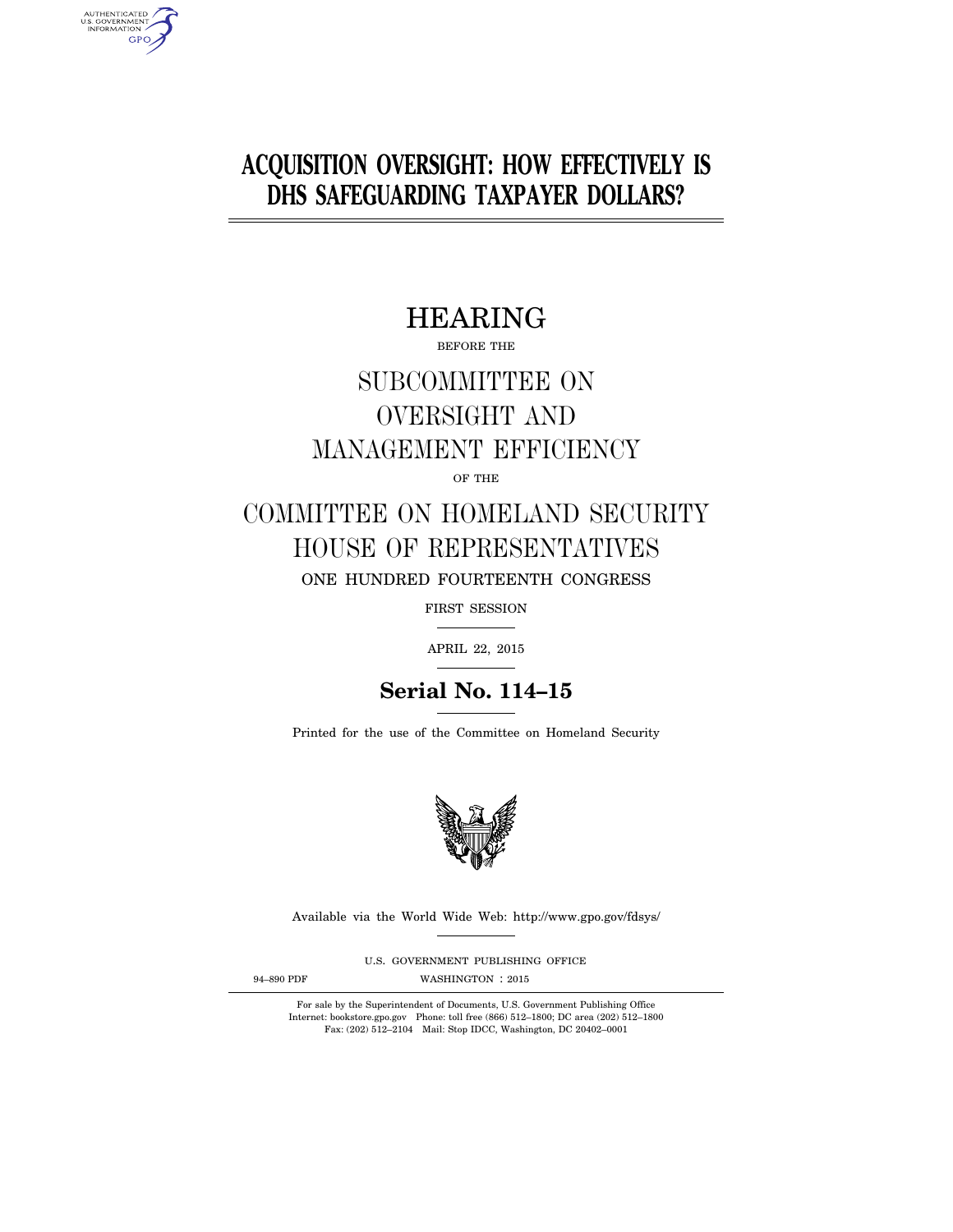# COMMITTEE ON HOMELAND SECURITY

MICHAEL T. MCCAUL, Texas, *Chairman* 

LAMAR SMITH, Texas PETER T. KING, New York MIKE ROGERS, Alabama CANDICE S. MILLER, Michigan, *Vice Chair*  JEFF DUNCAN, South Carolina TOM MARINO, Pennsylvania PATRICK MEEHAN, Pennsylvania LOU BARLETTA, Pennsylvania SCOTT PERRY, Pennsylvania CURT CLAWSON, Florida JOHN KATKO, New York WILL HURD, Texas EARL L. ''BUDDY'' CARTER, Georgia MARK WALKER, North Carolina BARRY LOUDERMILK, Georgia MARTHA MCSALLY, Arizona JOHN RATCLIFFE, Texas

BENNIE G. THOMPSON, Mississippi LORETTA SANCHEZ, California SHEILA JACKSON LEE, Texas JAMES R. LANGEVIN, Rhode Island BRIAN HIGGINS, New York CEDRIC L. RICHMOND, Louisiana WILLIAM R. KEATING, Massachusetts DONALD M. PAYNE, JR., New Jersey FILEMON VELA, Texas BONNIE WATSON COLEMAN, New Jersey KATHLEEN M. RICE, New York NORMA J. TORRES, California

BRENDAN P. SHIELDS, *Staff Director*  JOAN V. O'HARA, *General Counsel*  MICHAEL S. TWINCHEK, *Chief Clerk*  I. LANIER AVANT, *Minority Staff Director* 

## SUBCOMMITTEE ON OVERSIGHT AND MANAGEMENT EFFICIENCY

SCOTT PERRY, Pennsylvania, *Chairman* 

JEFF DUNCAN, South Carolina CURT CLAWSON, Florida EARL L. ''BUDDY'' CARTER, Georgia BARRY LOUDERMILK, Georgia MICHAEL T. MCCAUL, Texas *(ex officio)*  BONNIE WATSON COLEMAN, New Jersey CEDRIC L. RICHMOND, Louisiana NORMA J. TORRES, California BENNIE G. THOMPSON, Mississippi *(ex officio)* 

RYAN CONSAUL, *Subcommittee Staff Director*  DENNIS TERRY, *Subcommittee Clerk*  VACANCY, *Minority Subcommittee Staff Director*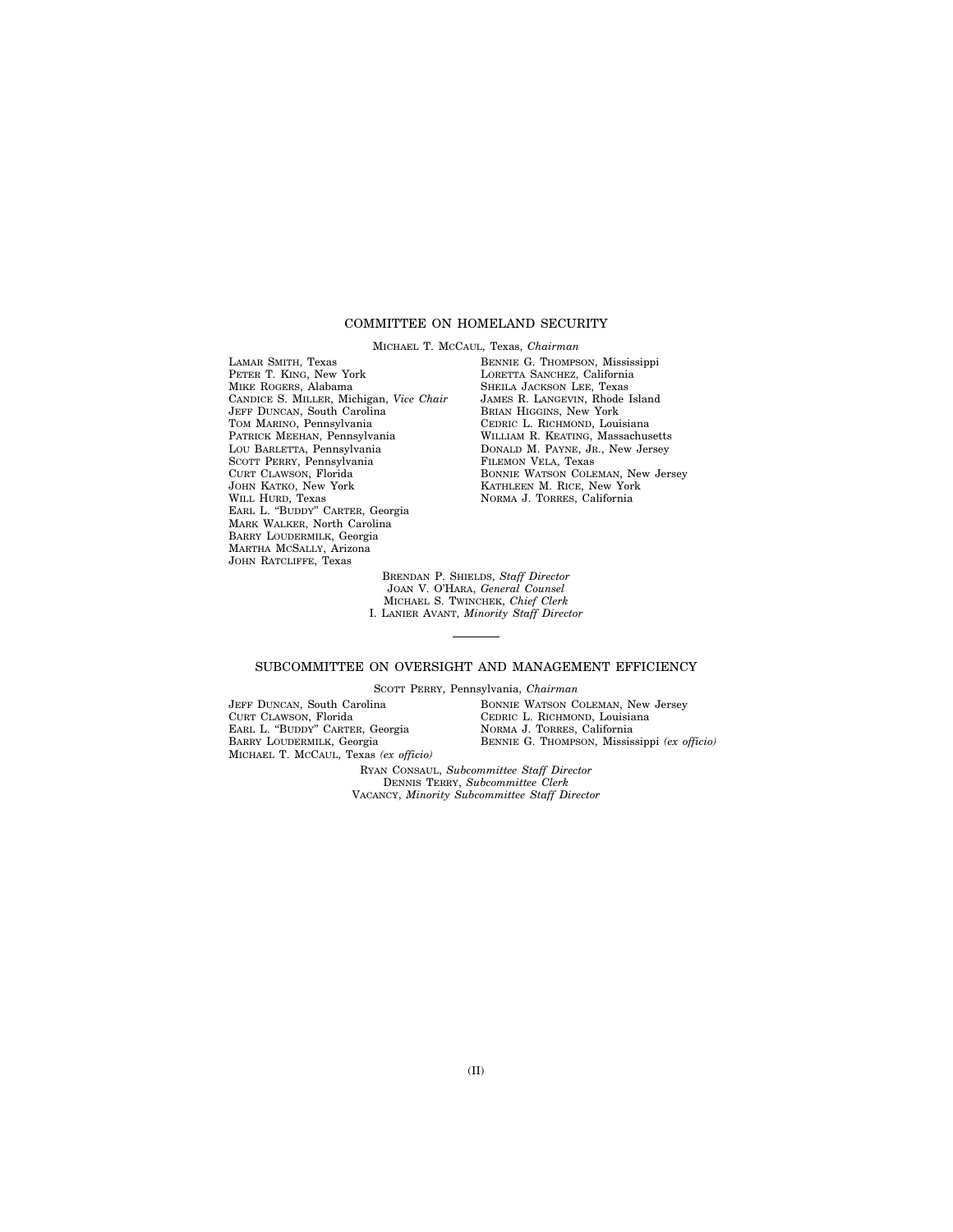# C O N T E N T S

# **STATEMENTS**

| The Honorable Scott Perry, a Representative in Congress From the State<br>of Pennsylvania, and Chairman, Subcommittee on Oversight and Manage-<br>ment Efficiency: |    |
|--------------------------------------------------------------------------------------------------------------------------------------------------------------------|----|
|                                                                                                                                                                    | 1  |
|                                                                                                                                                                    | 3  |
| The Honorable Bonnie Watson Coleman, a Representative in Congress From<br>the State of New Jersey, and Ranking Member, Subcommittee on Oversight                   |    |
| and Management Efficiency:                                                                                                                                         |    |
|                                                                                                                                                                    | 3  |
|                                                                                                                                                                    | 5  |
| The Honorable Bennie G. Thompson, a Representative in Congress From<br>the State of Mississippi, and Ranking Member, Committee on Homeland                         |    |
| Security:                                                                                                                                                          |    |
|                                                                                                                                                                    | 6  |
| WITNESSES                                                                                                                                                          |    |
| Ms. Michele Mackin, Director, Acquisition and Sourcing Management, U.S.<br>Government Accountability Office:                                                       |    |
|                                                                                                                                                                    | 7  |
| Prepared Statement                                                                                                                                                 | 9  |
| Mr. Chip Fulghum, Acting Deputy Under Secretary for Management and<br>Chief Financial Officer, U.S. Department of Homeland Security:                               |    |
|                                                                                                                                                                    | 16 |
|                                                                                                                                                                    | 18 |
| Mr. Cedric J. Sims, Partner, Evermay Consulting Group:                                                                                                             |    |
|                                                                                                                                                                    | 23 |

# Prepared Statement ............................................................................................. 25 APPENDIX

| Question From Ranking Member Bennie G. Thompson for Michele Mackin | 43  |
|--------------------------------------------------------------------|-----|
| Questions From Honorable Cedric Richmond for Michele Mackin        | 43. |
|                                                                    | 44  |
|                                                                    | 44  |
| Questions From Ranking Member Bennie G. Thompson for Chip Fulghum  | 45  |
|                                                                    | 45  |
|                                                                    | 45  |
| Question From Honorable Bonnie Watson Coleman for Cedric J. Sims   | 45  |
|                                                                    | 46  |

Page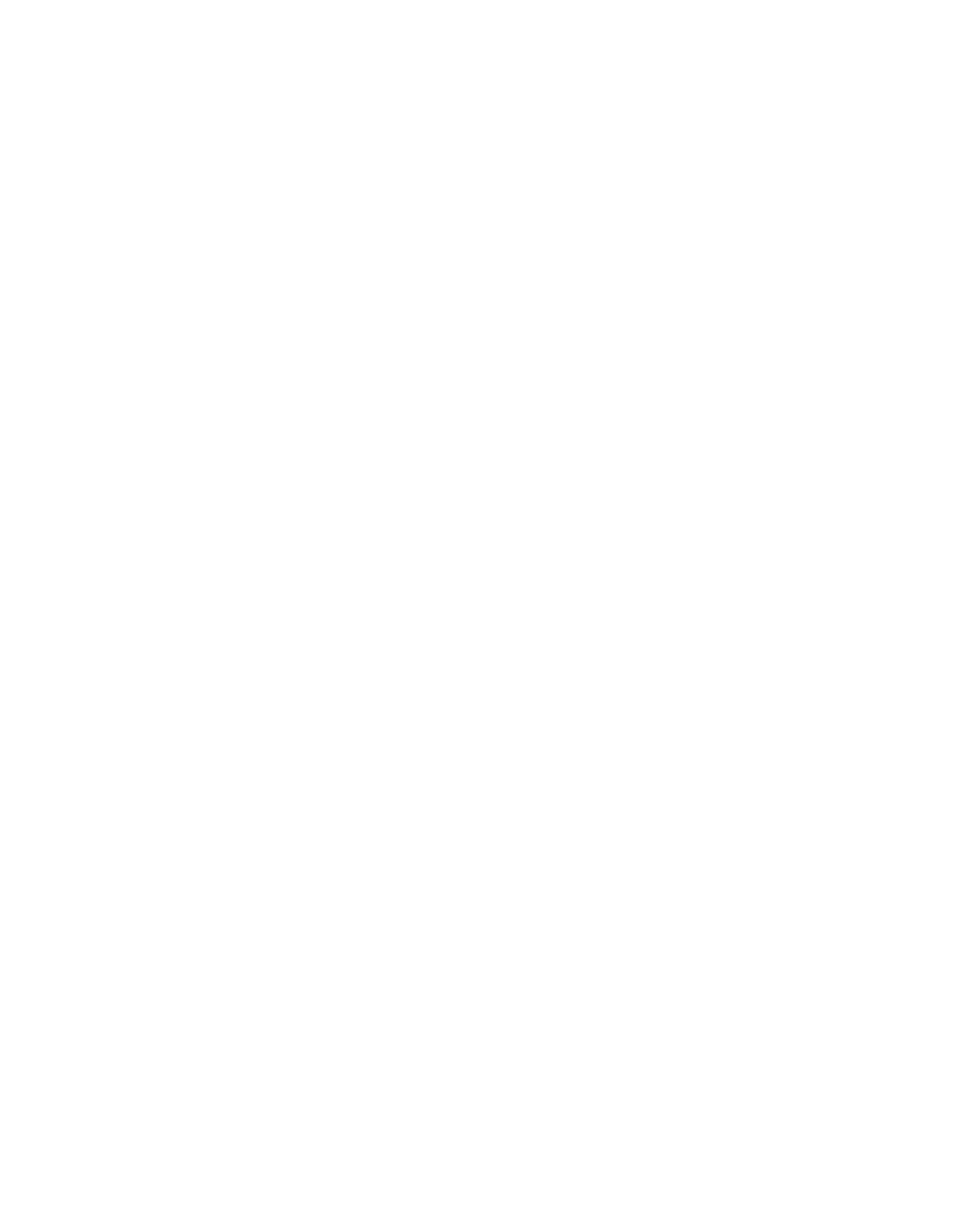# **ACQUISITION OVERSIGHT: HOW EFFECTIVELY IS DHS SAFEGUARDING TAXPAYER DOLLARS?**

#### **Wednesday, April 22, 2015**

U.S. HOUSE OF REPRESENTATIVES, SUBCOMMITTEE ON OVERSIGHT AND MANAGEMENT EFFICIENCY, COMMITTEE ON HOMELAND SECURITY, *Washington, DC.* 

The subcommittee met, pursuant to call, at 2:44 p.m., in Room 311, Cannon House Office Building, Hon. Scott Perry [Chairman of the subcommittee] presiding.

Present: Representatives Perry, Duncan, Clawson, Carter, Watson Coleman, and Torres.

Mr. PERRY. Good afternoon, everybody. The Committee on Homeland Security, Subcommittee on Oversight and Management Efficiency will come to order.

The purpose of this hearing is to determine if the Department of Homeland Security, the DHS, is managing its major acquisition programs effectively.

The Chairman now recognizes himself for an opening statement.

The Department of Homeland Security, the DHS, spends billions of taxpayer dollars each year on a variety of programs intended to better secure the homeland, including systems to secure the border, screen travelers, protect cyber infrastructure, and respond to disasters, among other missions.<br>DHS' current major acquisition program ultimately may cost tax-

payers over \$200 billion. Needless to say, strong accountability and oversight is absolutely necessary to guard against waste, fraud, and abuse.

Since its creation, DHS has had its share of acquisition failures. Customs and Border Protection's Secure Border Initiative network, SBInet, and the Coast Guard's Deepwater Program remain models of how not to manage an acquisition program. SBInet alone cost taxpayers over \$1 billion, with few results from that investment.

Since 2005, watchdogs at the Government Accountability Office have had DHS' acquisition management on its high-risk list. Despite steps taken by DHS to issue an acquisition policy that reflects program management practices and create an office focused on acquisition oversight, programs continue to put taxpayer dollars at risk.

Most importantly, acquisition mismanagement also puts our security at risk. Men and women on the front line securing our borders, protecting our airports, and defending our shores will need to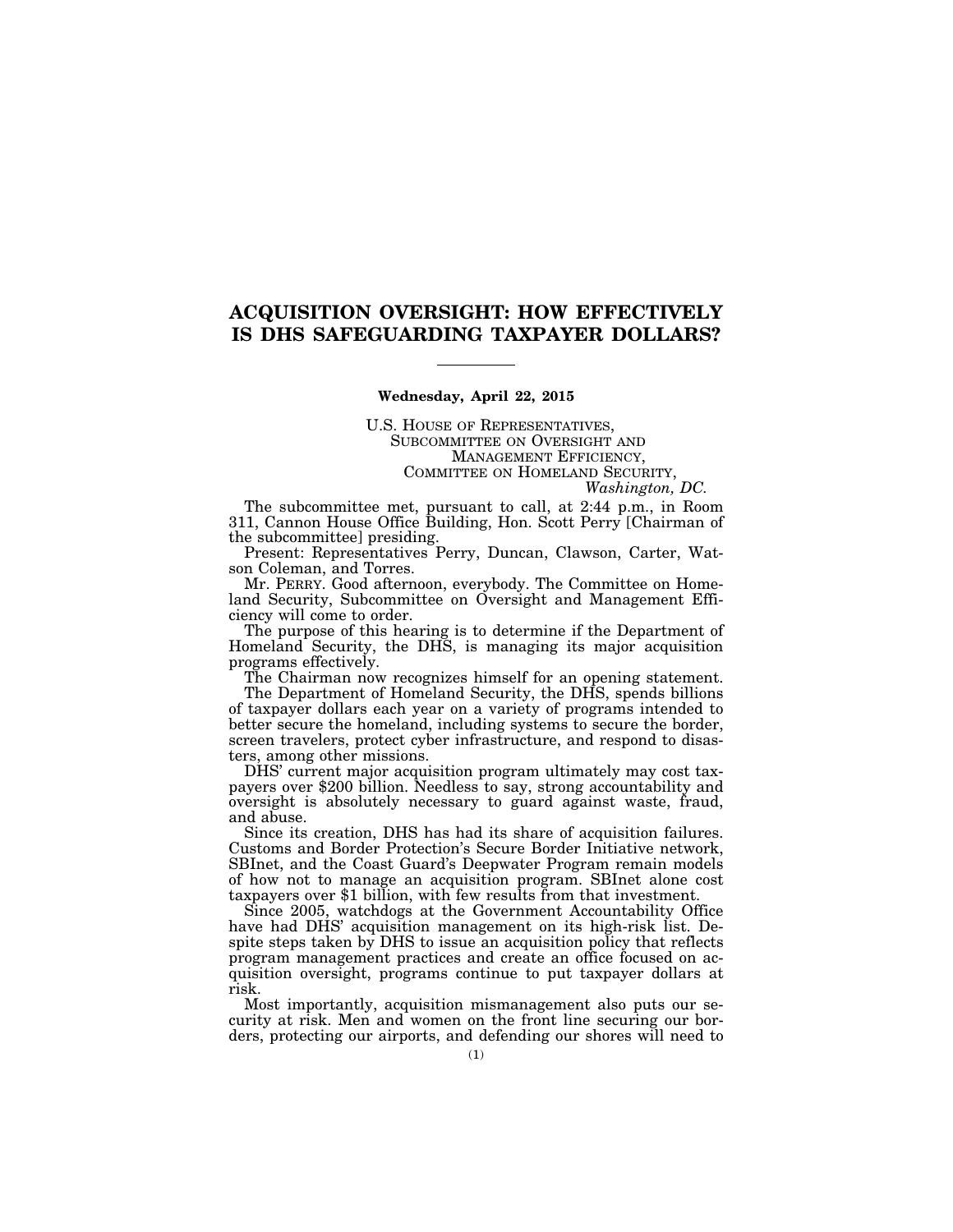wait longer for systems that may not fully meet their operational needs. This is just simply unacceptable.

Several examples in a GAO report released today highlight systems being delivered later than promised: CBP's integrated fixed towers, over 6 years late; Coast Guard's long-range surveillance aircraft, 9 years late; and its National Security Cutter, 4 years late.

In addition, of seven programs that GAO reviewed, cost estimates increased by 40 percent over what DHS originally approved. As a result, DHS expects to spend almost \$10 billion more than they originally estimated on these programs.

GAO also found that DHS authorized programs to deploy capabilities without operational testing, including three programs managed by CBP and the Coast Guard. Having served as a combat aviator in Iraq, I am incredulous that DHS expects its personnel to use equipment that hasn't been field-tested, not to mention the fact that  $\overline{I}$  am sure we paid for testing. In other instances, testing may have been done after key decisions were made.

The bottom line is testing isn't about checking the box. It is about ensuring that tools we give to front-line operators actually work.

DHS must, simply must, do better oversight of its acquisition programs. A GAO report issued last month showed that DHS has an ad hoc approach for some of its oversight efforts because of a lack of written roles and responsibilities. DHS also has done a poor job over the years of holding programs accountable to its acquisition policy. As DHS Inspector General John Roth noted in our first hearing this Congress, "There aren't really any consequences for that disobedience.''

Exactly 1 year ago today, Secretary Johnson announced his Unity of Effort initiative to improve the execution of DHS missions. Although DHS has created several new mechanisms to discuss key decisions, it remains to be seen if these efforts are leading to improved outcomes and better safeguarding of taxpayer dollars.

Improving acquisition outcomes at DHS remains a priority for this committee. Last Congress, the House passed the first-ever bill that comprehensively reforms the DHS acquisition process. The bill empowered senior DHS officials to hold programs accountable, establish strong accountability for programs with significant cost and schedule growth, and required an effective strategy to inform DHS major purchases. This legislation was praised by numerous stakeholders, including the comptroller general, DHS inspector general, Secretary Johnson, and industry groups.

As the committee re-engages acquisition legislation this Congress, this hearing will provide areas on which to focus. I certainly look forward to examining DHS' acquisition programs and processes to better understand what must be done to fix long-standing problems. Until these problems are resolved, we can't be certain that billions that DHS spends will result in better acquisition outcomes for the taxpayer and front-line operators.

[The statement of Chairman Perry follows:]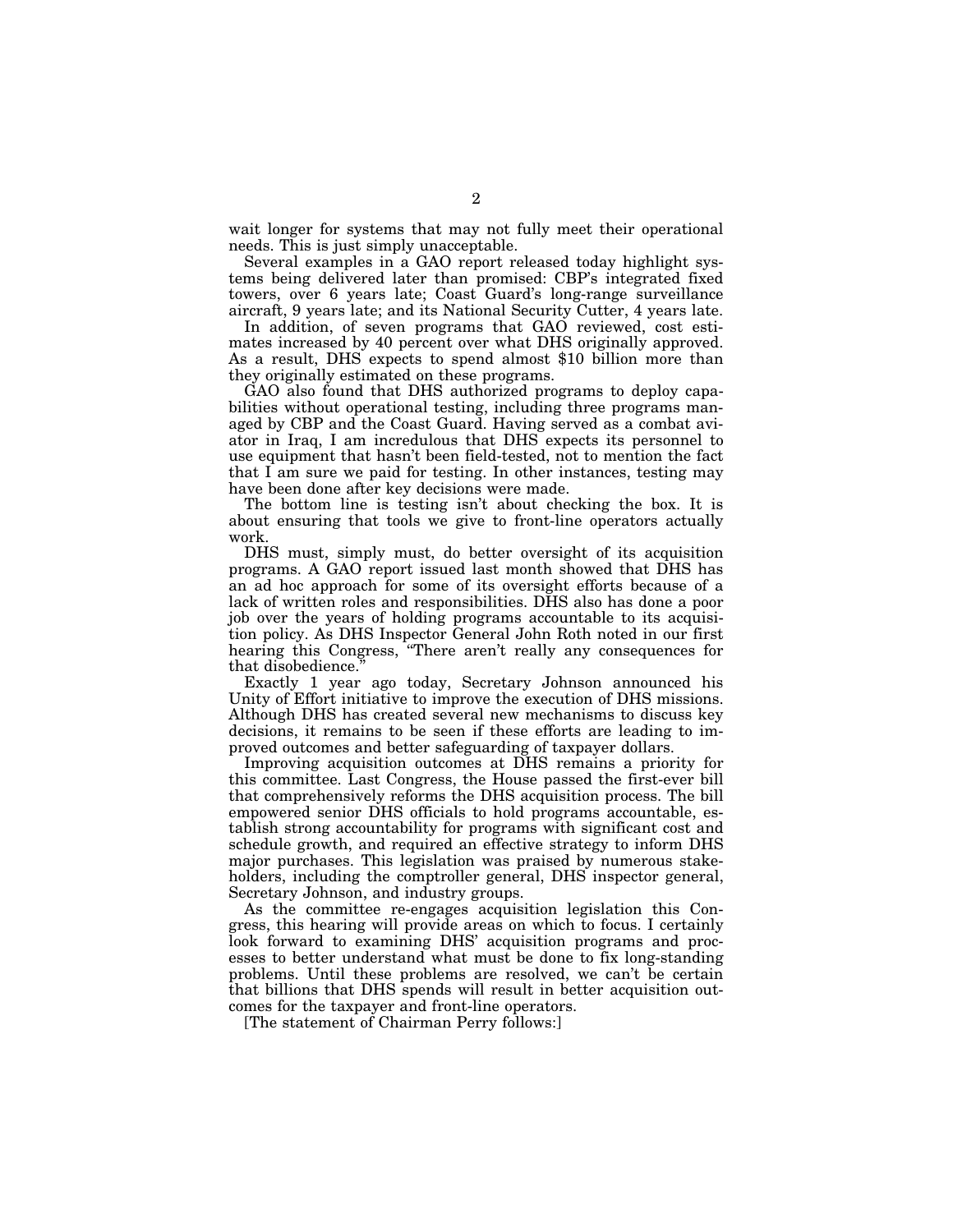### STATEMENT OF CHAIRMAN SCOTT PERRY

#### APRIL 22, 2015

The Department of Homeland Security (DHS) spends billions of taxpayer dollars each year on a variety of programs intended to better secure the homeland, including systems to secure the border, screen travelers, protect cyber infrastructure, and respond to disasters, among other missions. DHS's current major acquisition programs ultimately may cost taxpayers over \$200 billion. Needless to say, strong accountability and oversight is needed to guard against waste, fraud, and abuse.

Since its creation, DHS has had its share of acquisition failures. Customs and Border Protection's (CBP) Secure Border Initiative Network (SBInet) and the Coast Guard's Deepwater program remain models of how not to manage an acquisition program. SBInet alone cost taxpayers over \$1 billion with few results from that investment. Since 2005, watchdogs at the Government Accountability Office (GAO) have had DHS's acquisition management on its ''High-Risk List.'' Despite steps taken by DHS to issue an acquisition policy that reflects program management practices and create an office focused on acquisition oversight, programs continue to put taxpayer dollars at risk.

Most importantly, acquisition mismanagement also puts our security at risk. Men and women on the front lines securing our borders, protecting our airports, and defending our shores will need to wait longer for systems that may not fully meet their operational needs; this is unacceptable. Several examples in a GAO report released today highlight systems being delivered later than promised: CBP's Integrated Fixed Towers, over 6 years late; Coast Guard's Long Range Surveillance Aircraft, 9 years late; and its National Security Cutter, 4 years late. In addition, of seven programs that GAO reviewed, cost estimates increased by 40 percent over what DHS originally approved. As a result, DHS expects to spend almost \$10 billion more than they originally estimated on these programs.

GAO also found that DHS authorized programs to deploy capabilities without operational testing, including three programs managed by CBP and the Coast Guard. Having served as a combat aviator in Iraq, I'm incredulous that DHS expects its personnel to use equipment that hasn't been field tested. In other instances, testing may have been done after key decisions were made. Bottom line, testing isn't about checking the box, it's about ensuring that the tools we give to front-line operators actually work.

DHS must do better oversight of its acquisition programs. A GAO report issued last month showed that DHS has an ad-hoc approach for some of its oversight efforts because of a lack of written roles and responsibilities. DHS also has done a poor job over the years of holding programs accountable to its acquisition policy. As DHS Inspector General John Roth noted in our first hearing this Congress, ''[there aren't] really any consequences for that disobedience.'' Exactly 1 year ago today, Secretary Johnson announced his Unity of Effort initiative to improve the execution of DHS missions. Although DHS has created several new mechanisms to discuss key decisions, it remains to be seen if these efforts are leading to improved outcomes and better safeguarding of taxpayer dollars.

Improving acquisition outcomes at DHS remains a priority for this committee. Last Congress, the House passed the first-ever bill that comprehensively reforms the DHS acquisition process. The bill empowered senior DHS officials to hold programs accountable, established strong accountability for programs with significant cost and schedule growth, and required an effective strategy to inform DHS major purchases. This legislation was praised by numerous stakeholders, including the comptroller general, DHS inspector general, Secretary Johnson, and industry groups. As the committee re-engages acquisition legislation this Congress, this hearing will provide areas on which to focus. I look forward to examining DHS's acquisition programs and processes to better understand what must be done to fix longstanding problems. Until these problems are fixed, we can't be certain that the billions DHS spends will result in better acquisition outcomes for the taxpayer and front-line operators.

Mr. PERRY. The Chairman will now recognize the Ranking Minority Member of the subcommittee, the gentlelady from New Jersey, Mrs. Watson Coleman, for any statement she may have.

Mrs. WATSON COLEMAN. Thank you very much, Mr. Chairman, and thank you for holding this important hearing.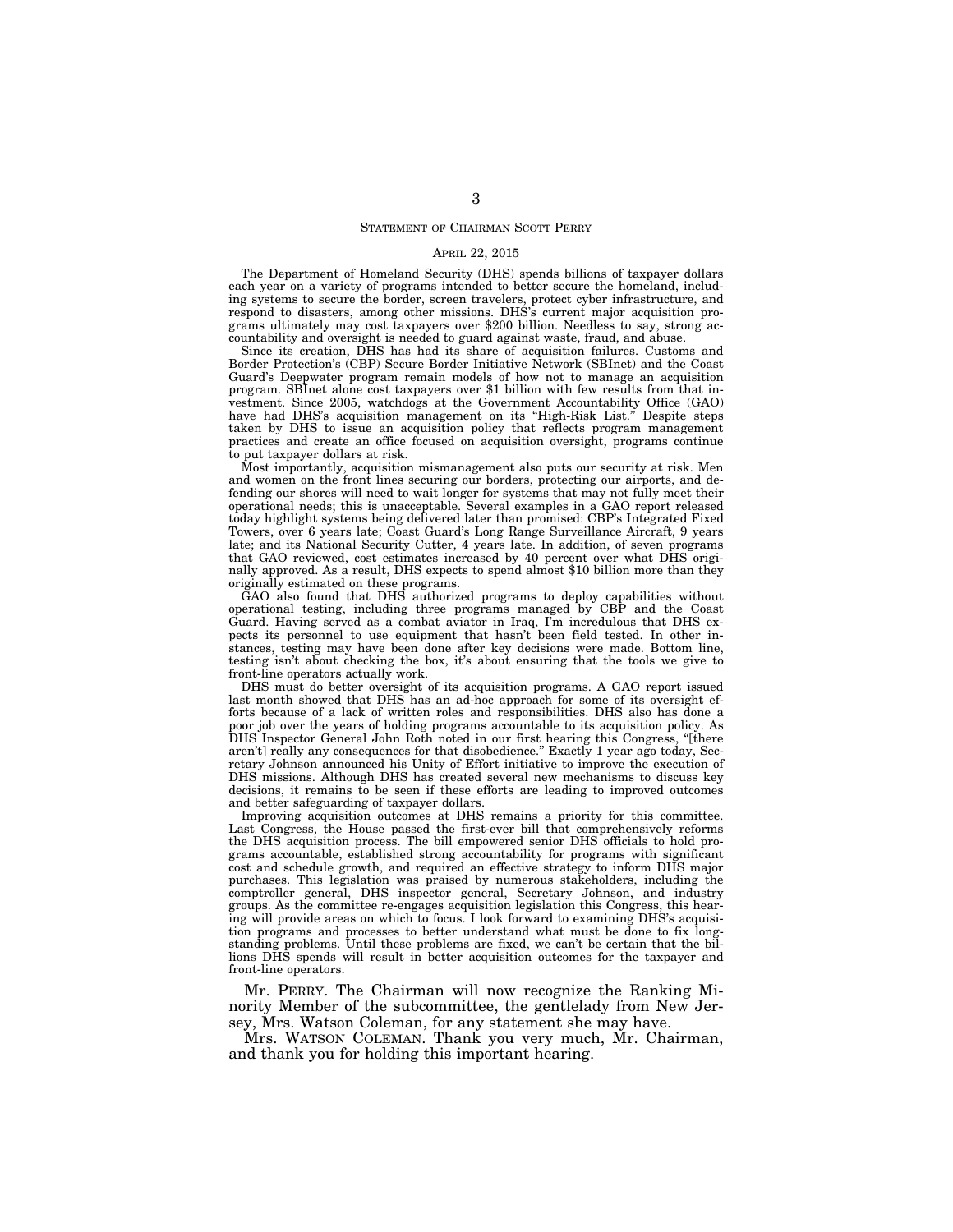This is a very important discussion to improve the efficiency of some of the Department of Homeland Security's most essential operations.

In adopting the Acquisition Management Directive and by creating the Office of Program Accountability and Risk Management, the Department has taken constructive steps towards utilizing the information derived from the acquisitions program's own work to assess the program's readiness to move through the successive stages of investment and capability development.

At the same time, both of the recent GAO studies we will discuss today have identified deficiencies in the compilation, approval, and currency of acquisition program baselines at DHS—a concern which dates back to the first edition of GAO's DHS ''Quick Look,'' published in June 2010.

GAO's analysis related to last month's report on DHS acquisition oversight found that, in the DHS master acquisition oversight list from this fiscal year, 25 of 72 Level 1 or Level 2 acquisitions listed have received waivers from DHS reporting requirements. In other words, 35 percent of the programs on the list with life-cycle costs initially estimated at \$300 million or more have received waivers from requirements to update a range of acquisition-related information, including cost estimates.

To exercise our oversight responsibility, Members of the subcommittee must understand the circumstances in which the waivers for requirements the acquisition programs report on, previously acknowledged as indicators of their progress. The subcommittee has asked the Department to provide a May 2013 memorandum from the under secretary for management granting these waivers, and it is concerning that we have just received that memo, making it very difficult to thoroughly and appropriately assess DHS guidance on the issue.

Furthermore, GAO's recent assessment of 22 of the Department's costliest acquisition programs now underway finds that 6 of these programs have not received approval of their acquisition program baselines from DHS leadership, though Department policy requires such. GAO additionally finds that, despite the lack of fully approved baselines, these six programs have spent a total of \$5 billion as of GAO's review. Of the 16 programs in the sample that GAO could assess against the APBs, 2 met cost and schedule baselines as of the review.

Major system acquisitions at the Department of Homeland Security spend billions of dollars each year and provide our country's front-line operators with the capabilities they need to achieve their critical missions. When a DHS acquisition program falls short in terms of effectiveness or efficiency, it crowds out investment in other high-priority missions.

I am aware that Chairman McCaul intends to introduce a bill to reform DHS acquisition, similar to legislation that was passed by the House in last Congress. Members on this side look forward to working with you to help to develop and improve the bill in this subcommittee.

I would like to focus on making sure this new legislation reflects the strong preference on the part of Congress for DHS leaders and program managers to collect and use knowledge developed by pro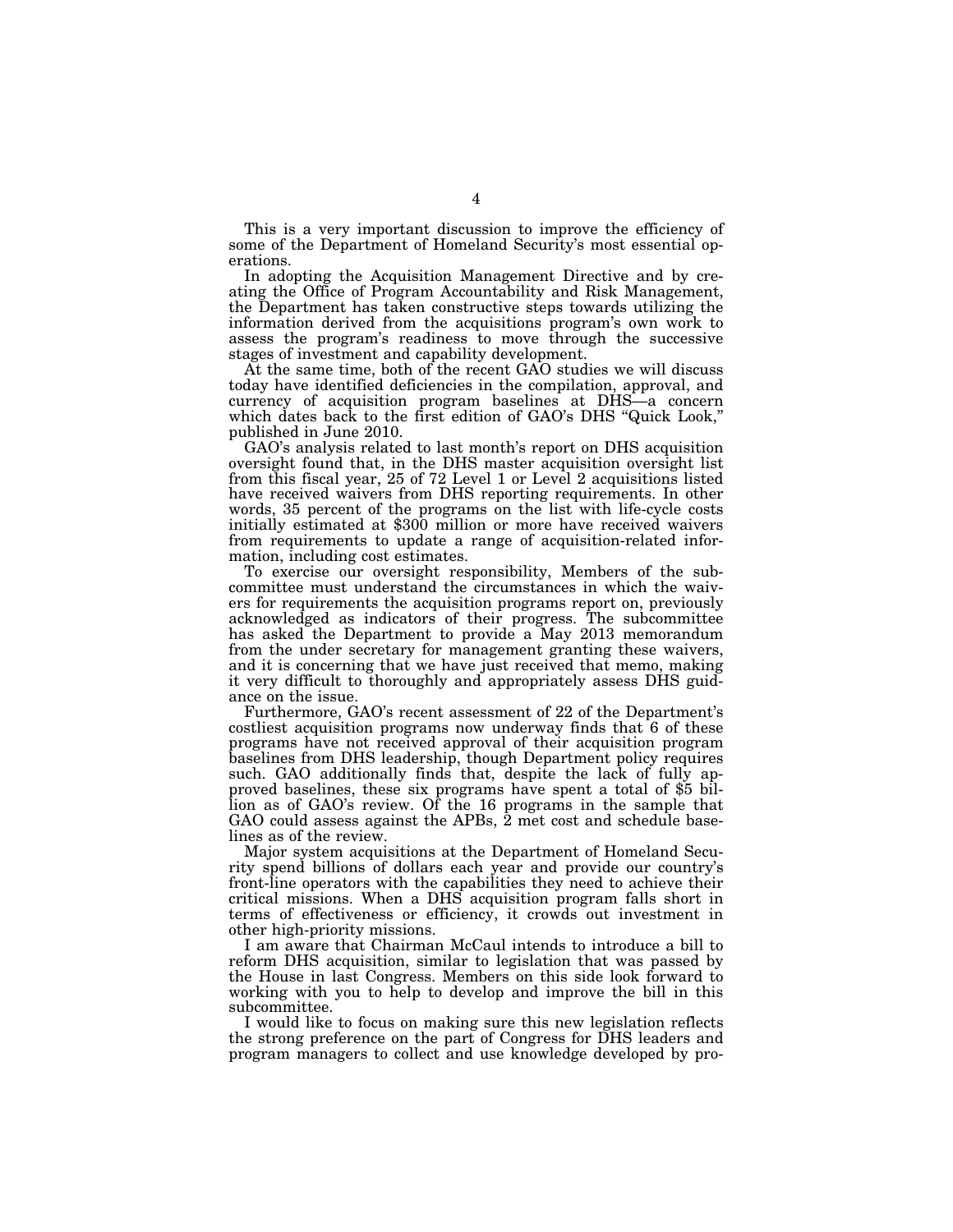gram offices. This information reduces the risk incurred and enhances the value DHS receives when the Department makes major acquisition investments.

In addition, I believe that DHS acquisition reform legislation should require that the Department show good cause to an acquisition decision authority in any case when DHS departs from best practices and knowledge-based acquisition management.

I would like to thank the panel of witnesses for appearing before the subcommittee today. I look forward to hearing their perspectives on this proposal.

I am very interested in hearing from the Department of Homeland Security. I am sure you will use this hearing as an opportunity to outline for the committee how the Secretary's Unity of Effort initiative will reverse the Department's troubling effort.

I thank you very much for this opportunity, and I yield back my time.

[The statement of Ranking Member Watson Coleman follows:]

#### STATEMENT OF RANKING MEMBER BONNIE WATSON COLEMAN

#### APRIL 22, 2015

This is a very important discussion to improve the efficiency of some of the Department of Homeland Security's most essential operations.

In adopting the Acquisition Management Directive, and by creating the Office of Program Accountability and Risk Management, the Department of Homeland Security has taken constructive steps toward utilizing the information derived from acquisition programs' own work to assess the programs' readiness to move through successive stages of investment and capability development.

At the same time, both of the recent GAO studies we'll discuss today have identified deficiencies in the compilation, approval, and currency of acquisition program baselines at DHS, a concern which dates back to the first edition of GAO's DHS Quick Look, published in June 2010.

GAO's analysis related to last month's report on DHS Acquisition Oversight found that in the DHS Master Acquisition Oversight List from this fiscal year, 25 of 72 Level 1 or Level 2 acquisitions listed have received waivers from DHS reporting requirements

In other words, 35 percent of the programs on the list with life-cycle costs initially estimated at \$300 million or more have received waivers from requirements to update a range of acquisition-related information, including their cost estimates.

To exercise our oversight responsibilities, Members of the subcommittee must understand the circumstances in which the Department waives requirements that acquisition programs report on previously-acknowledged indicators of their progress.

The subcommittee has asked the Department to provide a May 2013 memorandum from the under secretary for management granting these waivers—and it is concerning that the Department provided the memo to the committee minutes before the start of the hearing, making it difficult to thoroughly and appropriately assess DHS guidance on this issue.

Furthermore, GAO's recent assessment of 22 of the Department's costliest acquisition programs now underway finds that six of these programs have not received approval of their Acquisition Program Baselines (APBs) from DHS leadership, though Department policy requires such approval.

GAO additionally finds that despite the lack of fully-approved baselines, these six programs have spent a total of \$5 billion as of GAO's review. Of the 16 programs in the sample that GAO could assess against APBs, two met cost and schedule baselines as of GAO's review.

Major system acquisitions at the Department of Homeland Security spend billions of dollars each year, and provide our country's front-line operators with the capabilities they need to achieve their critical missions.

When a DHS acquisition program falls short in terms of effectiveness or efficiency, it crowds-out investment in other high-priority missions.

I am aware that Chairman McCaul intends to introduce a bill to reform DHS acquisition, similar to legislation that passed the House last Congress. Members on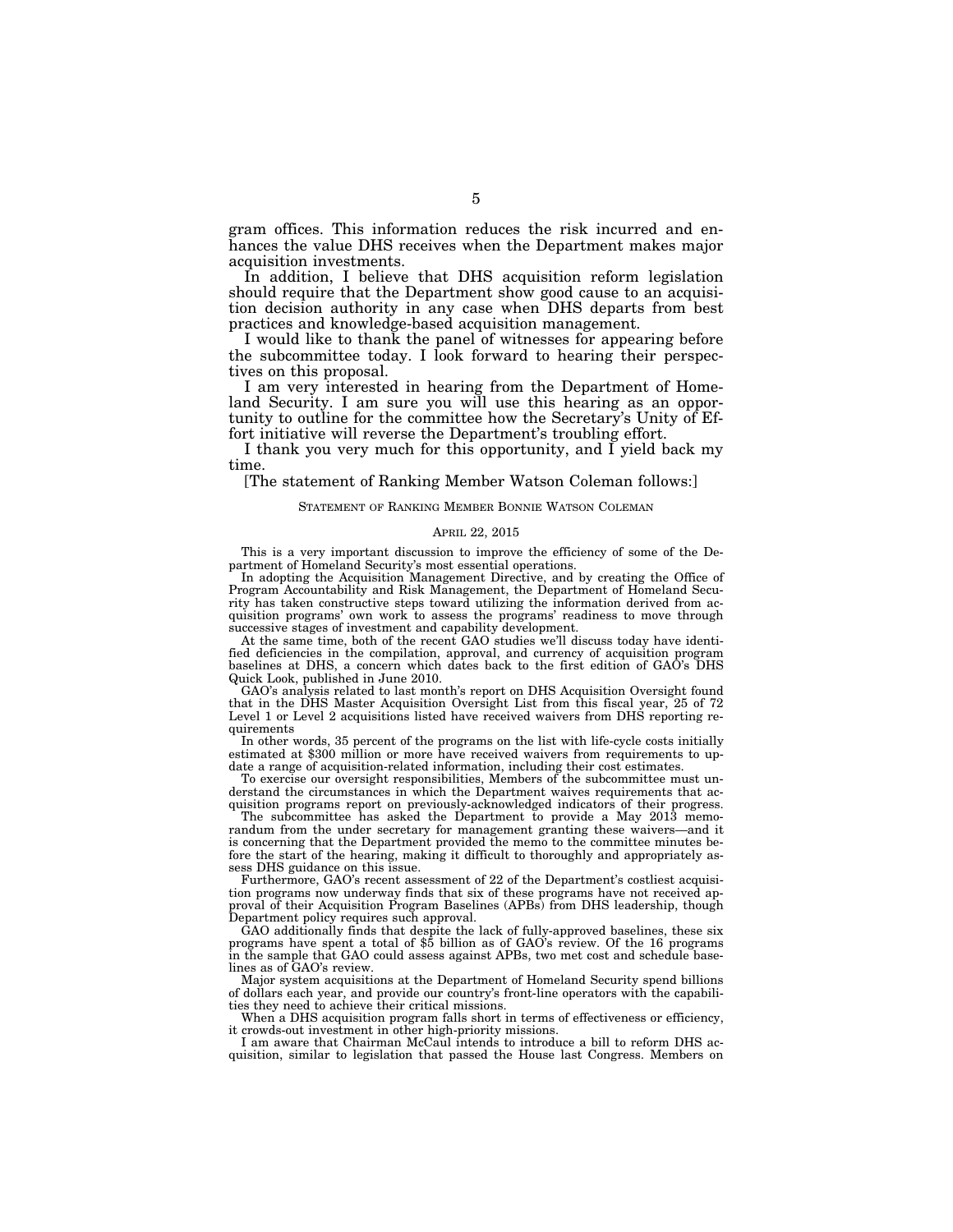this side look forward to working with you to develop and improve the bill in this subcommittee.

I'd like to focus on making sure this new legislation reflects a strong preference<br>on the part of Congress for DHS leaders and program managers to collect and use<br>knowledge developed by program offices. This information re tion investments.

In addition, I believe that DHS acquisition reform legislation should require that the Department show good cause to an Acquisition Decision Authority in any case when DHS departs from best practices in knowledge-based acquisition management.

I would like to thank the panel of witnesses for appearing before the subcommittee today, and I look forward to hearing their perspectives on these proposals.

I am very interested in hearing from the Department of Homeland Security's act-ing chief acquisition officer, Mr. Fulghum, who I hope will use this hearing as an opportunity to outline for the subcommittee how Secretary Johnson's Unity of Effort initiatives will reverse the Department's troubling record of acquisition management challenges, several of which I've outlined.

Additionally, I am eager to hear from GAO's Ms. Mackin, whose experience in leading assessments of DHS acquisition activities will enable her to focus on critical open recommendations to DHS, and offer her perspective on how the Department

could best prioritize and implement open recommendations from GAO reviews. I also look forward to hearing from Dr. Sims, whose combination of experiences at the DHS component level in the Secret Service, at the headquarters level as exec-utive director of the Office of Program Accountability and Risk Management, and in the private sector advising DHS contractors will help this subcommittee as we

look for ways to tackle significant management concerns for DHS. These concerns strain the DHS budget and threaten the Department's operational effectiveness.

Mr. PERRY. The Chairman thanks the Ranking Member.

Other Members of the subcommittee are reminded that opening statements may be submitted for the record.

[The statement of Ranking Member Thompson follows:]

#### STATEMENT OF RANKING MEMBER BENNIE G. THOMPSON

#### APRIL 22, 2015

I thank Acting Under Secretary Fulgum for serving as under secretary for management, and I wish him well as he goes from wearing multiple hats at DHS to hopefully just one. I am pleased that last Thursday, the Senate confirmed Russell Deyo as DHS under secretary for management—a position whose duties include service as the Department's chief acquisition officer.

Last April, Secretary Johnson issued a ''Unity of Effort'' memorandum to the Department's senior leaders, expressing his commitment to better linking DHS ''strategic objectives, budgeting, acquisition decisions, operational planning, and mission execution.'

Agency management performance—including DHS acquisition management—affects the Department's long-term financial sustainability, DHS operators, and the American people's security. Recently, the Government Accountability Office assessed DHS acquisition management. GAO's assessment presents troubling evidence that even though DHS has taken steps to improve performance, execution and management of the Department's major acquisitions offer little evidence of incorporating widely-acknowledged best practices.

In fiscal year 2014, DHS spent \$10.7 billion—a bit more than one-sixth of its total budget authority—on acquisition of systems with life-cycle costs estimated at \$300 million or more. These acquisitions cost real money. We must ensure that each dollar is spent wisely, can be accounted for, and advances the homeland security mission. The Department's front-line operators depend on systems like Coast Guard ships and helicopters to work when they go into harm's way.

The safety of the American people often depends on the Department's ability to buy enough reliable technology—like baggage-screening systems—that provides DHS with capabilities they need to accomplish their critical missions. Assessing the progress of a major acquisition program toward specific objectives by reviewing that program's performance against its budget and schedule seems as much common sense as a key insight from management science: But GAO has identified deficiencies in the development and use of program baselines to manage major DHS ac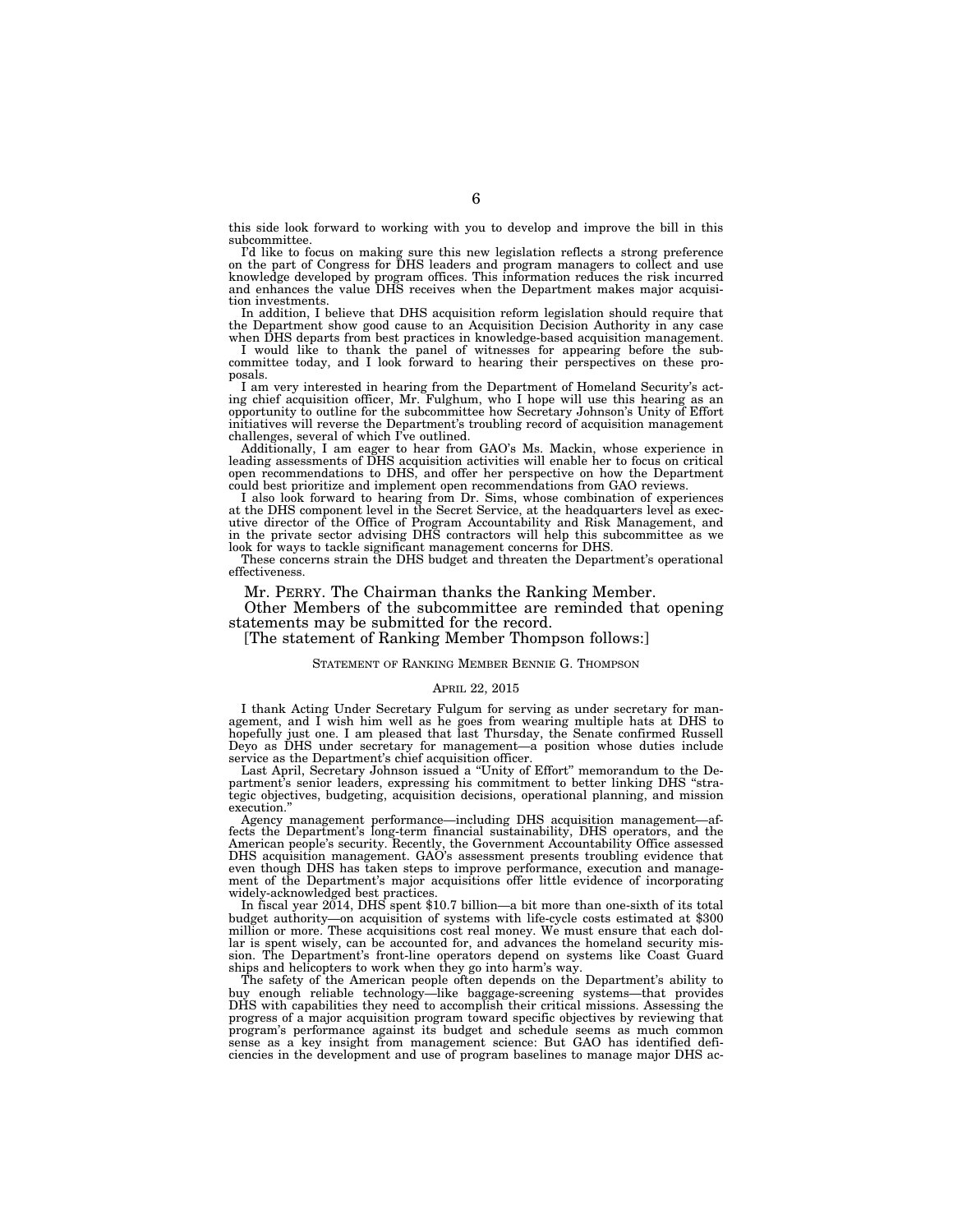quisitions. As Ranking Member Watson Coleman noted, GAO could not even assess nearly a quarter of the major DHS acquisitions selected for their sample, because there has never been a successful completion of all of the reviews required by the

Department's own acquisition policies.<br>What is concerning is that in the absence of required procedures to check the feasibility of these programs, GAO reports that six DHS acquisitions have spent \$5 billion to date. This raises several red flags for me because I am too familiar with the Department's history of throwing money at programs that have been unsuccessful. This is a cycle that cannot continue.

I want to hear witnesses' best ideas about how Congress can strengthen and deepen acquisition reforms pursued to date by DHS management, so that major acquisitions will produce significantly better results in terms of affordability and effective-ness. At the same time, I would appreciate hearing from witnesses how DHS leaders can better engage the innovation, efficiency, and competitiveness exemplified every day in small and minority businesses.

Mr. PERRY. We are pleased to have a distinguished panel of witnesses before us today on this important topic.

Let me remind the witnesses that their entire written statement will appear in the record. I will introduce each of you first and then recognize you each for your testimony.

Ms. Michele Mackin—did I get that correct?

Ms. MACKIN. Yes.

Mr. PERRY [continuing]. Is a director at the U.S. Government Accountability Office in the Acquisition and Sourcing Management team. Ms. Mackin joined the GAO in 1988 as an evaluator in the National Security and International Affairs Division. Ms. Mackin has led complex reviews of Federal contracting issues, including high-risk contract types, the Coast Guard's Deepwater recapitalization project, and Navy shipbuilding programs.

The Honorable Chip Fulghum is the acting deputy under secretary for management, acting chief acquisition officer, as well as the chief financial officer for the Department of Homeland Security. Mr. Fulghum joined DHS in October 2012 as its budget director. Prior to joining the Department, Mr. Fulghum served for 28 years in the United States Air Force, retiring with the rank of colonel. He is also a graduate of The Citadel, the Military College of South Carolina.

Thank you for your service, sir.

Dr. Cedric Sims is a partner with the Evermay Consulting Group. From 2010 until 2012, he served as the director of DHS' Office of Program Accountability and Risk Management. Dr. Sims also held other positions in the Department, including the executive director of the Enterprise Management Business Office. Dr. Sims holds a doctorate in engineering from Texas A&M University.

Thank you.

Thank you all for being here today.

The Chairman now recognizes Ms. Mackin for her testimony.

### **STATEMENT OF MICHELE MACKIN, DIRECTOR, ACQUISITION AND SOURCING MANAGEMENT, U.S. GOVERNMENT AC-COUNTABILITY OFFICE**

Ms. MACKIN. Thank you, Mr. Chairman. Good afternoon, Ranking Member Watson Coleman and Members of the subcommittee.

Thank you for having me here today to discuss DHS acquisitions, an issue we have reported on for quite some time. My statement today is based on two of our recent reports. One, as was mentioned, was issued just last month, and the other is being released today.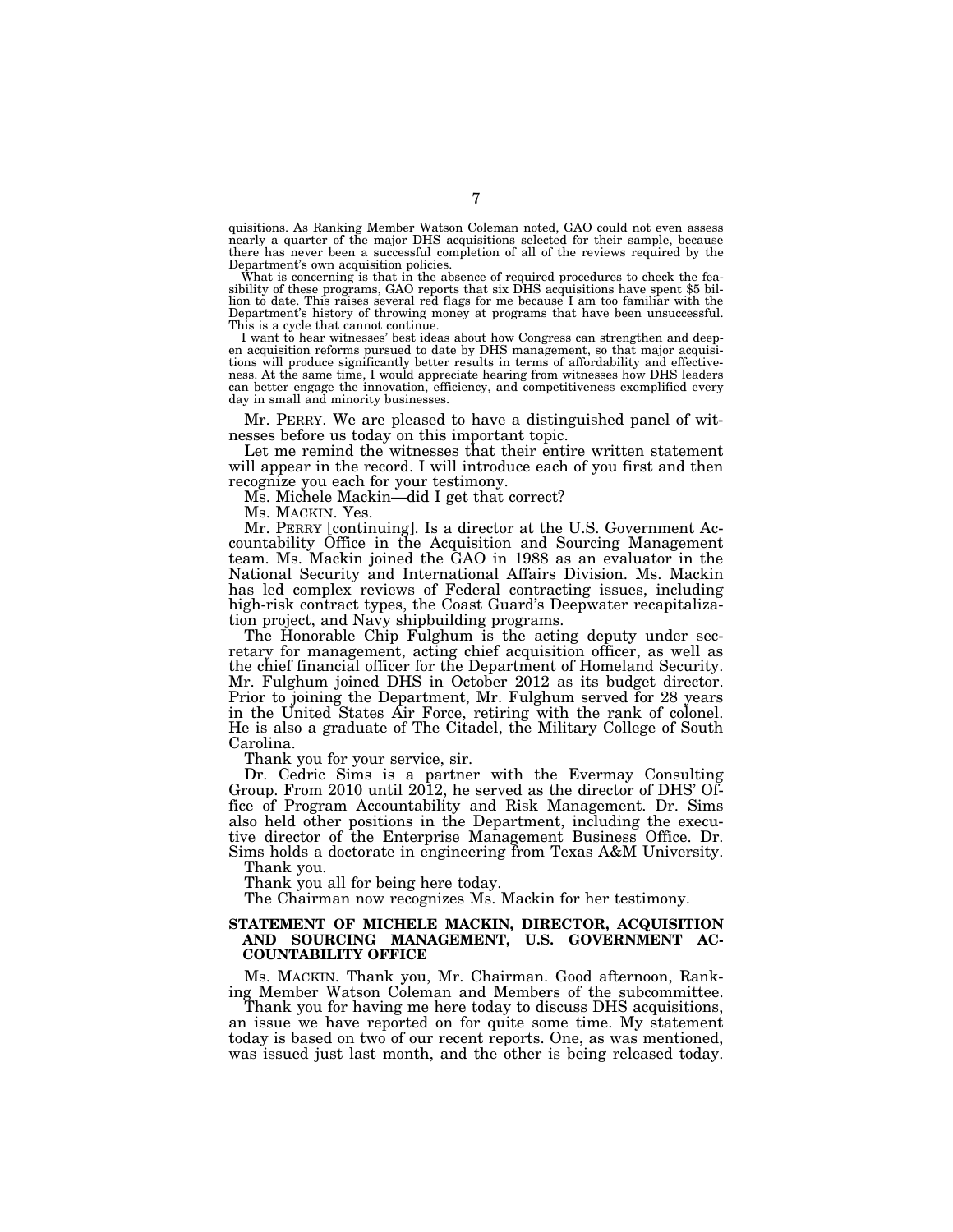DHS buys a wide range of systems and technologies to meet its many missions. In fact, the Department spends about \$11 billion per year on its largest acquisitions, those estimated to cost \$300 million or more.

I will briefly touch on three issues today: First, how these large programs are performing in terms of cost and schedule; second, the status of testing; and, third, the quality of information available to Congress and DHS on these large programs.

To assess cost and schedule, we selected 22 major acquisition programs. These included Customs and Border Protection systems, TSA screening technologies, and Coast Guard ships and aircraft, among others.

We found, as was mentioned, that six of these 22 programs did not have Department-approved acquisition baselines. These baselines are critical because they establish agreed-upon cost, schedule, and performance targets. Without having approved baselines, accountability is obscured, and neither we, Congress, nor DHS can know if the programs are performing as intended. This is an issue we have highlighted in our past work, as well.

Of the remaining 16 programs in our review, we found that 14 had experienced schedule delays, and some also had increases to their cost estimates. In fact, on average, these programs had a 31⁄2- year schedule delay and, in total, a \$9.7 billion increase in expected costs.

While each program has its own story, in general, we identified the following reasons for this: Challenges in meeting requirements, for example, due to technical difficulties; funding shortfalls, where there is a gap, sometimes quite significant, between what a program expects to receive and what it actually receives in a given year; a decision to pursue different or new capabilities after the program has begun; and, for some programs, the initial cost or schedule estimates simply weren't sound in the first place and had to be revised.

In terms of the testing, 19 of the 22 programs we reviewed had delivered some capabilities to end-users such as border agents or airports screeners. Fifteen of these programs had been operationally tested, and six had passed the tests. For many of those that did not past the test, DHS' Office of Test and Evaluation has recommended follow-on testing.

Also, in our review of 30 DHS test assessments, we found that about a third did not clearly indicate whether all key performance capabilities had been demonstrated. We recommended, and DHS agreed, to reflect this in future test assessments.

Finally, regarding the quality of information, good data of course is critical to sound decision making about acquisition programs; however, we found problems with DHS' own system for reporting acquisition information. Program managers are supposed to enter certain information into this system, and senior acquisition officials at the components are responsible for validating it. But we found inaccuracies in cost estimates and blank data fields for some important information, such as expenditure amounts or key program milestones.

These issues call into question whether DHS management has the information it needs for effective acquisition oversight. Because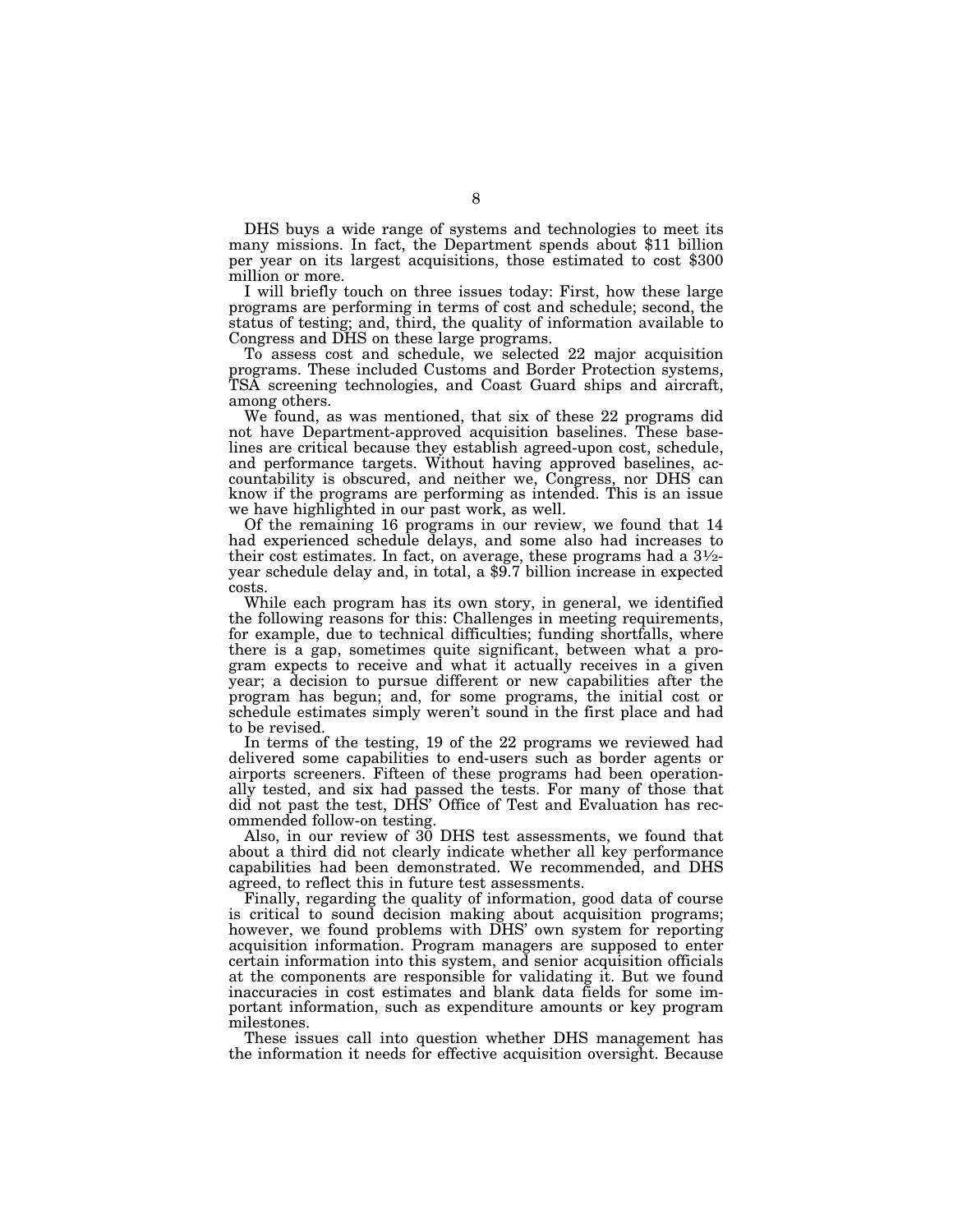this data feeds into DHS' reports to Congress, that means Congress is not getting accurate and complete information. DHS agreed with our recommendation to determine how to hold programs and components accountable for entering and validating the data in the system.

That completes my statement. Thank you very much. I will be happy to answer questions at the appropriate time.

[The prepared statement of Ms. Mackin follows:]

### PREPARED STATEMENT OF MICHELE MACKIN

### APRIL 22, 2015

Chairman Perry, Ranking Member Watson Coleman, and Members of the subcommittee: Thank you for the opportunity to discuss acquisition management at the Department of Homeland Security (DHS). Each year, DHS invests billions of dollars in its major acquisition programs to help execute its many critical missions. In fiscal year 2014 alone, DHS planned to spend almost \$11 billion on these acquisition programs, and the Department expects it will ultimately invest more than \$200 billion in them. DHS and its underlying components are acquiring systems to help secure the border, increase marine safety, screen travelers, enhance cybersecurity, improve disaster response, and execute a wide variety of other operations. Each of DHS's major acquisition programs generally costs \$300 million or more and can span many years. We have reported that DHS's acquisition policy is ge ment practices.<sup>1</sup> In recent years, DHS has taken steps to improve acquisition management by dedicating additional resources to oversight and documenting major acquisition decisions in a more transparent and consistent manner. However, many of our recommendations have not yet been implemented, including that DHS ensure all major acquisition programs fully comply with DHS acquisition policy.

My statement today draws from two recently completed reviews and addresses: (1) The health of 22 DHS major acquisition programs and (2) the underlying systems in place to oversee and manage such programs.2 For the first review, issued in April 2015, we assessed all 14 of DHS's largest acquisition programs (with a lifecycle cost estimate of \$1 billion or more) that were in the process of obtaining new capabilities as of June 2014. To provide additional insight into factors that can contribute to poor acquisition outcomes, we also included 8 other major acquisition pro-grams that we or DHS had identified as at risk of not meeting their schedules, cost estimates, or capability requirements. For all 22 programs, we reviewed acquisition documents required by DHS policy, including test plans, and interviewed program managers and headquarters acquisition management and test and evaluation officials. We verified the cost and schedule data reported for these programs on the basis of a data collection instrument and interviews with agency officials, and we determined these data elements were sufficiently reliable for our purposes. For the second review, issued in March 2015, we assessed DHS policies and procedures and interviewed oversight and acquisition officials from all nine DHS components that had at least one of the Department's largest acquisition programs. From these components, we selected a non-generalizable sample of nine major programs for a more in-depth analysis of oversight activities and reported program data. We also assessed the data reliability of Next Generation Periodic Reporting System (nPRS) and determined that the data were not sufficiently reliable for our purposes; therefore we used these data only for illustrative purposes. More detailed information on our scope and methodology can be found in the respective reports.

We conducted the work on which this statement is based in accordance with generally accepted Government auditing standards. Those standards require that we

<sup>1</sup>GAO, *High-Risk Series: An Update*, GAO–05–207 (Washington, DC: January 2005); *Home-*

land Security Acquisitions: DHS Could Better Manage Its Portfolio to Address Funding Gaps<br>and Improve Communications with Congress, GAO-14-332 (Washington, DC: Apr. 17, 2014).<br>Also see, for example, Honeland Security: DHS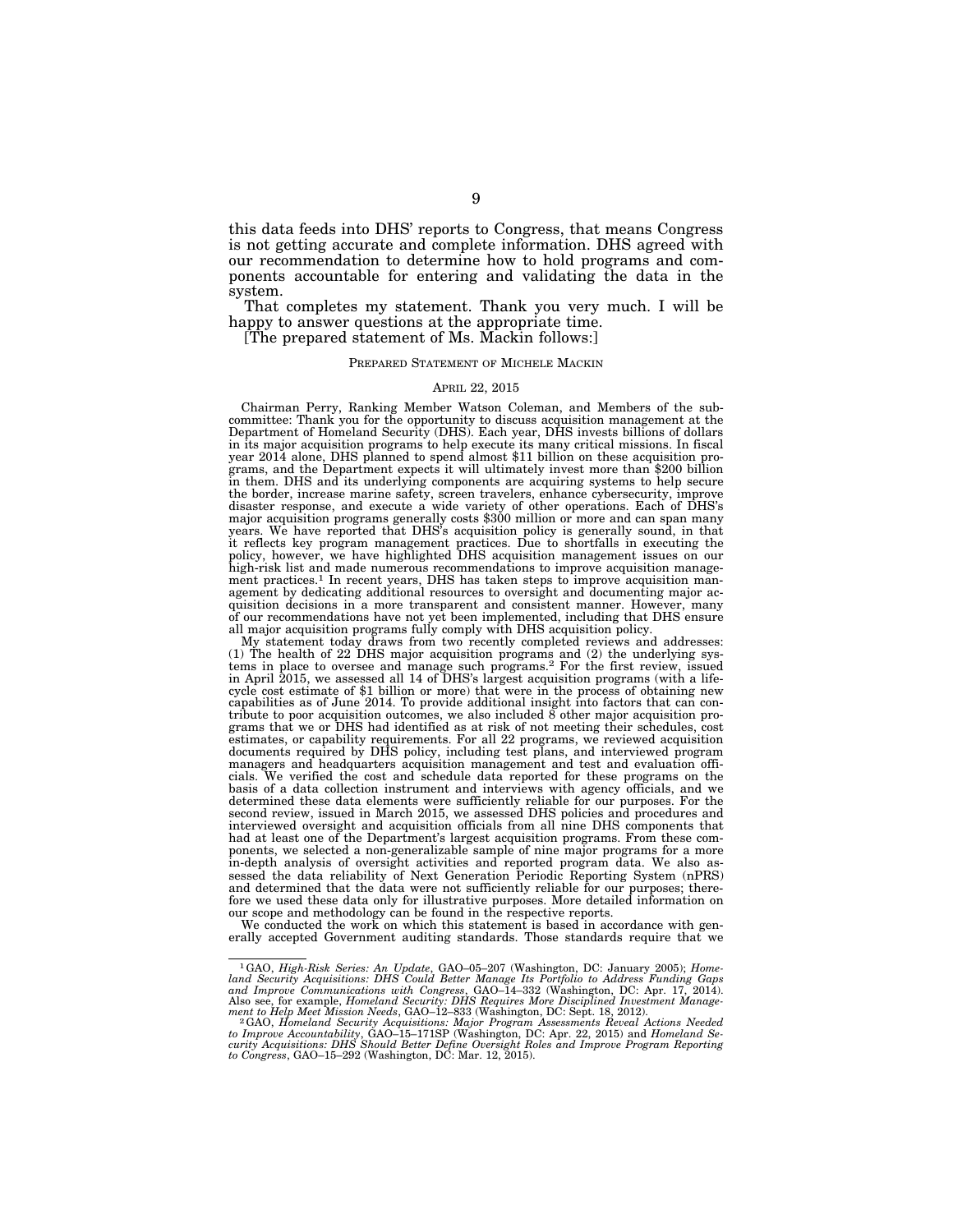plan and perform the audit to obtain sufficient, appropriate evidence to provide a reasonable basis for our findings and conclusions based on our audit objectives. We believe that the evidence obtained provides a reasonable basis for our findings and conclusions based on our audit objectives.

#### **BACKGROUND**

DHS policies and processes for managing its major acquisition programs are primarily set forth in Acquisition Management Directive (MD) 102–01 and DHS Instruction Manual 102–01–001, Acquisition Management Instruction/Guidebook. DHS's under secretary for management (USM) is the Department's chief acquisition officer and, as such, is responsible for managing the implementation of the Department's acquisition policies.

DHS's deputy secretary and USM generally serve as the decision authorities for the Department's largest acquisition programs: Those with life-cycle cost estimates of \$1 billion or greater. Component Acquisition Executives—the most senior acquisition management officials within each of DHS's component agencies—may be delegated decision authority for major acquisition programs with cost estimates between \$300 million and \$1 billion. The decision authority is responsible for reviewing acquisition programs at a series of five predetermined acquisition decision events to assess whether the program is ready to proceed. See figure 1 for DHS acquisition life cycle and acquisition decision events.



Source: GAO analysis of MD 102. | GAO-15-541T

An important aspect of a decision event is the decision authority's review and approval of key acquisition documents, including the program baseline. This baseline is important because it represents the agreement between the program manager, component head, and acquisition decision authority as to how systems will perform, when they will be delivered, and what they will cost. The acquisition decision authority is supported by DHS's Acquisition Review Board, which reviews major acquisition programs for proper management, oversight, accountability, and alignment with the Department's strategic functions at acquisition decision events and other meetings as needed. This board is chaired by the acquisition decision authority and consists of individuals who manage DHS's mission objectives, resources, and contracts.

The Office of Program Accountability and Risk Management (PARM) is the lead body responsible for overseeing the acquisition process and assessing the status of acquisition programs, although other DHS offices also have oversight roles. Nearly all of DHS's program management offices are located within 13 Department organizations, including components such as the Transportation Security Administration (TSA), U.S. Coast Guard, and U.S. Customs and Border Protection (CBP). Within the components, program management offices are responsible for planning and executing DHS's individual programs. They are expected to do so within the cost, schedule, and performance parameters established in their program baselines. If they cannot do so, the programs' decision authority is to rebaseline the programthat is, establish new cost, schedule, or performance goals.

The Director of Operational Test and Evaluation (DOT&E) is responsible for approving major acquisition programs' operational test agents, operational test plans, and Test and Evaluation Master Plans. As appropriate, DOT&E is also responsible for participating in operational test readiness reviews, observing operational tests, reviewing operational test agents' reports, and assessing the reports. DOT&E also provides a letter of assessment that includes an appraisal of the program's operational test, a concurrence or non-concurrence with the outcome, and any further independent analysis.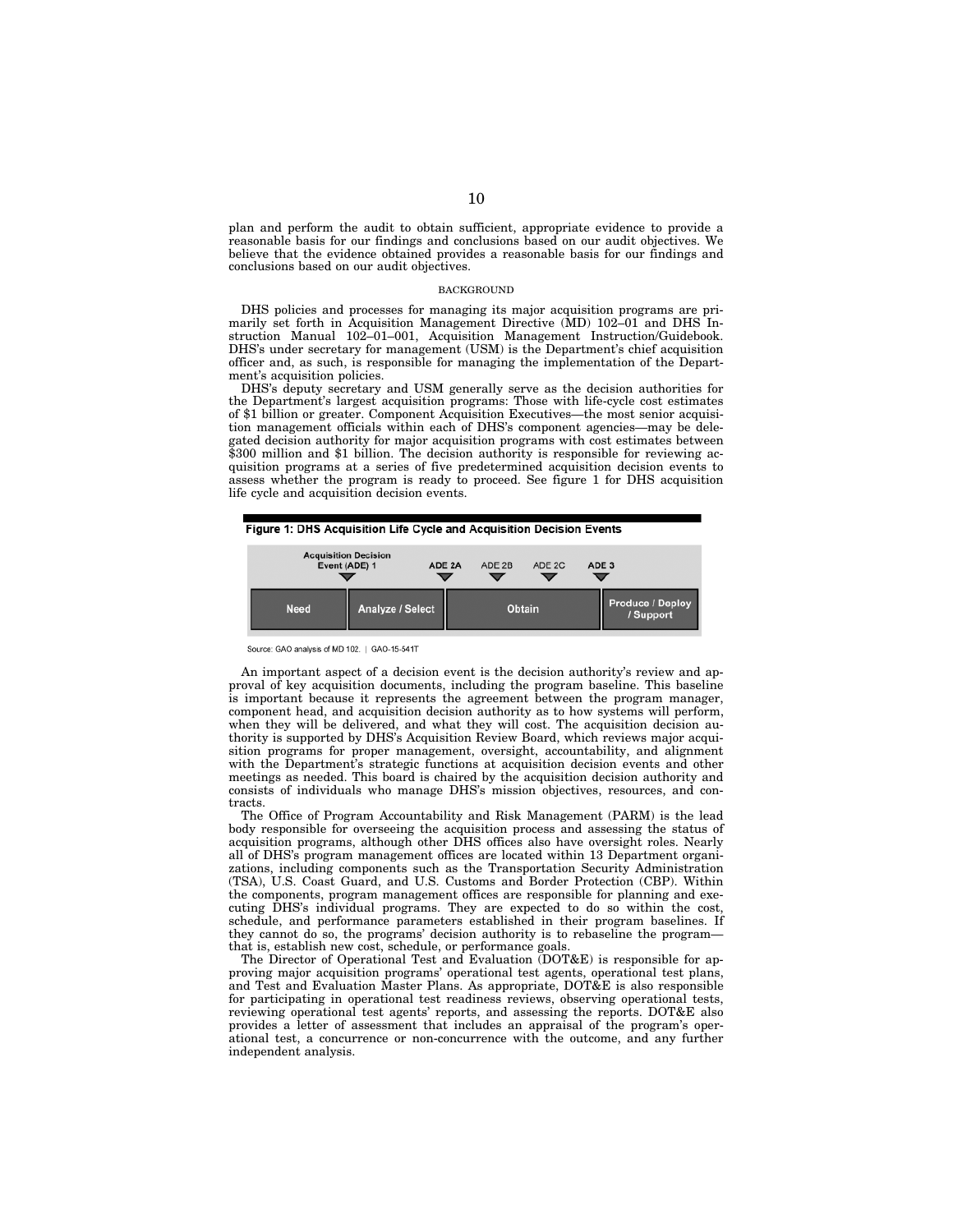#### PROGRAMS ARE EXPERIENCING MIXED OUTCOMES, THOUGH DHS IS TAKING STEPS TO ADDRESS ENDURING CHALLENGES

In April 2015, we found that of the 22 major programs that we reviewed, two were on track to meet initial schedule and cost parameters, that is, the initial schedules and cost estimates DHS leadership approved after the Department revised its acquisition policy in November 2008.3 Fourteen programs had experienced schedule slips, or schedule slips and cost growth. These programs' life-cycle cost estimates in-creased by \$9.7 billion, or 18 percent.4 I would like to highlight a key point: That we were unable to assess schedule and cost progress for 6 of the 22 programs because DHS leadership had not yet approved baselines establishing their schedules and cost estimates. We recommended in 2012 that DHS ensure all major programs fully comply with DHS acquisition policy by obtaining Department-level approval for key acquisition documents before approving their movement through the acquisition life cycle.<sup>5</sup> DHS agreed with this recommendation but acknowledges that it will take some time to fully implement.

Part of the reason for the schedule slips and cost growth, as we have reported in the past, is program staffing, funding, and requirements issues. We previously reported, in 2012, that these issues were prevalent Department-wide and we have found this to still be the case.

# *Programs Are Experiencing Mixed Outcomes*

CBP's Automated Commercial Environment program and TSA's Electronic Baggage Screening Program were on track to meet their schedules and cost estimates established after November 2008. Fourteen other programs experienced schedule slips, including 7 that also experienced cost growth. Six programs did not have Department-approved baselines. Table 1 summarizes our findings.

<sup>3</sup>See GAO–15–171SP. DHS issued an updated version of MD 102–01 in January 2010 and subsequently updated the guidebook and appendixes. 4We tracked how each program's schedule and cost has changed over time by comparing the

schedule and cost estimate from the program's initial baseline, approved by DHS after the De-partment's current acquisition policy went into effect in November 2008, to the program's expected schedule and cost estimate as of January 2015, based on an update provided by each program.<br><sup>5</sup>GAO–12–833.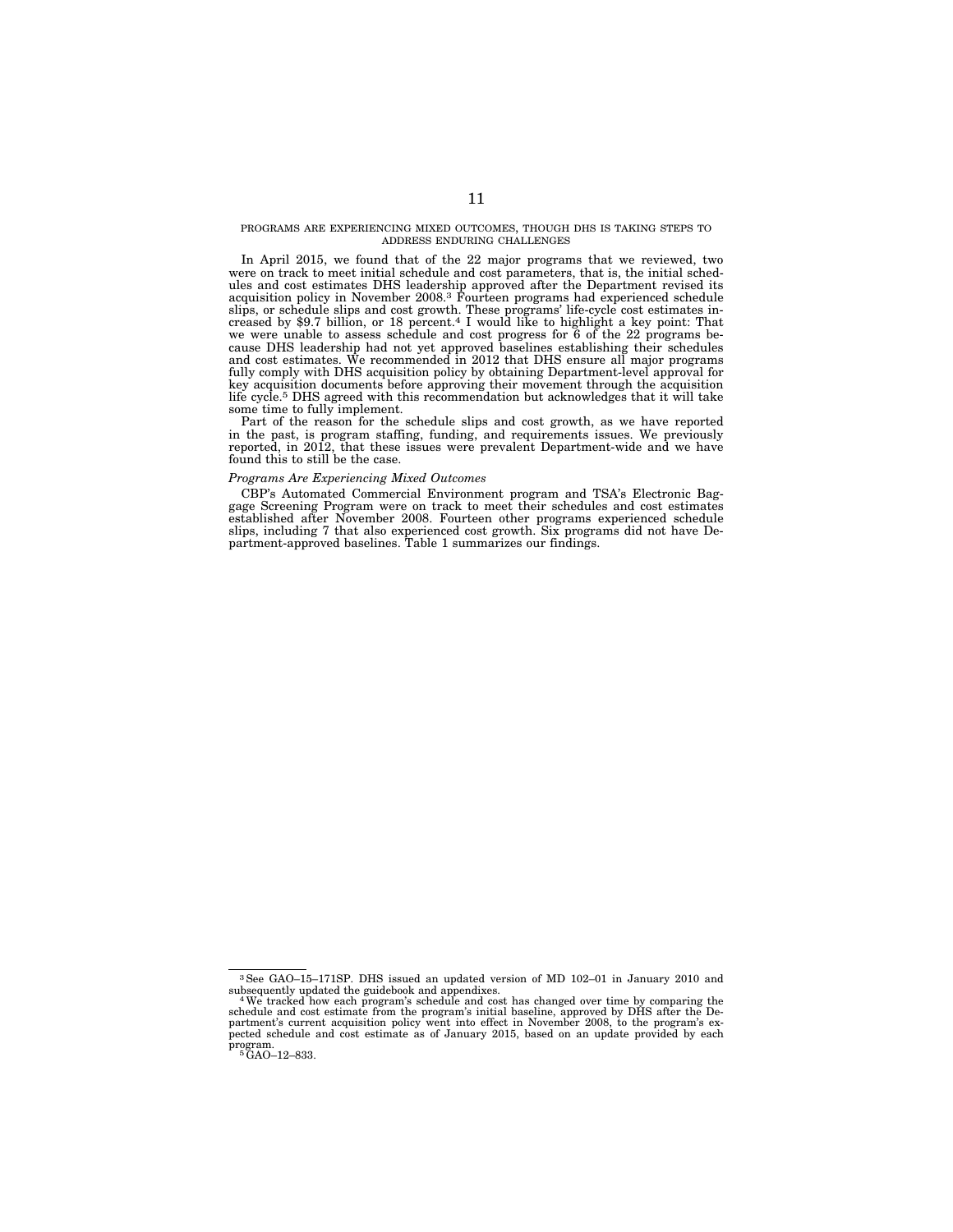| $\frac{1}{2}$                                                             |
|---------------------------------------------------------------------------|
|                                                                           |
|                                                                           |
|                                                                           |
|                                                                           |
|                                                                           |
|                                                                           |
|                                                                           |
|                                                                           |
|                                                                           |
|                                                                           |
|                                                                           |
| $\mathbf{I}$                                                              |
|                                                                           |
|                                                                           |
|                                                                           |
|                                                                           |
|                                                                           |
|                                                                           |
|                                                                           |
|                                                                           |
|                                                                           |
|                                                                           |
|                                                                           |
| ֧ׅ֧ׅ֧ׅ֧֧ׅ֧ׅ֧ׅ֧ׅ֧ׅ֧֧ׅ֧֧֧֧֧֚֚֚֚֚֚֚֚֚֚֚֚֚֚֚֚֚֚֚֚֚֚֚֚֚֚֚֬֜֜֝֬֜֜֓֜֜֓֜֝֬֜֝֬֝֬֝֬ |
|                                                                           |
|                                                                           |
|                                                                           |
|                                                                           |
|                                                                           |
|                                                                           |
|                                                                           |
|                                                                           |
|                                                                           |
|                                                                           |
|                                                                           |
|                                                                           |
|                                                                           |
|                                                                           |
|                                                                           |
|                                                                           |
|                                                                           |
|                                                                           |
|                                                                           |
|                                                                           |
|                                                                           |
|                                                                           |
|                                                                           |

| Component                                                                           | Program                                                                                                                                                                                                                                                                                                                                                                                                           | Baselines<br>On Track<br>Against<br>Initial | Schedule<br>$\operatorname{Sliips}$ | Growth<br>Cost             | partment-<br>approved<br>Baseline<br>No De- |
|-------------------------------------------------------------------------------------|-------------------------------------------------------------------------------------------------------------------------------------------------------------------------------------------------------------------------------------------------------------------------------------------------------------------------------------------------------------------------------------------------------------------|---------------------------------------------|-------------------------------------|----------------------------|---------------------------------------------|
| Analysis and Operations                                                             | $\ddot{}}$<br>Homeland Security Information Network*<br>Non-Intrusive Inspection Systems<br>Automated Commercial Environment<br>Tactical Communications Modernization*<br>Strategic Air and Marine Program*                                                                                                                                                                                                       | .<br><br>×                                  | .<br>X<br>×                         | <br><br>.                  | <br><br><b>xxxx</b>                         |
| Federal Emergency Management Agency                                                 | Supply Chain Management<br>TECS (not an acronym) Modernization*<br>System*<br>Logistics                                                                                                                                                                                                                                                                                                                           |                                             | X                                   | X                          | <br>X                                       |
| Immigration and Customs Enforcement<br>National Protection and Programs Directorate | TECS (not an acronym) Modernization*<br>Next Generation Network-Priority Service<br>National Cybersecurity Protection System                                                                                                                                                                                                                                                                                      |                                             | $\times \times$                     | $\times\times$             |                                             |
| Transportation Security Administration                                              | Electronic Baggage Screening Program                                                                                                                                                                                                                                                                                                                                                                              | .<br>×                                      | ×                                   |                            |                                             |
| U.S. Coast Guard                                                                    | HH-65 Conversion/Sustainment Projects<br>$C4ISR***$                                                                                                                                                                                                                                                                                                                                                               | <br>                                        | ×<br>×<br>×                         |                            | .<br>                                       |
|                                                                                     | Medium Range Surveillance Aircraft                                                                                                                                                                                                                                                                                                                                                                                |                                             | ×<br>$\times\times$                 | :<br>:<br>:<br>:<br>X<br>X | .<br>:::::::::::<br>X                       |
| U.S. Citizenship and Immigration Services                                           | $\label{eq:transformation} {\bf Transformation}\  \  \, \ldots\! \! \ldots\! \! \ldots\! \! \ldots\! \! \ldots\! \! \ldots\! \! \ldots\! \! \ldots\! \! \ldots\! \! \ldots\! \! \ldots\! \! \ldots\! \! \ldots\! \! \ldots\! \! \ldots\! \! \ldots\! \! \ldots\! \! \ldots\! \! \ldots\! \! \ldots\! \! \ldots\! \! \ldots\! \! \ldots\! \! \ldots\! \! \ldots\! \! \ldots\! \! \ldots\! \! \ldots\! \! \ldots\!$ | <br>                                        | ×                                   | X                          |                                             |
| DHS documentation and data. GAO-15-541T<br>Source.-GAO analysis of                  |                                                                                                                                                                                                                                                                                                                                                                                                                   |                                             |                                     |                            |                                             |

 $*$  At risk program that we reviewed to provide insight into some factors that can lead to poor acquisition outcomes.<br>\*\* C4ISR is an acronym for Command, Control, Communications, Computers, Intelligence, Surveillance, and \* At risk program that we reviewed to provide insight into some factors that can lead to poor acquisition outcomes.

\*\* C4ISR is an acronym for Command, Control, Communications, Computers, Intelligence, Surveillance, and Reconnaissance.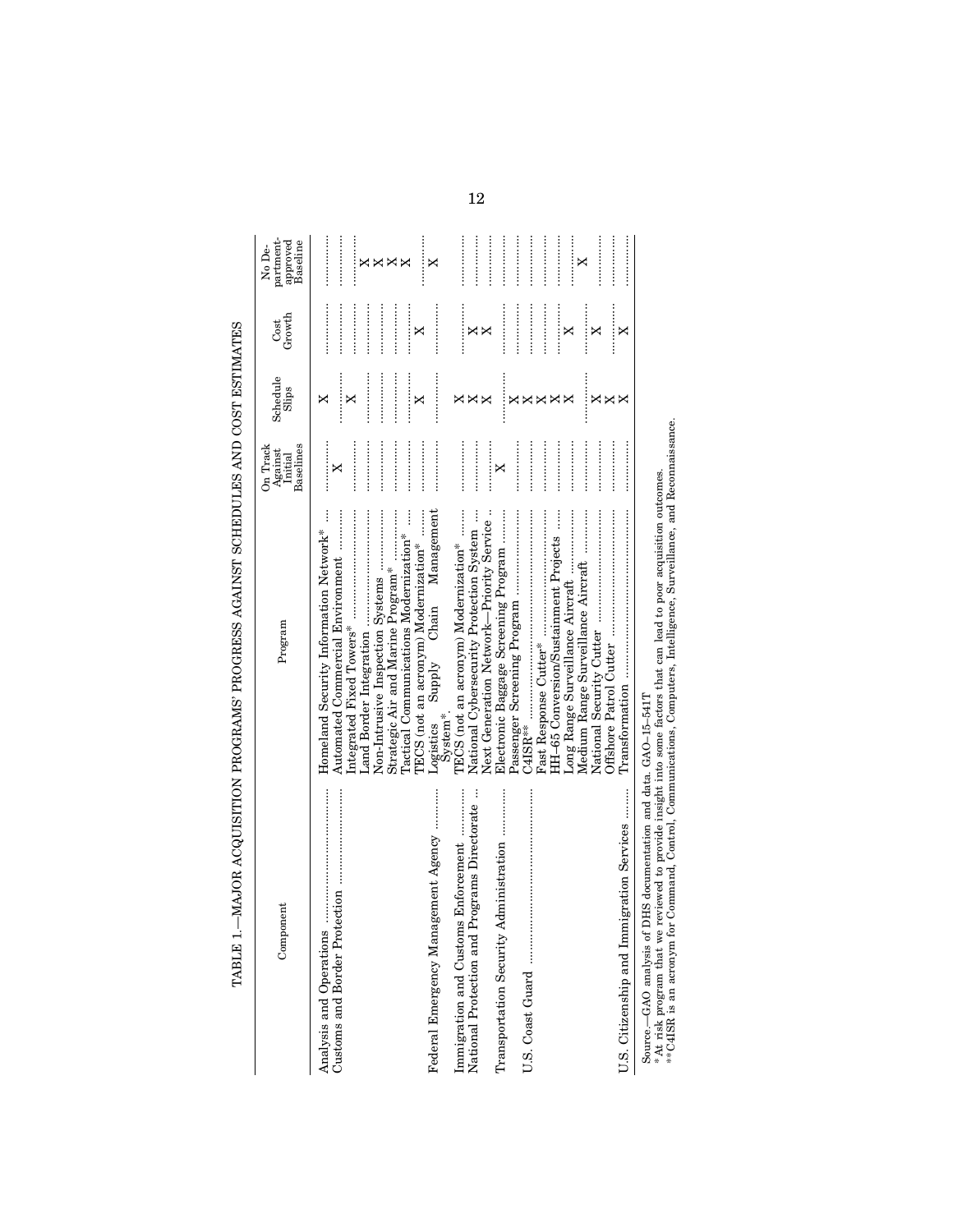Fourteen programs have at least one major milestone that slipped since DHS revised its acquisition policy in November 2008. On average, these program milestones slipped more than  $3\frac{1}{2}$  years. Seven programs' costs ha thresholds initially approved by DHS leadership. In total, the 7 programs' acquisition cost estimates have increased by 40 percent, and their overall life-cycle cost estimates have increased by almost 18 percent, or \$9.7 b

baselines, even though these baselines are required by DHS policy. This situation prevented us from assessing whether the programs were on track to meet their cost

- Four of the programs are sponsored by CBP: Land Border Integration, Non-Intrusive Inspection Systems, Strategic Air and Marine Program, and Tactical Communications Modernization. These 4 programs received more than \$5 billion in appropriations through fiscal year 2014. • A fifth program, the Federal Emergency Management Agency's (FEMA) Logis-
- tics Supply Chain Management System, also lacks a Department-approved baseline. In April 2014, based on the preliminary results of a DHS Office of Inspector General report that identified this deficiency, the acting USM directed FEMA not to initiate the development of any new capabilities for this program until further notice.
- Finally, as a relatively new program, the Coast Guard's Medium Range Surveillance Aircraft program has not yet had its baseline approved. This program was established in October 2014 when DHS leadership directed the Coast Guard to restructure the HC–144A Maritime Patrol Aircraft program to accommodate the addition of 14 C–27J aircraft.

PARM officials said it is realistic to expect DHS leadership can approve baselines for five of the six programs by the end of fiscal year 2015 (the exception being the FEMA Logistics Supply Chain Management System).

#### *DHS Is Taking Steps to Address Enduring Challenges*

DHS acquisition programs continue to face staffing shortfalls, funding instability, and requirements changes that we previously identified were prevalent Departmentwide. These challenges increase the likelihood that acquisition programs will cost more and take longer to deliver capabilities than expected. DHS leadership is aware of these problems and has taken some steps to address them, but it will likely take years to fully resolve them.

#### *Workforce shortfalls*

As part of an effort to evaluate whether its acquisition programs have sufficient numbers of trained, qualified, and experienced acquisition staff, DHS headquarters reported that 21 of the 22 programs we reviewed faced shortfalls in their program office workforce in fiscal year 2014. These shortfalls can pertain to such positions as program managers, systems engineers, and logisticians. However, officials from 15 of the 21 programs did not identify negative effects from these shortfalls, suggesting that officials at DHS headquarters and program offices have different views on staffing needs. The executive director of PARM acknowledged that standardized staffing templates used in the evaluation do not always account for the varying quality of people, or particular aspects of specific programs, and said that PARM officials developed the templates to help prioritize future staffing assessments. This is an issue the Department will continue to pursue.

#### *Funding gaps*

For the 22 programs in our review, we compared their estimated funding needs for fiscal years 2014 to 2018 to the expected amounts set forth in the Future Years Homeland Security Program report DHS submitted to Congress in fiscal year 2014. We found that 11 of the 22 programs face funding gaps of 10 percent or greater over this period, including 5 programs that face funding gaps of 30 percent or greater. These funding gaps can be caused by cost growth, unreliable cost estimates, requirements changes, revised funding priorities, and other factors.

We previously found that DHS's chief financial officer had identified a 30 percent funding gap, from fiscal years 2014 to 2018, across the Department's entire major acquisition portfolio.6 While this acknowledgment was a positive step toward addressing the Department's funding gap, funding gaps of this extent are likely to impede effective program execution. For example, officials from 6 of the 22 programs in our review attributed schedule slips to past funding gaps. In response to one of our earlier recommendations on this topic, as of June 2014, the Acquisition Review

<sup>6</sup>GAO–14–332.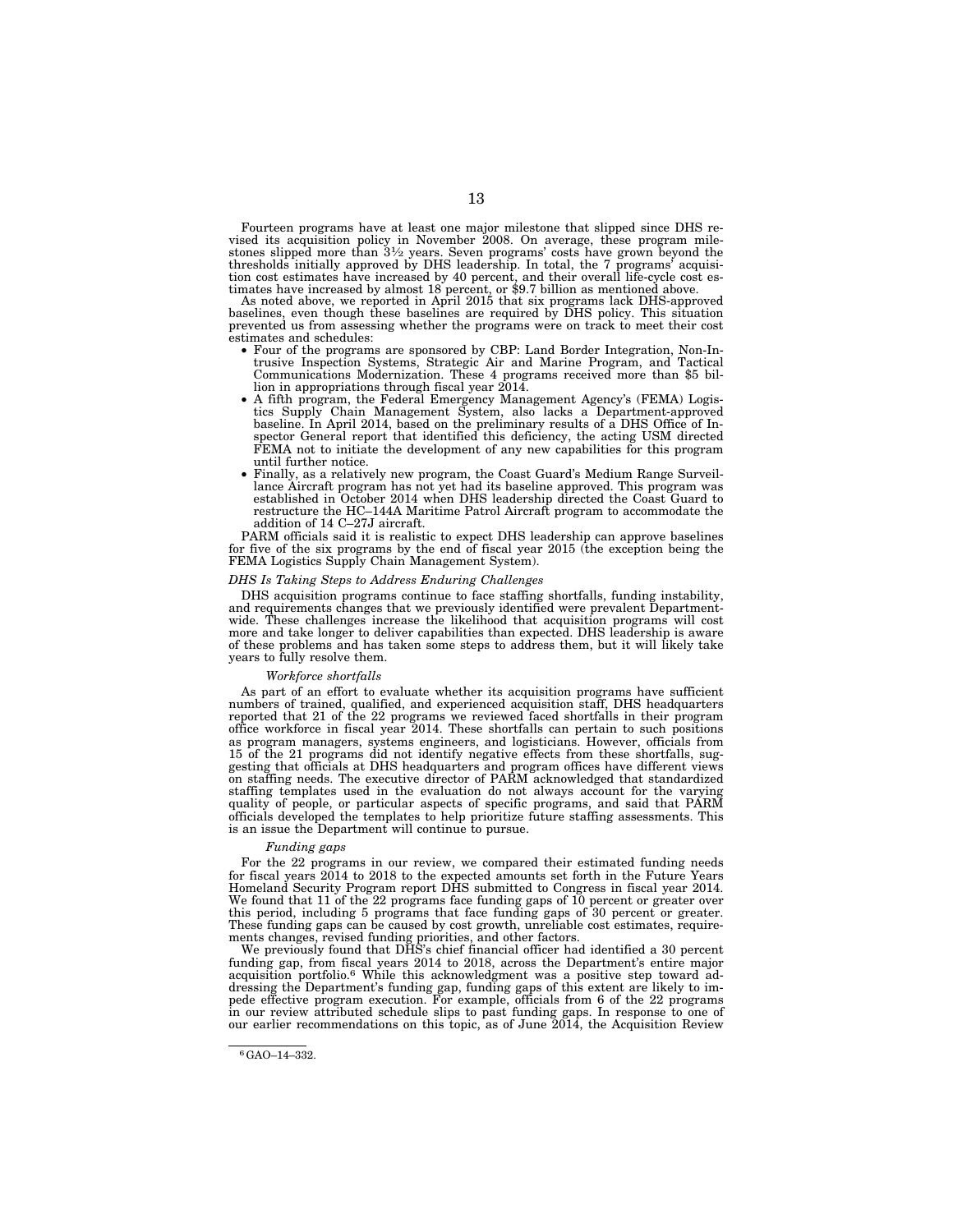Board is now to specifically address affordability issues during all program reviews, and as necessary, document explicit tradeoffs among cost, schedule, and capability requirements. This is an important step toward closing the Department's acquisition funding gap.

#### *Requirements changes*

Finally, we found that requirements changes were common across the 22 acquisition programs in our review. These are situations where programs have revised their requirements after they initiated efforts to obtain new capabilities. We have previously concluded that relaxing requirements can help mitigate affordability and schedule risks.<sup>7</sup> These changes, however, can also indicate that a program is facing execution challenges or expanding its scope beyond what was initially envisioned. We found that programs changed requirements for various reasons, such as to respond to technology development challenges or to address evolving threats. In some cases, program requirements were not defined properly in the first place.

#### DHS HAS TAKEN STEPS TO IMPROVE OVERSIGHT OF MAJOR ACQUISITION PROGRAMS, BUT LACKS KEY INFORMATION NECESSARY TO MANAGE ITS PROGRAMS

As we reported in March 2015, DHS leadership has undertaken efforts that are intended to improve its oversight of major acquisitions.8 I'll highlight two of these. First, in September 2014, a USM policy memorandum clarified the responsibilities of the Component Acquisition Executives within the component organizations. These senior officials play an important role in acquisition oversight because they are responsible for establishing acquisition processes and overseeing the execution of pro-grams in their components. The memo sets forth oversight responsibilities for these officials—particularly for the programs for which they are the acquisition decision authority—and clarifies the acquisition oversight chain of command within the Department. Now, for example, it has been made clear that for purposes of acquisition oversight for specific acquisition decisions, program managers report to their Component Acquisition Executives and these executives report to the USM. This clari-fication is useful, as we had found differences in these officials' roles and responsibilities prior to the memo's issuance. DHS's longer-term goal is to standardize the Component Acquisition Executives' acquisition authorities and experience levels.

A second example concerns the roles and responsibilities of PARM, which as men-tioned above has responsibility for overseeing the acquisition process and assessing the status of acquisition programs. We found that the roles and responsibilities of PARM staff—who carry out day-to-day oversight of, and support to, major acquisition programs—were not defined in DHS acquisition policy. Thus, we recommended that PARM develop written guidance that defines roles and responsibilities of these staff. DHS agreed with the recommendation and has already taken action to address

it. The actions cited above are positive. However, good information is critical to sound decision making about acquisition programs. Unfortunately, we have found problems in this regard. I've already mentioned that 6 of the 22 major programs we recently assessed did not have Department-approved acquisition baselines. There are three other areas related to incomplete or inaccurate information that I would also like to discuss.

#### *Assessments of Operational Testing*

DHS's DOT&E is responsible for numerous aspects of operational testing, including an appraisal of programs' operational test events, known as a letter of assess-ment. In our April 2015 report, we found ambiguity across DOT&E's letters of assessment in that they did not always clearly identify whether the systems tested met all of their key performance parameters—capability or system attributes that are required to successfully meet the DHS mission. DHS testing policy establishes that the primary purpose of test and evaluation is to provide timely, accurate information to managers, decision makers, and other stakeholders to reduce pro-<br>grammatic, financial, schedule, and performance risk. To this end, DOT&E generally identified whether the programs' systems were operationally effective and suitable. However, without a specific discussion of whether systems met all of their key performance parameters in each letter of assessment, DHS leadership may not have all of the information needed to make deployment authorization decisions. Thus, we recommended, and DHS agreed, to ensure DOT&E explicitly address all of the relevant key performance parameters in each letter of assessment appraising operational test results.

<sup>7</sup>GAO–12–833. 8GAO–15–292.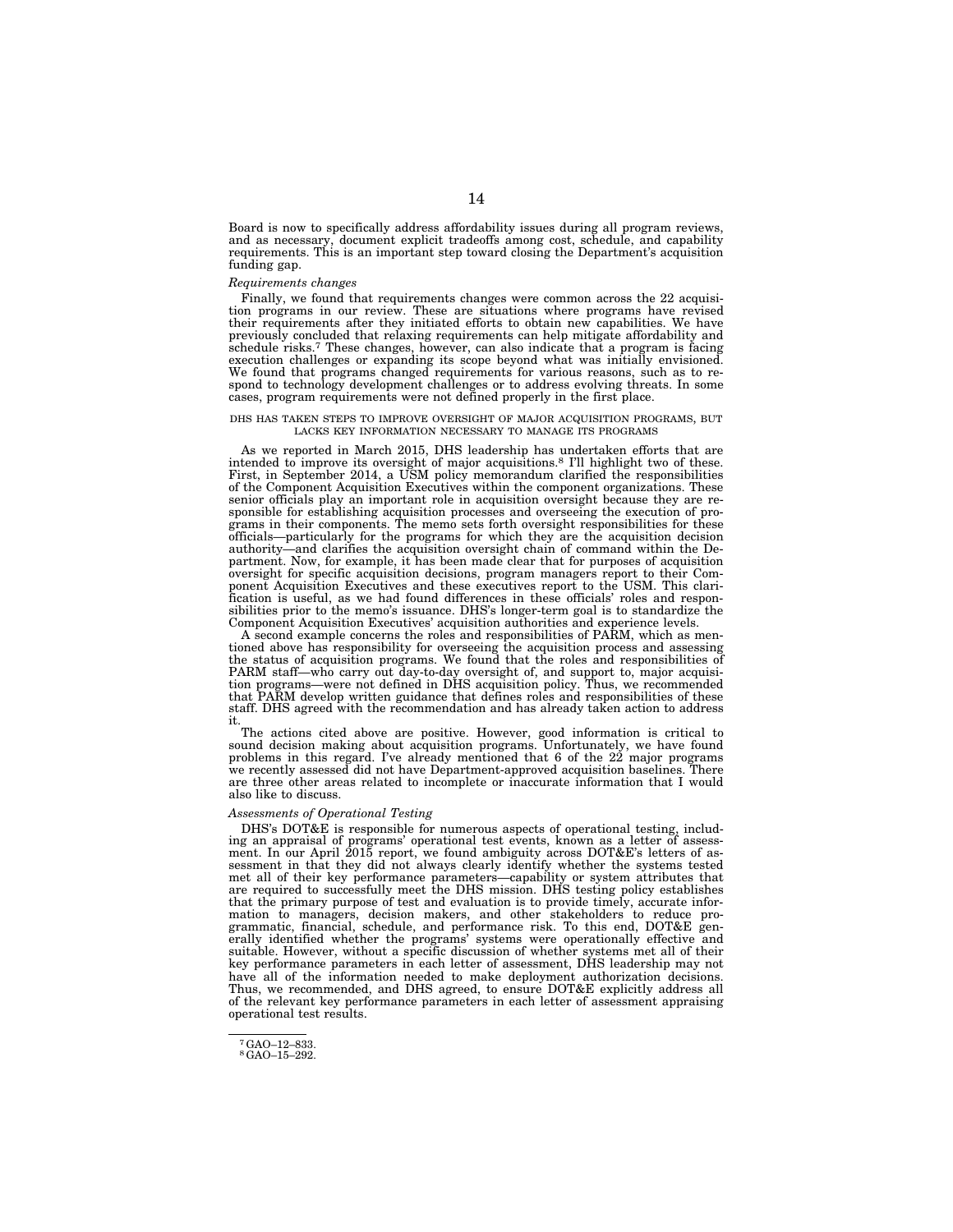In addition, while 19 of the 22 programs we reviewed had deployed capabilities, meaning that some capabilities had been delivered to operators, DHS leadership<br>had exempted 4 of these programs from operational testing for various reasons.<br>Under DHS's test policy, which was established in 2009, programs be operationally tested before deploying capabilities. The risks and benefits associated with deploying capability without operational testing vary on a program-by-program basis. For example, DOT&E determined that CBP's Non-Intrusive Inspection Systems program does adequate acceptance testing on commercial-off-the-shelf systems, and that it does not need a test plan or operational testing until CBP begins to pursue the next generation of capabilities. In another case, DOT&E acknowledged that the Coast Guard's HC–130J long-range surveillan viously demonstrated by the U.S. Air Force and determined that it did not need additional operational testing.

#### *Comprehensive Acquisition Status Report to Congress*

In recent years, DHS has been required to submit an annual report to Congress addressing a variety of issues pertaining to major acquisition programs. PARM is responsible for preparing this Comprehensive Acquisition Status Report, or CASR. The most recent report, for fiscal year 2014, included 82 major programs and drew information from a data system called nPRS, which is DHS's official system of record for acquisition program reporting. But we found that nPRS, and hence the CASR, contained inaccurate and out-of-date data. For example, we found persistent discrepancies between the CASR and nPRS for life-cycle cost estimates for some programs even after efforts to update or fix the data inaccuracies through an extensive adjudication process. Some programs had reported no expenditures for the entire fiscal year. Others did not clearly reflect the cost, schedule, and technical risks that are supposed to be included in the CASR. Although DHS programs are responsible for entering accurate data into nPRS, this was not happening consistently. Further, the Component Acquisition Executives are responsible for validating the information, but this was not occurring consistently either. See figure 2 for our assessment of the CASR development process.

#### Figure 2: GAO's Assessment of the DHS Comprehensive Acquisition Status Report **Development Process**

**PARM process** 



Source: GAO analysis of DHS data. | GAO-15-541T

PARM officials have acknowledged on-going problems with the data reported in both nPRS and the CASR, and noted that they are working to improve the data quality. We recommended in March 2015, and DHS agreed, to determine mechanisms to hold programs accountable for entering data in nPRS consistently and accurately and to hold Component Acquisition Executives accountable for validating the information.

*Oversight of operations and maintenance costs for programs in sustainment* 

DHS does not have a structure in place for overseeing the costs of 42 programs whose acquisition documentation requirements were waived by the USM in May 2013.9 This waiver covered certain programs in sustainment—programs that have

nPRS = Next Generation Periodic Reporting System

CASR = Comprehensive Acquisition Status Report

<sup>9</sup>Office of Management and Budget guidance calls for agencies to perform annual assessments of the operations and maintenance performance of IT investments to ensure these investments continue to meet mission needs. We previously assessed DHS's efforts in this area. See GAO, Continued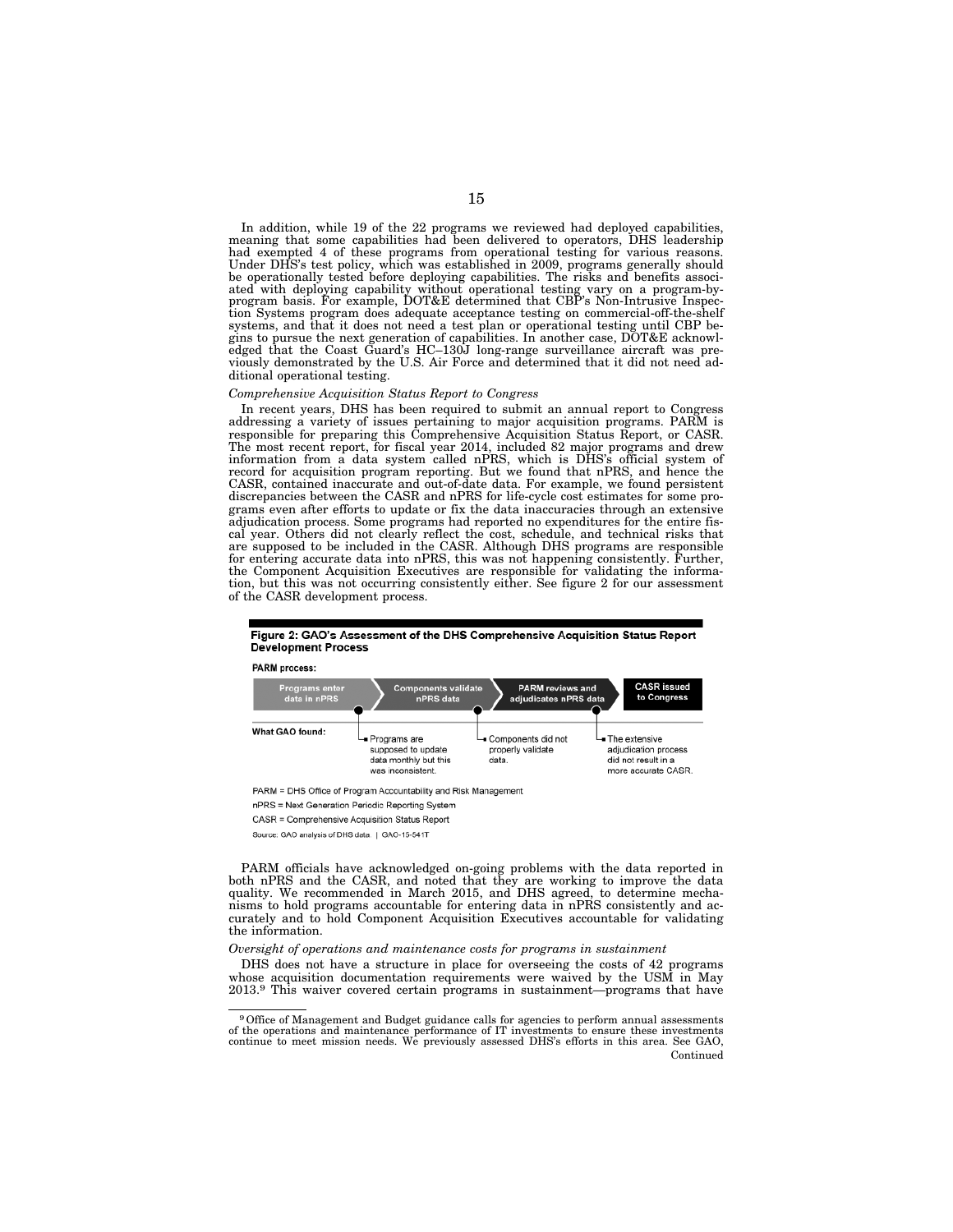been developed and delivered to the end-users and are now being operated and maintained. The USM determined that it would be cost-prohibitive and inefficient to recreate documentation for previous acquisition phases.

However, an important point is that only 1 of these 42 programs had an approved life-cycle cost estimate, which would have delineated expected acquisition costs as well as the costs to operate and maintain the system. Operations and maintenance costs could run in the billions of dollars for these 42 programs, as they can account for more than 80 percent of program life-cycle costs. We recommended in March 2015, and DHS agreed, to produce operations and maintenance cost estimates for programs in sustainment and establish responsibility for tracking sustainment programs' adherence to those estimates.

In conclusion, DHS has acknowledged the significant challenges facing its portfolio of acquisition programs—such as the \$9.7 billion increase in life-cycle cost estimates across just seven of its programs—and taken steps to improve program information and designate oversight responsibilities. However, our analysis shows that DHS's oversight and management of its programs remain a work in progress. Further efforts, particularly ensuring DHS programs fully comply with acquisition policy, would put DHS in a better position to make important decisions about its acquisition priorities.

Chairman Perry, Ranking Member Watson Coleman, and Members of the subcommittee, this completes my prepared statement. I would be pleased to respond to any questions that you may have at this time.

Mr. PERRY. Thank you, Ms. Mackin.

The Chairman now recognizes Mr. Fulghum for his testimony.

### **STATEMENT OF CHIP FULGHUM, ACTING DEPUTY UNDER SEC-RETARY FOR MANAGEMENT AND CHIEF FINANCIAL OFFI-CER, U.S. DEPARTMENT OF HOMELAND SECURITY**

Mr. FULGHUM. Chairman Perry, Ranking Member Watson Coleman, and other distinguished Members of the subcommittee, thank you for the opportunity to appear today and to discuss acquisition management at DHS.

First of all, let me express my appreciation to my colleagues from the GAO for their long-standing and dedicated work to support the transformation of acquisition management at DHS. Over the past several years, we have forged an excellent working relationship with GAO and reached common ground on many issues.

I am gratified by the recent comments that recognize the substantial progress the Department has made to address its high-risk areas, especially those that fall within acquisition management. We are committed to sustaining this progress and ensuring program managers effectively execute our acquisition programs.

As the acting deputy under secretary for management and acting chief acquisition officer, I am the one responsible for overseeing policies, processes, procedures used to acquire and oversee goods and services for the Department.

The momentum gained from the Secretary's Unity of Effort initiative has accelerated the work undertaken by previous under secretaries for management as well as directors of acquisition review to build a stronger management framework much earlier in the investment cycle.

It has been exactly 1 year today since Secretary Johnson formally launched the Unity of Effort initiative to better integrate the Department's people, organizational structures, and operational capability, while emphasizing the need to improve acquisition man-

*Information Technology: Agencies Need to Strengthen Oversight of Billions of Dollars in Oper-ations and Maintenance Investments*, GAO–13–87 (Washington, DC: Oct. 16, 2012).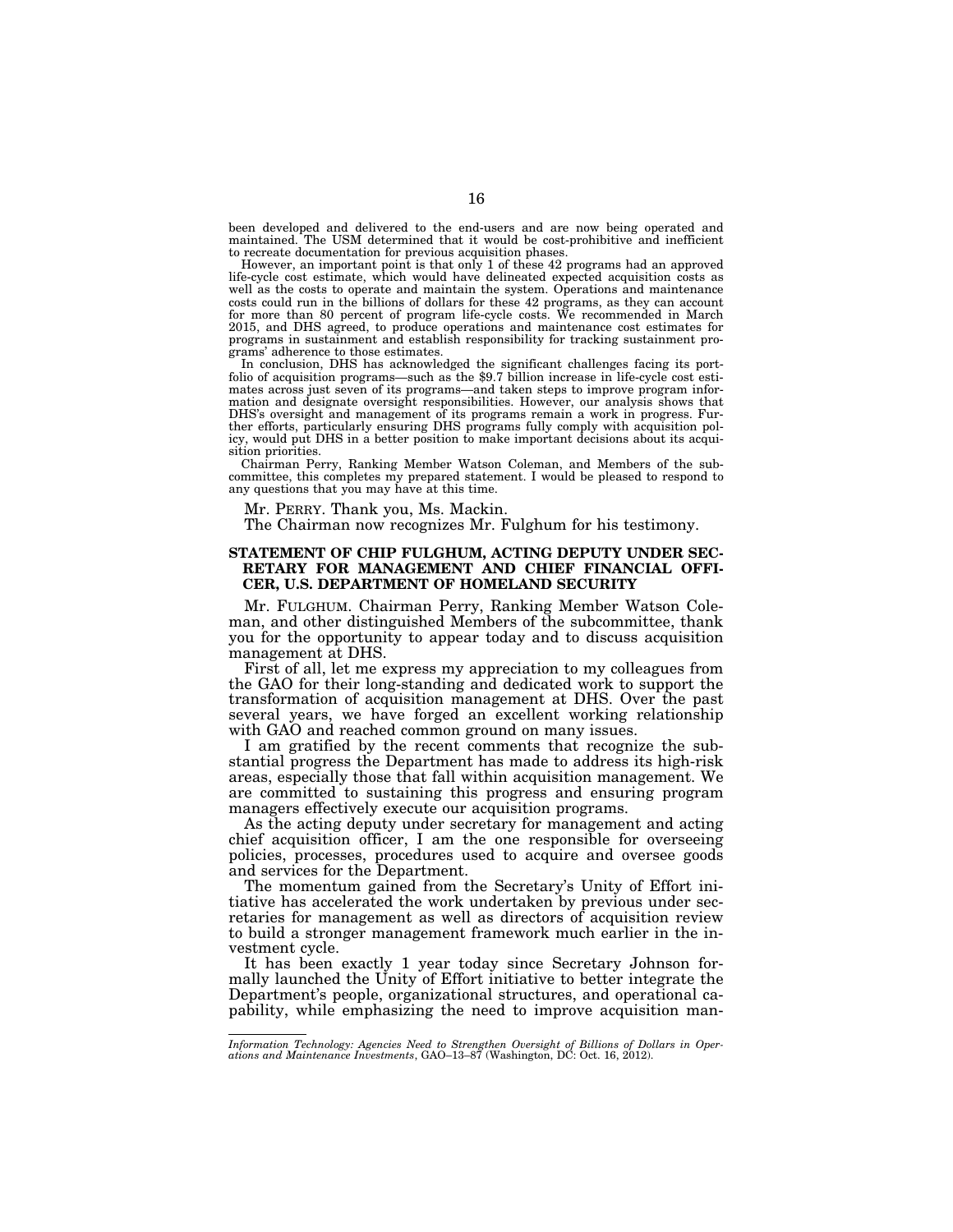agement. Later today, the Secretary will release an update outlining the excellent progress we have made to implement Unity of Effort. While progress has been made, more needs to and will be done.

In this update, the Secretary will direct me, the USM, to begin a new effort called Acquisition Innovations in Motion, or AIM. AIM is simply a set of on-going and recurring activities designed to enhance how the Department does business and its continued improvement of our acquisition process and industry engagement to maximize our capability to deliver and procure the best solutions possible.

I was pleased when GAO reported our acquisition policy framework is generally sound and reflects key program management best practices. This framework serves to bind the DHS acquisition community around a common operating procedure.

In addition to a more substantive policy framework, we have engaged the community in the following areas:

We now have an active Joint Requirements Council consisting of senior operational executives from every component in headquarters. The JRC works with cross-component mission portfolio teams to identify common capability needs and challenges across DHS, then oversees and conducts rigorous analysis and assessments. Ultimately, this work will be codified into a lasting and functional framework for the Department's requirements process.

Our acquisition management improvements are due to strong acquisition leadership, commitment, and the dedication and expertise of our workforce. We are building a solid foundation of strong acquisition policies and practices to make us better. We are hiring and training the next generation of acquisition professionals through our intern programs. We are committed to attracting and retaining top talent to effectively and efficiently plan and execute our acquisition programs.

We will continue to apply ourselves to acquisition management improvement through better processes and increased oversight, which will lead us through the next phase of acquisition reform. To sustain our success, we will continue to institutionalize a more integrated approach to acquisition management that will result in sound, empirically-based decisions around strategy, planning, acquiring needed capabilities, and oversight of acquisition programs.

In closing, I want to reiterate that it is our fundamental responsibility to manage the Department effectively and efficiently. Sound management is critical to our ability to execute our mission successfully, and it is incumbent upon us as guardians of the public trust to be mindful of how we expend public funds.

You have my commitment that I will continue to focus intensely on strengthening the Department's acquisition management functions and that I will work closely with this committee and with GAO to achieve that goal.

Thank you, and I look forward to the discussion.

[The prepared statement of Mr. Fulghum follows:]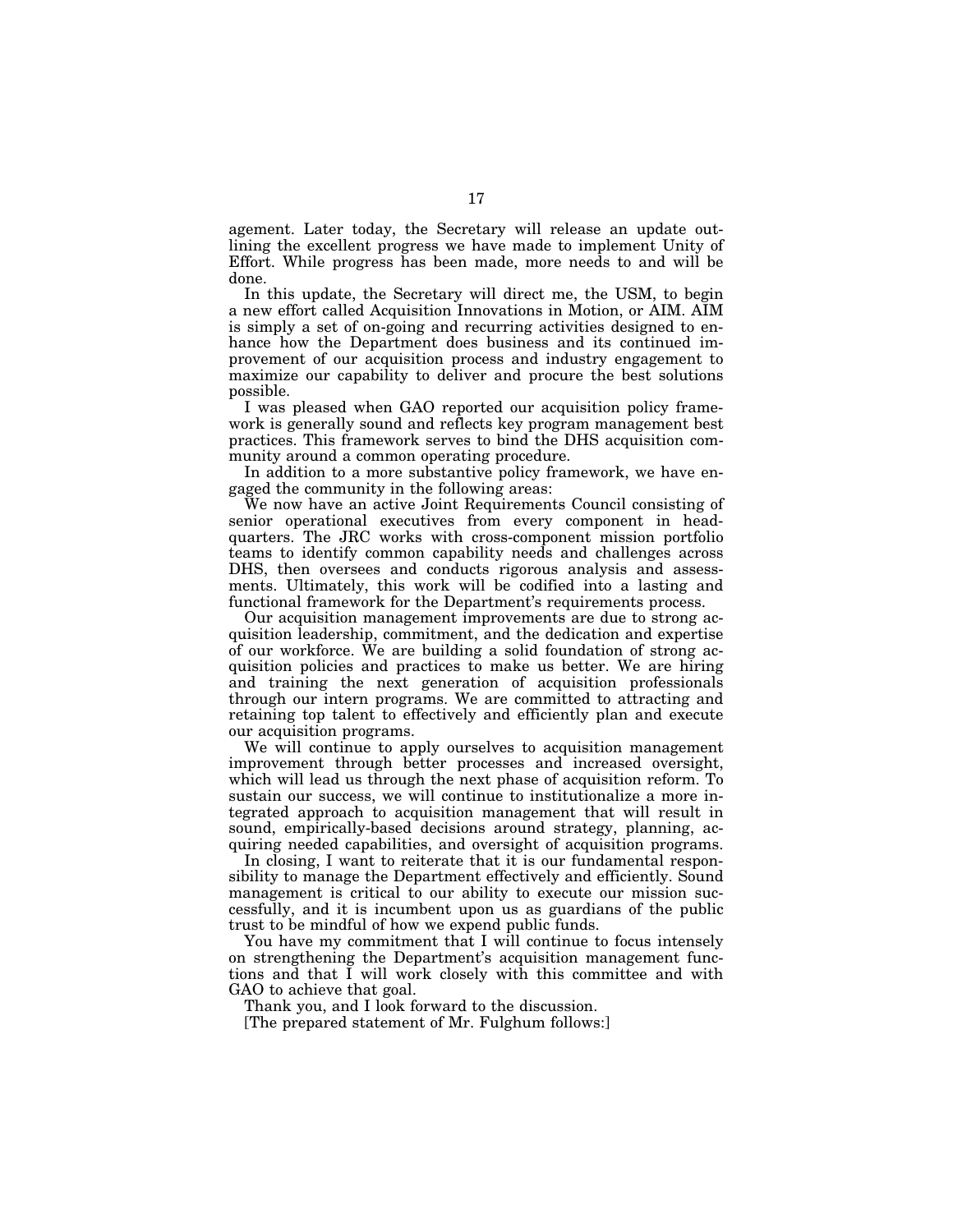#### PREPARED STATEMENT OF CHIP FULGHUM

#### APRIL 22, 2015

Chairman Perry, Ranking Member Watson Coleman, and other distinguished Members of the subcommittee, thank you for the opportunity to appear today to dis-cuss acquisition management at DHS. My comments will focus on: (1) The impact of *Unity of Effort* on improving acquisition management; (2) our progress and challenges in addressing GAO's recommendations.

I wish to express appreciation to my colleagues from the Government Accountability Office (GAO) for their long-standing and dedicated work to support the transformation of acquisition management at DHS. Over the past several years, we have forged an excellent working relationship with GAO and have reached common ground on many issues. I am gratified by their recent comments that recognized the substantial progress the Department has made to address its high-risk areas, especially those that fall within the acquisition management area. We are committed to sustaining this progress and working to ensure program managers effectively execute our policies, procedures, and instructions.

As acting deputy under secretary for management and acting chief acquisition of-<br>ficer, I am ultimately responsible for overseeing the policies, processes, and proce-<br>dures used to acquire and oversee goods and services f efforts undertaken by previous under secretaries for management to build a strong-er management framework much earlier in the investment life cycle. Exactly 1 year ago, Secretary Johnson formally launched the *Unity of Effort* initiative to better in-tegrate the Department's people, organizational structures, and operational capability. The Secretary also emphasized the need to improve acquisition management through enhancements to policies, structures, and processes.

More importantly, the *Unity of Effort* initiative has institutionalized stronger, more centralized governance structures through the establishment of the Secretary's Leaders Council (SLC) and the Deputy's Management Action Group (DMAG). Strat-egy and resourcing decisions made by these governance boards ultimately feed the existing acquisition process, which continues to oversee acquisition investments from the mission needs phase through completion of a program. In the past year, the SLC and DMAG have made critical decisions around strat-

egy, resource allocation, requirements, and operational planning. The decisions have<br>produced: A leaner, more mission-focused fiscal year 2016 budget; a campaign plan<br>for the Southern Border; the launch of three (3) pilot (JRC) to improve the quality and validity of the Department's requirements genera-tion and oversight process. By virtue of a stronger ''left side'' of the investment lifecycle process, DHS is better positioned to execute strategies to close capability gaps. I will discuss the JRC and its impact on acquisition management later in this testimony.

While there is always room for improvement, there are positive trends in the way we manage our acquisition programs. In February 2015, DHS was identified as one of 16 departments and agencies on GAO's ''High-Risk List.'' In its report to Congress,1 GAO once again noted the Department's good progress in addressing 30 recommendations and outcomes and stated that DHS is on a path to getting off the High-Risk list. Specifically, GAO noted that since its last report in 2013, DHS has ''fully addressed'' 9 of 30 risk areas and has made significant progress toward addressing the remaining 21. Overall, GAO has stated that DHS is a ''model'' for how Federal agencies can work to address GAO's high-risk designations. GAO also stated:

''DHS's top leadership, including the Secretary and Deputy Secretary of Homeland Security (who assumed leadership of the department after our 2013 update), have continued to demonstrate exemplary commitment and support for addressing the department's management challenges. For instance, the department's Deputy Secretary and Under Secretary for Management, and other senior management officials have frequently met with us to discuss the department's plans and progress, which helps ensure common understanding or the remaining work needed to address our high-risk designation.''

The Department has worked diligently to improve its acquisition processes and these efforts have produced more effective governance and significant improvements to future and health of current acquisitions. For example, we have established

<sup>1</sup>GAO, *High-Risk Series: An Update*, (GAO–15–290).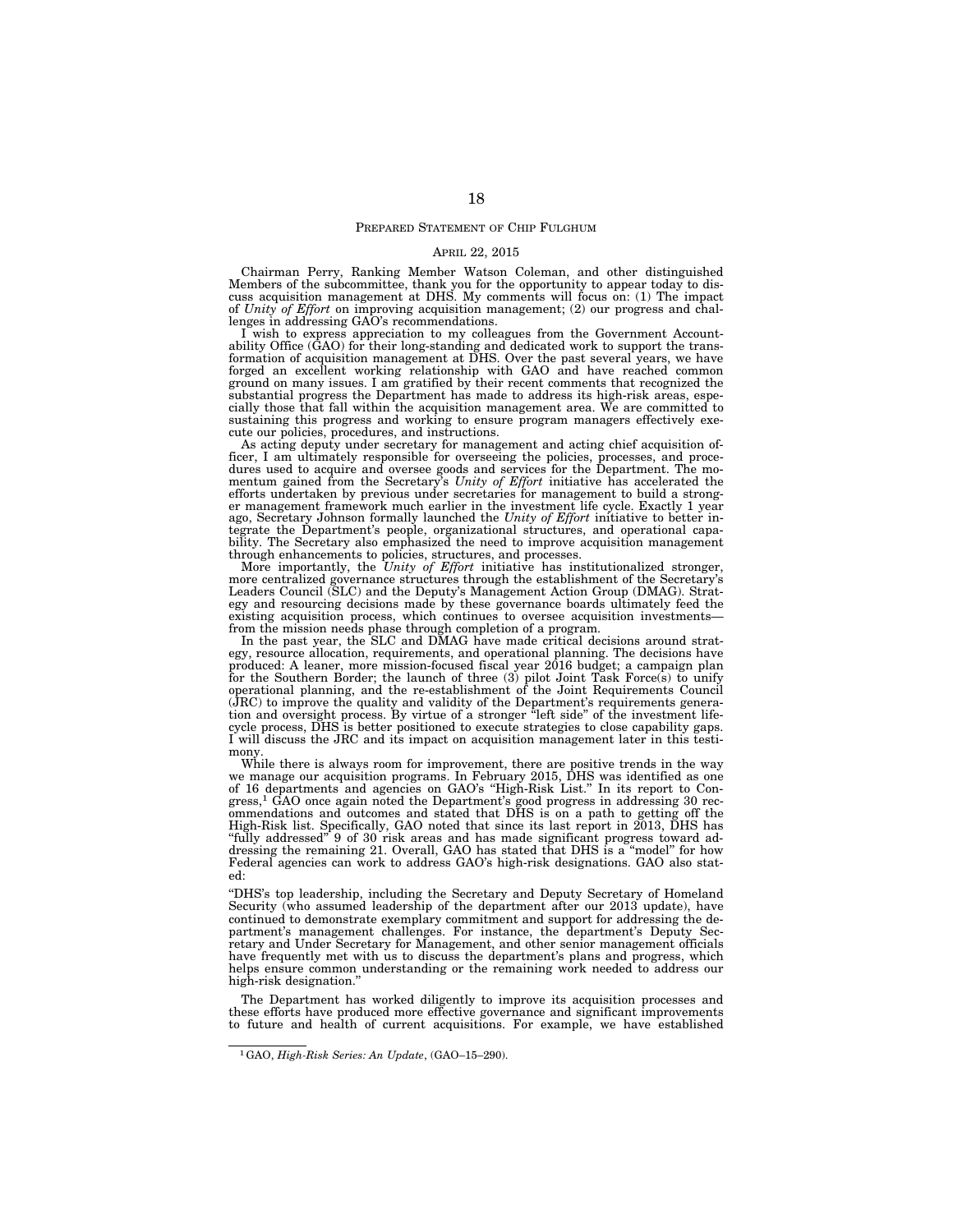metrics to track program health, compliance with processes and policies, and program staffing. In recent years, the Acquisition Review Board (ARB) has increased its oversight reach and has taken action to cancel or pause several poor-performing or higher-risk programs that were not achieving the pre-established cost, schedule, and performance goals.

In a recently-released report,2 GAO examined 22 acquisition programs on our Major Acquisition Oversight List (MAOL). I am pleased with GAO's acknowledgment that DHS is continuing to take steps to address challenges related to keeping DHS programs within cost and schedule parameters. As GAO recognized, we have already taken significant steps to improve acquisition management, such as dedicating additional resources to acquisition oversight and documenting major acquisition decisions in a more transparent and consistent manner. In addition, we are in the process of making policy changes in Management Directive (MD) 102–01 based on GAO's recommendations in a September 2012 report.3 These on-going efforts highlight the Department's commitment to better acquisition and resource management.

In the past 12 months, we have increased the scrutiny of our Headquarters oversight responsibility by holding 24 ARBs. During my tenure as acting deputy under secretary, I have personally chaired 13 of those ARBs.

During these ARBs, substantive decisions were made that significantly influenced the performance of these programs. Some key decisions included:

- USCG's National Security Cutter and National Automated Identification System; TSA's Electronic Baggage Screening Program; and TSA's Passenger Screening Program for Explosive Trace Detection were all authorized to enter the deployment phase.
- OHA's BioWatch 3 was cancelled.<br>• FEMA's Logistics Supply Chain
- FEMA's Logistics Supply Chain Management System was directed to halt any new development until an assessment of its operational capability and capability gaps is completed.
- USCIS Transformation and ICE TECS Modernization (MOD) programs were both removed from breach status.
- TSA's Technology Infrastructure Modernization Program was paused until TSA completes a re-baseline of the Surface and Aviation segments and updates acquisition documentation and strategy.
- CBP's Strategic Air Marine Program was brought into compliance with MD–102 and is working to address actions assigned by the ARB.
- USCG's Medium Range Surveillance Program was directed to re-baseline costs for the HC–144 and the C–27J aircraft that were transferred from United States Air Force.

The impact of this enhanced oversight has been acknowledged by both GAO and the DHS inspector general (IG). For example, GAO acknowledged that the Automated Commercial Environment (ACE) program which struggled for many years to develop the needed capabilities has remained on track to meet its approved schedule and cost estimates. The DHS IG has recently come to similar findings regarding the ACE program.

While much has been accomplished, more is being done to address the challenges that remain. One of these on-going challenges is to ensure that acquisition programs are sufficiently staffed with trained and certified acquisition professionals. Recruiting and retaining top talent in the program management area is a challenge faced across the entire Federal Government. We have completed an analysis of the staffing gaps and I am working with component heads to develop aggressive action plans to close those gaps by Quarter 2 of fiscal year 2016. In the mean time, I am holding components accountable for meeting their staffing goals or face the possibility that their programs will not be allowed to proceed to the next phase of the acquisition cycle.

In a February 2015 report (GAO–15–290), GAO identified five (5) outcomes and recommendations in the Department's acquisition program management area. Of the 5 identified outcomes, one is ''fully'' addressed and we believe another will be ''mostly addressed'' by the end of calendar year 2015. We agree with GAO that we need to do a better job with producing and/or updating some of our acquisition documentation in a timelier manner. In response to this recommendation, I directed the Office of Program Accountability and Risk Management (PARM) and Component Ac-

 $^{2}$ Homeland Security Acquisitions—Major Program Assessments Reveal Actions Needed to Improve Accountability (GAO–15–1718P).<br>
3Homeland Security: DHS Requires More Disciplined Investment Management to Help Meet<br>
3Homelan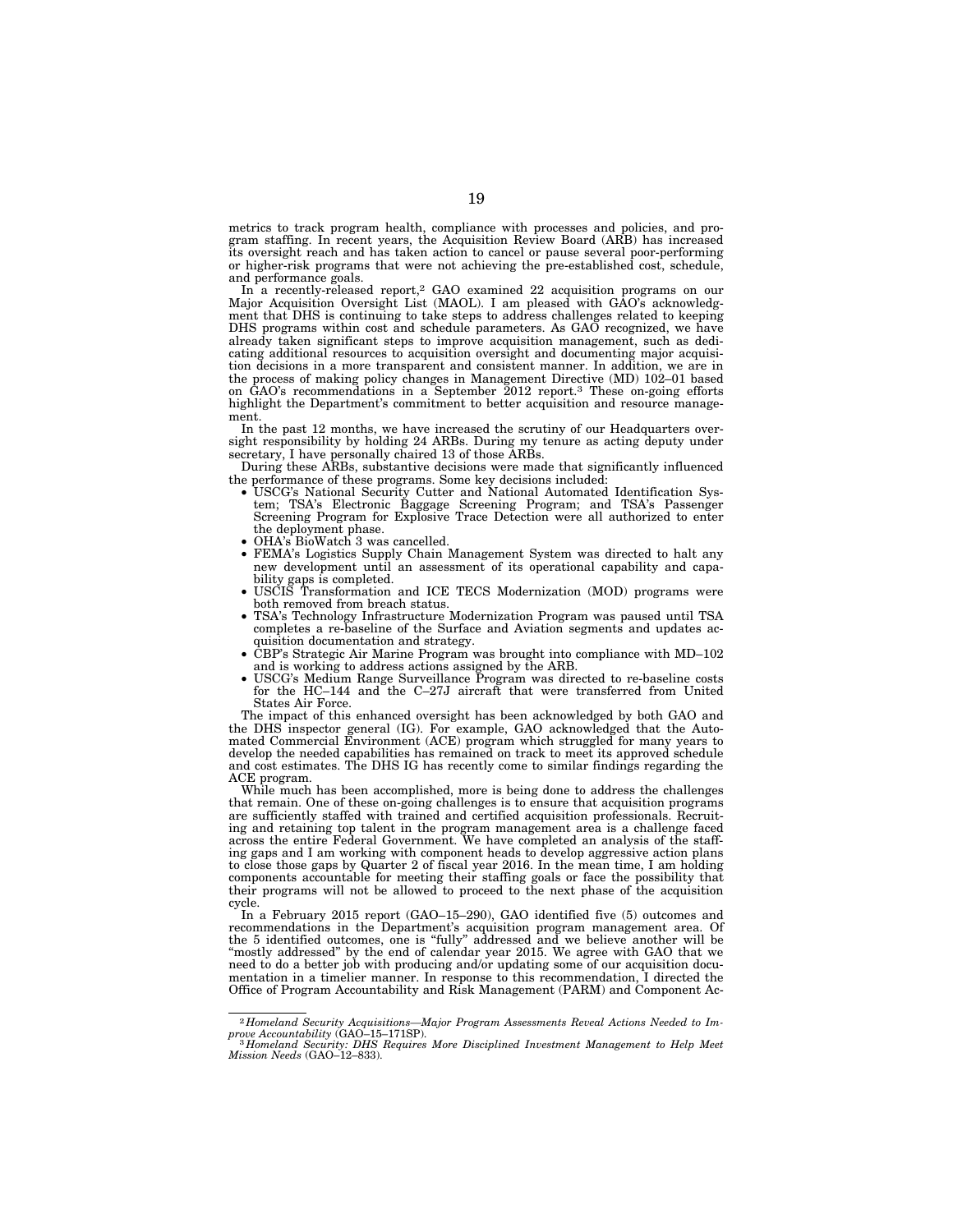quisition Executives (CAE) to execute a plan to complete all outstanding documentation for acquisition programs by the end of fiscal year 2015.

With regard to improving acquisition capabilities, I am pleased that GAO has determined that this recommendation is "fully addressed." This has been accomplished in large part due to the solidification of the CAE structure standard operating procedure that defines roles, responsibilities, and expectations. We will continue to refine this structure and support the success of each CAE.

As mentioned earlier in my testimony, we have made good progress addressing the requirements-development process. As indicated, this progress was accelerated in June 2014, when the Secretary formally re-instituted a Department-wide Joint Requirements Council (JRC). The JRC is comprised of senior operational executives from all major operational and headquarters components. It is chaired by a senior executive, currently a Rear Admiral from the Coast Guard, and reports directly to the Secretary's office.

Since June 2014, the JRC has worked to create an effective component-driven joint requirements process that analyzes, validates, and recommends courses of action to leadership on DHS-wide capabilities and requirements that enhance operations, and more effectively and efficiently manage the Department's investments. To date, the JRC has stood-up a support staff and 5 cross-component teams to assess and analyze capabilities across a broad array of portfolios which include: Aviation Commonality; Information-based Screening and Vetting; Information Sharing; Chemical Biological Radiological Nuclear (CBRN) and Cybersecurity. On April 14, 2015, I approved a Joint-Operational Requirements Document (J–ORD) for aviation assets that was analyzed and validated by the JRC. Additionally, the JRC is in the midst of developing an enduring Component-driven joint requirements process.

The JRC has already achieved initial operating capability and projects full operating capability by the end of fiscal year 2016. The JRC recently received budget authority in the DHS's fiscal year 2015 appropriations to solidify the staff and develop a requirement generation process. Ultimately, the processes and procedures for the requirements-development phase will be codified into policy, which will ensure a lasting, functional framework for the Department's requirements process.

Finally, we are in the process of implementing broader improvements to the acquisition process, beyond those mentioned previously. I have asked the senior procurement executive, chief information officer, and executive director for PARM to implement several initiatives by the end of fiscal year 2015. The first of these initiatives is engagement with industry councils. This engagement will facilitate honest conversations about the Department's vision and strategic plan, to include missionspecific priorities, as well as challenges and gaps in current capabilities. Another of these initiatives focuses on obtaining feedback on how best to improve the quality and timeliness of our contracting process, which includes "learning events" on how we can improve debriefings, market research, and requests for information.

In addition, industry feedback may be utilized to make changes to MD–102, as well as to determine how best to normalize the acquisition life-cycle management review process across all Department-wide acquisitions (e.g., Information Technology, Research & Development, and professional services). We will also create a ''Procurement Innovation Lab'' that leverages the best practices from both the Federal Government and industry to improve how we procure innovative technologies.

It is our fundamental responsibility to manage the Department effectively and efficiently. Sound management is critical to our ability to execute our mission successfully, and it is incumbent upon us as guardians of the public trust to be careful and scrupulous in our expenditure of public funds. You have my commitment that I will continue to focus intensely on strengthening the Department's management functions, and that I will work closely with this committee and with GAO to achieve that goal.

While there is still much work to do, we have made significant strides in improving acquisition and investment management for the Department's portfolio of major programs. I believe we are making progress in shifting the paradigm so investment decisions are more empirically driven and there is qualified technical expertise to support program managers at each phase of the life cycle.

Thank you for the opportunity and the privilege to appear before you.

#### ATTACHMENT.—MEMORANDUM FOR DHS LEADERSHIP

#### APRIL 22, 2014

FROM: Secretary Johnson

SUBJECT: Strengthening Departmental Unity of Effort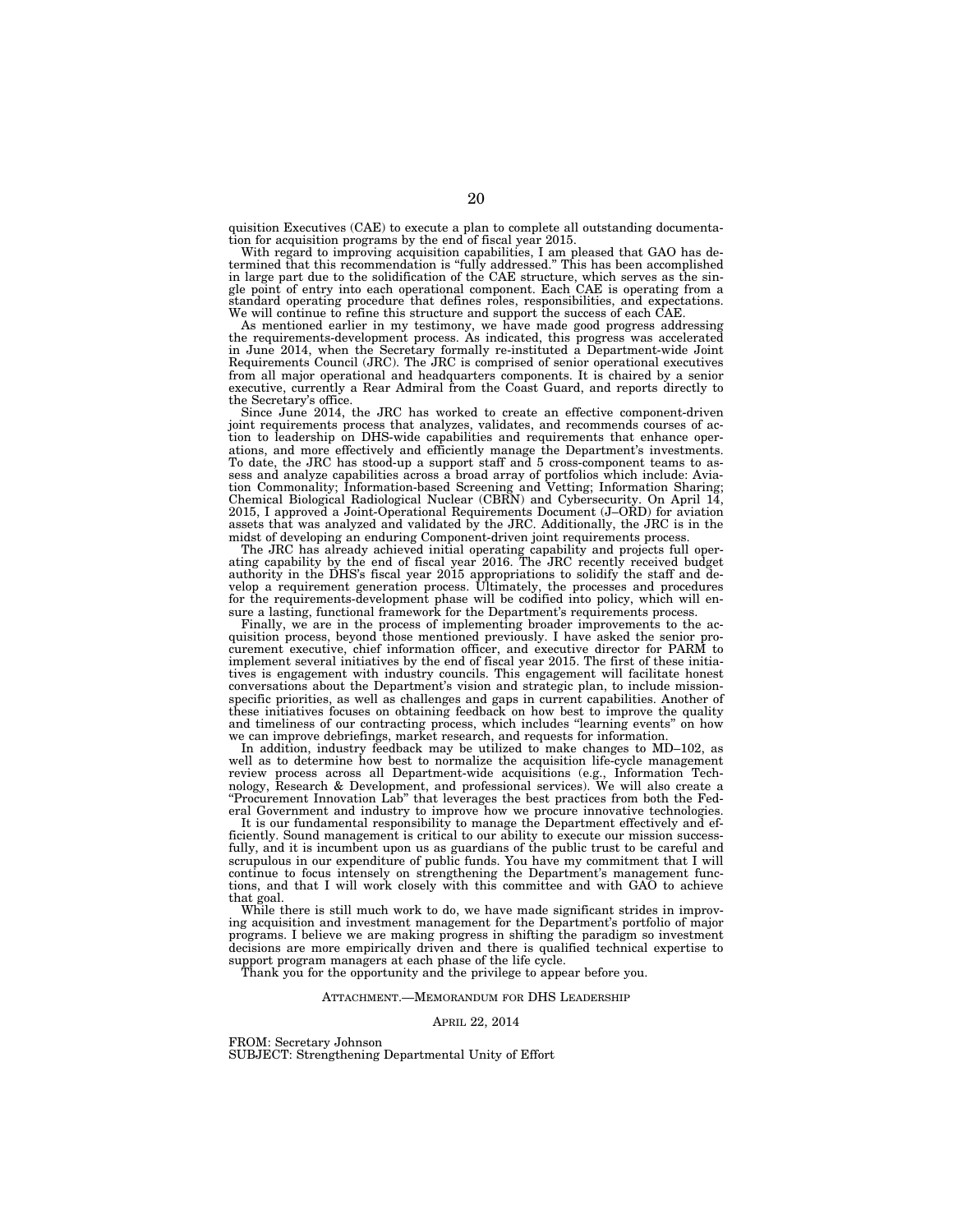The Department of Homeland Security has many strengths, starting with the professionalism, skill, and dedication of its people and the rich history and tradition of its Components. These strengths have allowed the Department to achieve many successes in the short time since its creation. It is clear to me, however, that DHS has yet to reach its full potential as an organization. Such potential is difficult to achieve and takes even the best organizations many years. Complicating matters is the difficult budget environment we currently face.

Resource constraints also provide the impetus to build and mature our organization into one that is greater than the sum of its parts—one that operates with much greater unity of effort. As I noted in my recent testimony on our FY 2015 budget request, I am committed to improving our planning, programming, budgeting, and<br>execution processes through strengthened Departmental structures and increased<br>capability. We must have better traceability between strategic o acquisition decisions, operational planning, and mission execution, in order to im-prove both Departmental cohesiveness and operational effectiveness.

To be clear, these changes are not designed to centralize decision-making author-ity and processes within an opaque DHS Headquarters. To the contrary, these changes are intended to transparently incorporate DHS Components into unified de-cision-making processes and the analytic efforts that inform decision making. Our collective goal is to better understand the broad and complex DHS mission space and empower DHS Components to effectively execute their operations.

To accomplish this task, we will capitalize on existing structures and create new capability where needed—for example, as revealed by our recent Integrated Investment Life Cycle Management pilot study, which tested the linkages between inter-related strategy, capabilities and resources, programming and budgeting, and major acquisition oversight processes. That effort underscored the need to further strengthen all elements of the process, particularly the upfront development of<br>strategy, planning, and joint requirements. Our collective task is to institutionalize<br>improvements to support our primary objective: The effe zational capacity, in order to develop action plans and implement change. Each requires our immediate attention.

*1. Departmental Leadership Forum*.—The Department has not had a forum for its most senior leadership—Component heads, Under Secretaries, and the heads of select other offices—to gather regularly with me and the Deputy Secretary in an environment of trust, and openly place on the table issues, arguments,<br>and disagreements concerning our most challenging issues. This is changing.<br>The Department's Chief of Staff is now scheduling twice-monthly Depar Senior Leaders Council meetings, hosted by me, to discuss issues of overall policy, strategy, operations and Departmental guidance. The Deputy Secretary is hosting weekly Deputies Management Action Group meetings, and will use that group to move forward specific initiatives in joint requirements development, program and budget review, acquisition reform, operational planning, and joint operations.

*2. Departmental Management Processes for Investments*.—The strategic decisions of the Department's senior leadership are only as good as the processes that support and give effect to those decisions. Although much work has been done to date in the areas of joint requirements analysis, program and budget review, and acquisition oversight, more needs to be done to turn strategy into results. To that end, in order to improve our investment processes, I direct the following:

- a. Under the direction of the Under Secretary for Management, the Chief Financial Officer will strengthen and enhance the Department's programming and budgeting process by incorporating the results of strategic analysis and joint requirements planning into portfolios for review by issue teams. Substantive, large-scale alternative choices will be presented to the Deputies Management Action Group as part of the annual budget development. This review process will also include the Department's existing programmatic and budgetary structure, not just new investments. It will include the ability for DHS to project the impact of current decisions on resource issues such as staffing, capital acquisitions, operations and maintenance, and similar issues that impact the Department's future ability to fulfill its mission responsibilities.
- b. The Deputy Secretary, through the Deputies Management Action Group, will lead an expedited review to provide strategic alternatives for developing and facilitating a DHS Component-driven joint requirements process. This joint requirements process will include oversight of a development test and evaluation capability, identification of priority gaps and overlaps in Departmental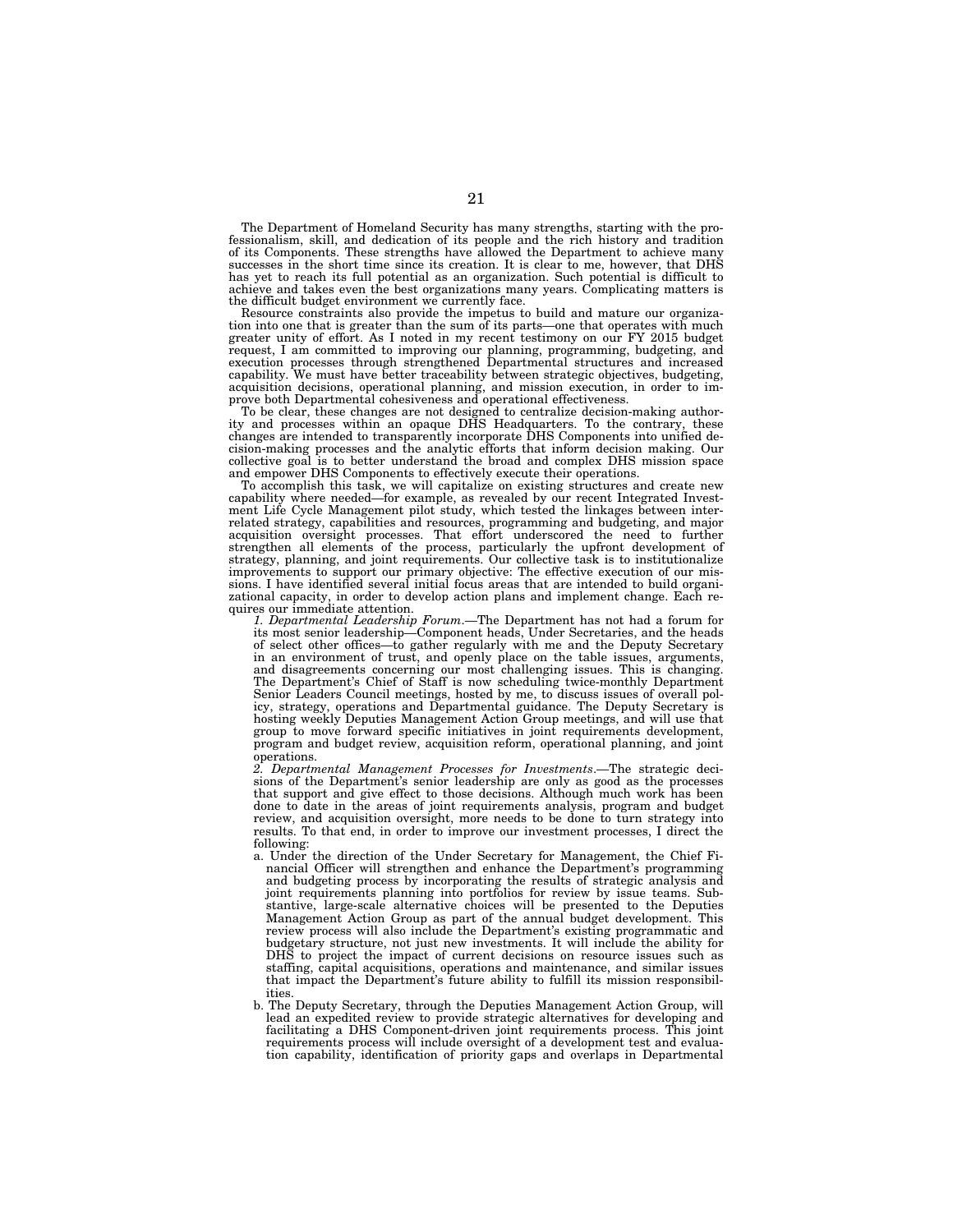capability needs, provision of feasible technical alternatives to meet capability needs, and recommendations to me on the creation of joint programs and joint acquisitions to meet Departmental mission needs.

c. The Under Secretary for Management will conduct a full review of the Department's acquisition oversight framework, and update the processes de-scribed in Directive 102–01. The result must be a transparent, coherent continuum of activities that link and integrate Departmental strategy and planning, development of joint requirements, programming and budgeting deci-sions, capital investment planning, and the effective and efficient execution of major acquisitions and programs.

*3. DHS Headquarters Strategy, Planning, and Analytical Capability*.—The actions directed in this memorandum require a focused, collaborative Departmentlevel strategy, planning, and analytical capability that fully understands Component capabilities in these areas and coordinates with similar Component-level functions, in order to support more effective DHS-wide decision making and operations. As the Secretary of Homeland Security, it is my responsibility to un-derstand from a Departmental perspective how the activities, operations, and programs of each individual Component fit together in order to best meet Departmental mission responsibilities in a constrained resource environment. In some cases, this involves developing a fuller, broader understanding of how the Department meets its operational responsibilities, such as securing our air, land, and sea borders. In other cases, this involves understanding how indi-vidual Component resources and activities are collectively integrated and employed in a unified Departmental framework that is agile and flexible to meet current and emerging threats when needed. We used this approach in a limited way for the development of the *Blueprint for a Secure Cyber Future,* TSA's Security Strategy for Mass Transit and Passenger Rail, the QHSR study on coun-tering biological threats and hazards, and the cross-Departmental Inbound

Threat Study. My goal in focusing the collective DHS Headquarters strategy, planning, and analytic capability, which will harness a number of existing planning and analytic capability, which will harness a number of existing planning and analytic cells throughout DHS, is not to eliminate the need for Componenttions within each Component to develop a comprehensive picture of the Department's mission responsibilities and functional capabilities, and to identify points of friction or gaps, thus framing the corresponding choices that must be made. This capability must be integrated into, not created and employed in isolation from, existing Departmental functions that are critical to day-to-day mission execution and mission support activities. In addition to supporting the other actions in this memorandum. I direct the following specific tasks:

- a. The Assistant Secretary for PLCY's Office of Strategy, Planning, Analysis & Risk will stop work on the current version of the FY14–18 DHS Strategic Plan, and instead will be prepared to lead the Department's senior leadership in a strategic planning effort through the Department Senior Leaders Council to set the vision and specific, mission-focused outcomes for DHS for the next 5 years. Annual resource planning guidance and operational planning guidance must be based on the Department leadership's strategic plan for addressing challenges over this time period. The decisions we reach now, especially with respect to investments, will dictate what capabilities our successors will have in the future. The Assistant Secretary for PLCY's Office of Strategy, Planning, Analysis & Risk will work with representatives from all of your organizations to develop the Department's FY14–18 Strategic Plan from that vision. The Department Senior Leaders Council meeting and subsequent meetings will be scheduled on release of this memorandum.
- b. The Deputy Secretary and the Department's Chief of Staff, supported by the Assistant Secretary for PLCY's Office of Strategy, Planning, Analysis & Risk, will provide direction, focus, and harmonization of current operational planning and coordination activities and the analytic capability of the Office of Program Analysis and Evaluation with Management Directorate's Office of the Chief Financial Officer, in order to strengthen integrated resource planning, the development of operational planning guidance, and the conduct of strategic analyses in specific portfolios and issue areas. Better synchronization across DHS Headquarters capabilities in these areas will increase DHS Headquarters' capability to effectively conduct and coordinate strategy, planning, and analytic activities.

*4. Departmental Processes for Enhancing Coordinated Operations*.—The strategic decisions of the Department's senior leadership and the investments our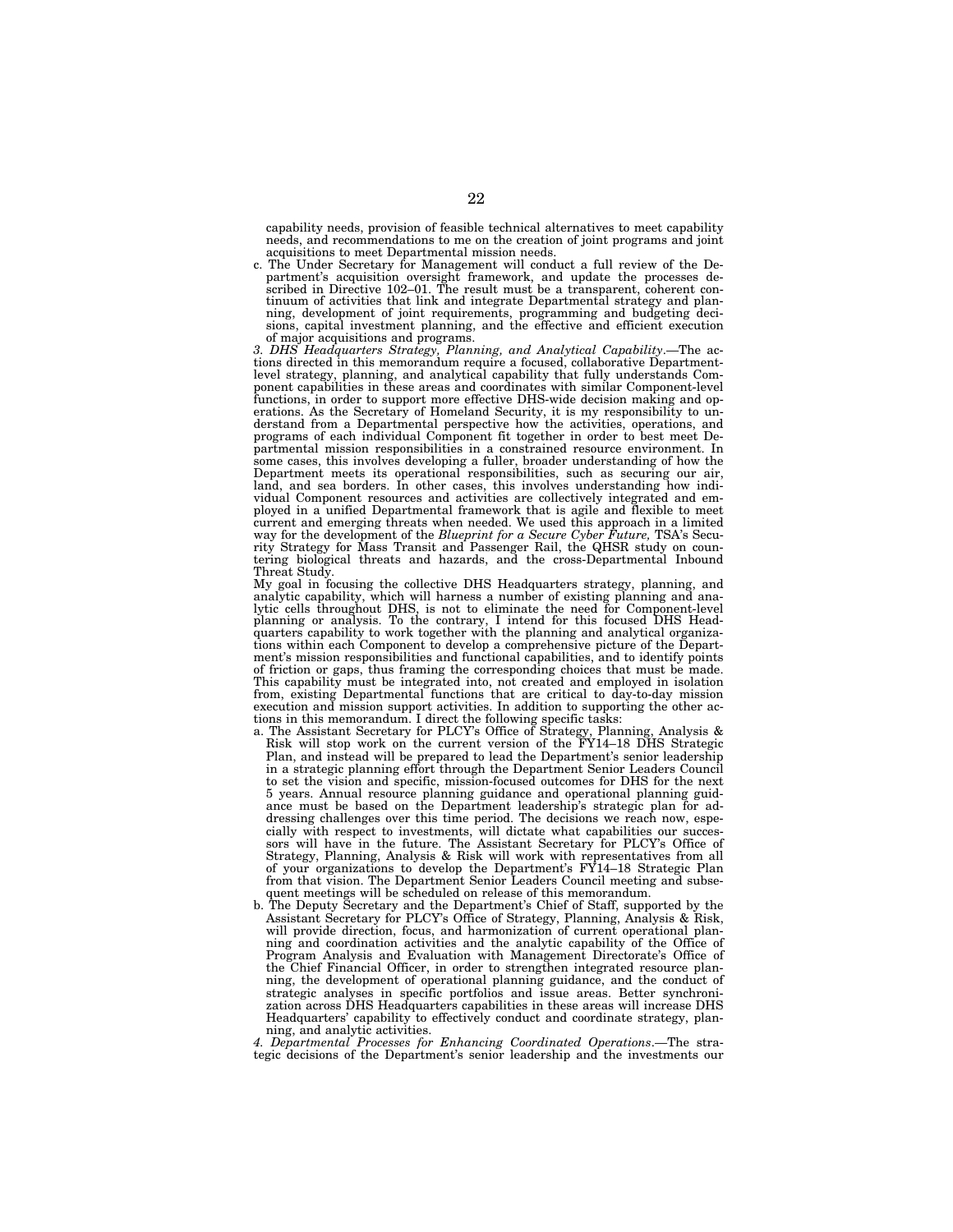Department makes in current and future capabilities will only be effective if cross-Department operations are planned and executed in a coordinated fashion. Many DHS operations are conducted solely by a single Component, although successful examples of joint operational activities exist in seaports such as<br>Charleston, SC, Miami, FL, San Diego, CA, and Seattle, WA, and through organizations chartered under the National Interdiction Command and Contr such as Joint Interagency Task Force-South in Key West, FL, the El Paso Intel-<br>ligence Center in El Paso, TX, and the Air and Marine Operations Center in<br>Riverside, CA. Targeted examinations of specific mission- and functi issues are necessary to enhance DHS-wide operational planning efforts, leading to more effective operations. Further, operational planning guided by my strategic intent, with outcomes and quantified targets, will better inform the joint requirements process and future resource decisions. Supporting these objectives, I direct the following:

a. The Deputy Secretary, through the Deputies Management Action Group, will lead a 60-day review and provide strategic alternatives for future coordinated operations. This effort will evaluate unity of effort options for enhancing DHS operational mission effectiveness in specific locations and geographic regions, or for the integration of cross-Departmental functions.

b. The Deputy Secretary, through the Deputies Management Action Group, will oversee an effort to develop a DHS strategic framework for the security of the U.S. Southern Border and approaches by August 1, 2014, along with a set of nested "campaign plans" for specific geographic areas or problem sets. As an initial part is dial part, the Assistant Secretary for PLCY's Office o guidance, including outcomes with quantified targets, upon which the frame-<br>work and campaign plans will be based. Plan development will be led by a sen-<br>ior USCG official, working with responsible DHS DHS DHS Head-<br>quarte approaches for improved information sharing, sensor integration, and unified command and control structures as appropriate.

c. The Deputy Secretary, through the Deputies Management Action Group, will lead a 60-day review to provide the Department's senior leadership with stra-tegic options for enhancing DHS homeland security mission effectiveness internationally, through joint policy liaison and operational activity in overseas loca-tions and geographic regions across all DHS components. It is imperative that we explore every opportunity to extend our homeland security efforts, in cooperation with our interagency and foreign partners, far beyond the borders of the United States. I understand that the Department has conducted several evaluations of its international footprint, but in today's budget environment we need to look more closely to make sure we are not leaving gaps nor have unnecessary overlaps in deployment and staffing.

Enhancing the effectiveness and unity of DHS operations to better fulfill our mission responsibilities is my primary reason for making these important changes. I recognize that what I am directing represents a departure in some ways from current DHS Headquarters and Component approaches to management and operations. But in adding structure and transparency, combined with collaborative, forthright senior leader engagement, we will build together a stronger, more unified, and en-during DHS. I intend to discuss these initiatives at the next Department Senior Leaders Council meeting, and will begin codifying these efforts in appropriate Department directives, beginning with the resource planning guidance for FY 2017– 2021 and the DHS Strategic Plan for FY2014–2018. I look forward to your active support of these steps and your frank, forthright participation in the meetings that will follow.

Mr. PERRY. Thank you, Mr. Fulghum.

The Chairman now recognizes Dr. Sims for your testimony, sir.

## **STATEMENT OF CEDRIC J. SIMS, PARTNER, EVERMAY CONSULTING GROUP**

Mr. SIMS. Good afternoon, Chairman Perry, Ranking Member Watson Coleman, and distinguished Members of the subcommittee. Thank you for the opportunity to appear before you today.

I am Dr. Sims, partner of Evermay Consulting Group. I was the first executive director of the DHS Office of Program Accountability and Risk Management, also known as PARM. I served DHS head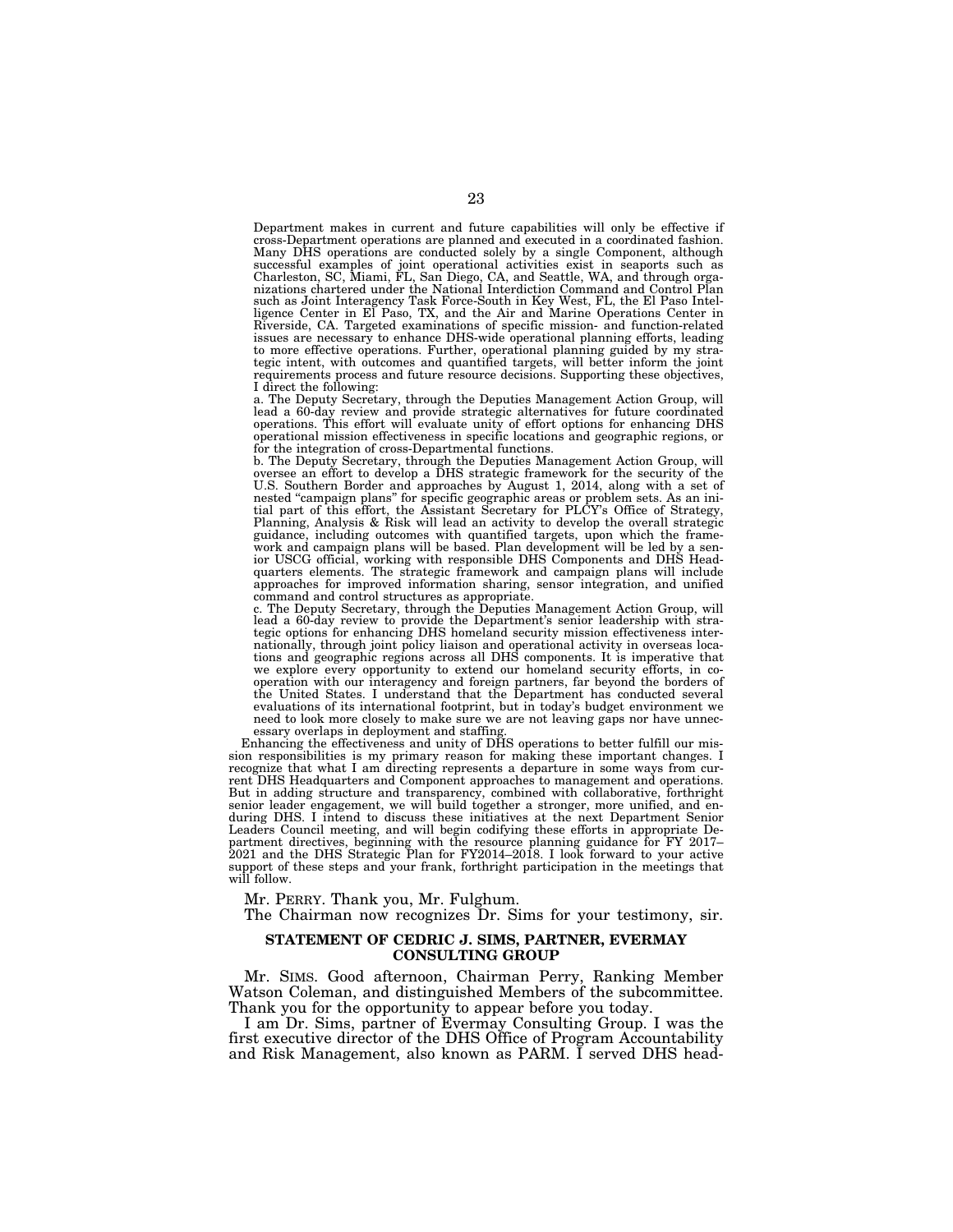quarters roles for over 3 years. My Federal career also includes over 8 years with the United States Secret Service, a window that also included the post-9/11 transition of Secret Service from Treasury into the Department of Homeland Security.

I am a native Texan and a graduate of Texas A&M University, and I have 22 years of experience in engineering and executive management applied to law enforcement and homeland security pursuits.

In 2011, I led the development and implementation of the Office of Program Accountability and Risk Management, with the highestlevel support of the under secretary for management and my peer chief executive officers. This was a crucial time for the agency, and the creation of PARM was necessary to address on-going challenges with program management.

In the simplest terms, PARM has two fundamental responsibilities. The first is program accountability. This means that all stakeholders, not just the program manager, are accountable to the program for its success. The second is risk management. This objective is to address risks that are inherent in complex programs while supporting prioritization of investment decisions. An effective PARM will create an environment where the probability of program success increases while reducing risks that cause waste and inefficiency.

With PARM, Departmental acquisition was improved by putting in place methods to address front-end requirements and back-end program management. The goal is to minimize risk, encourage fiscal responsibility, and improve end-to-end execution across the en-

In fiscal year 2011, acquisition programs represented nearly  $$18$  billion of the Department's  $$55$  billion budget.

In my first role at headquarters, I supported the DHS chief information officer's review of over 79 major information technology programs that accounted for the vast majority of \$6.4 billion worth of IT spend. From this rigorous effort, we observed pockets of excellence across DHS programs, but there were also many troubled programs. Despite its large budget, DHS had very little Department-wide institutionalization of program management disciplines, standards, or tools.

Coincidentally, GAO had just delivered a letter to the DHS Secretary in September 2010 advising to strengthen requirements and development processes. In the letter, perennial program management deficiencies were highlighted. The confluence of events was a clear call to action for reforms in program management.

I established PARM as an office to institute reforms with clear objectives: First, rationalize the requirements development process; second, improve and streamline governance; next, solidify the component acquisition executive role; furthermore, enhance business intelligence; and expand the acquisition workforce while strengthening program and project management training.

These were the guiding principles of PARM. By the time of my departure some 3 years later, the Department was armed with the experience gained from a review of over 100 programs and the conduct of over 70 acquisition review boards. We drew lessons from both successful and unsuccessful experiences. Acquisition decisions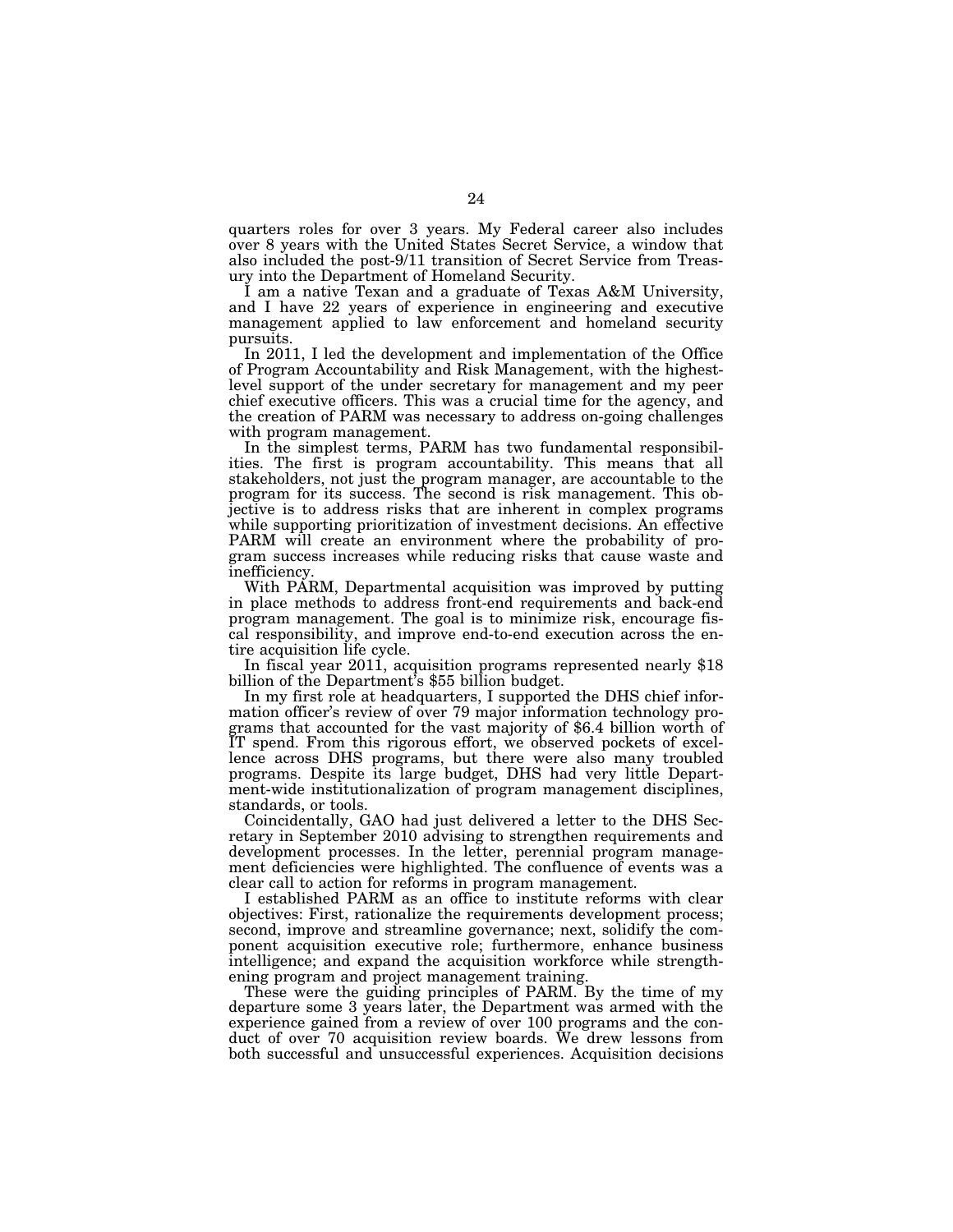were well-documented, and the expectations of program improvements were clear. The on-going body of work to be achieved was extensive but reflected shared Departmental responsibilities.

The recent report about the current state of acquisition management at DHS highlights that DHS programs are still exhibiting various levels of adherence to Acquisition Management Directive 102.

However, I am encouraged by DHS Secretary Jeh Johnson's Unity of Effort to drive more efficient and mature practices for managing investments. Acquisition processes are not perfect and are still maturing. This could only be achieved through a common discipline and set of practices that drive transparency and uniformity in decision making.

The successful delivery of major programs must continue to be a strategic business function of the Department. Those who directly carry out the mission require and deserve the tools and processes to help address their evolving mission needs effectively and efficiently.

Thank you for the opportunity to testify today. I am very happy to be here to support your efforts, and I look forward to answering your questions.

### [The prepared statement of Mr. Sims follows:]

#### PREPARED STATEMENT OF CEDRIC J. SIMS

#### APRIL 22, 2015

Good afternoon, Chairman McCaul, Ranking Member Thompson, Chairman Perry, Ranking Member Watson Coleman, and the distinguished Members of the subcommittee. Thank you for the opportunity to appear before you today.

I am Dr. Cedric J. Sims, partner of the Evermay Consulting Group. I was the first executive director of the Department of Homeland Security (DHS) Office of Program Accountability and Risk Management, also known as PARM. I served in DHS Headquarters roles for over 3 years.

My Federal career also includes 8+ years at the U.S. Secret Service. This window included the post-9/11 transition for the Secret Service from Treasury to DHS. I am a native Texan and graduate of Texas A&M University. I have over 22 years of experience in engineering and executive management applied to law enforcement, transportation, and homeland security pursuits. I have had the unique privilege to serve in private sector, State, and Federal agencies.

In 2011, I led the development and implementation of the Office of Program Accountability and Risk Management with the highest-level support of the under sec-retary for management and my peer chief executive officers. This was a crucial time for the agency and the creation of PARM was designed to create an office responsible for program accountability and risk management. In the simplest terms, PARM has two fundamental responsibilities. The first is Program Accountability— in order to ensure that all stakeholders are accountable to the program for its success. The second is Risk Management—in order to heighten executive awareness of inherent risks to help prioritize investment decisions. Improving upon Departmental acquisition, processes and procedures were put in place to address ''front-end'' requirements as well as ''back-end'' program management, in order to minimize risk, encourage fiscal responsibility, and improve end-to-end execution across the entire

In fiscal year 2011, acquisition programs represented nearly \$18 billion of the Department's \$55 billion budget. In prior years, I had led the development of the Concept for Future Operations for the U.S. Secret Service that became the cornerstone of its nearly \$300-million Information Integration and Technology Transformation program. In my first role at DHS headquarters, I supported the DHS chief information officer's review of over 79 major Information Technology (IT) programs that accounted for the vast majority of the \$6.4 billion DHS IT investment. There were pockets of excellence across DHS's programs, but there were also some very troubled programs. Despite its large budget, DHS had very little Department-wide institutionalization of process disciplines, standards, and tools for IT programs. Coinciden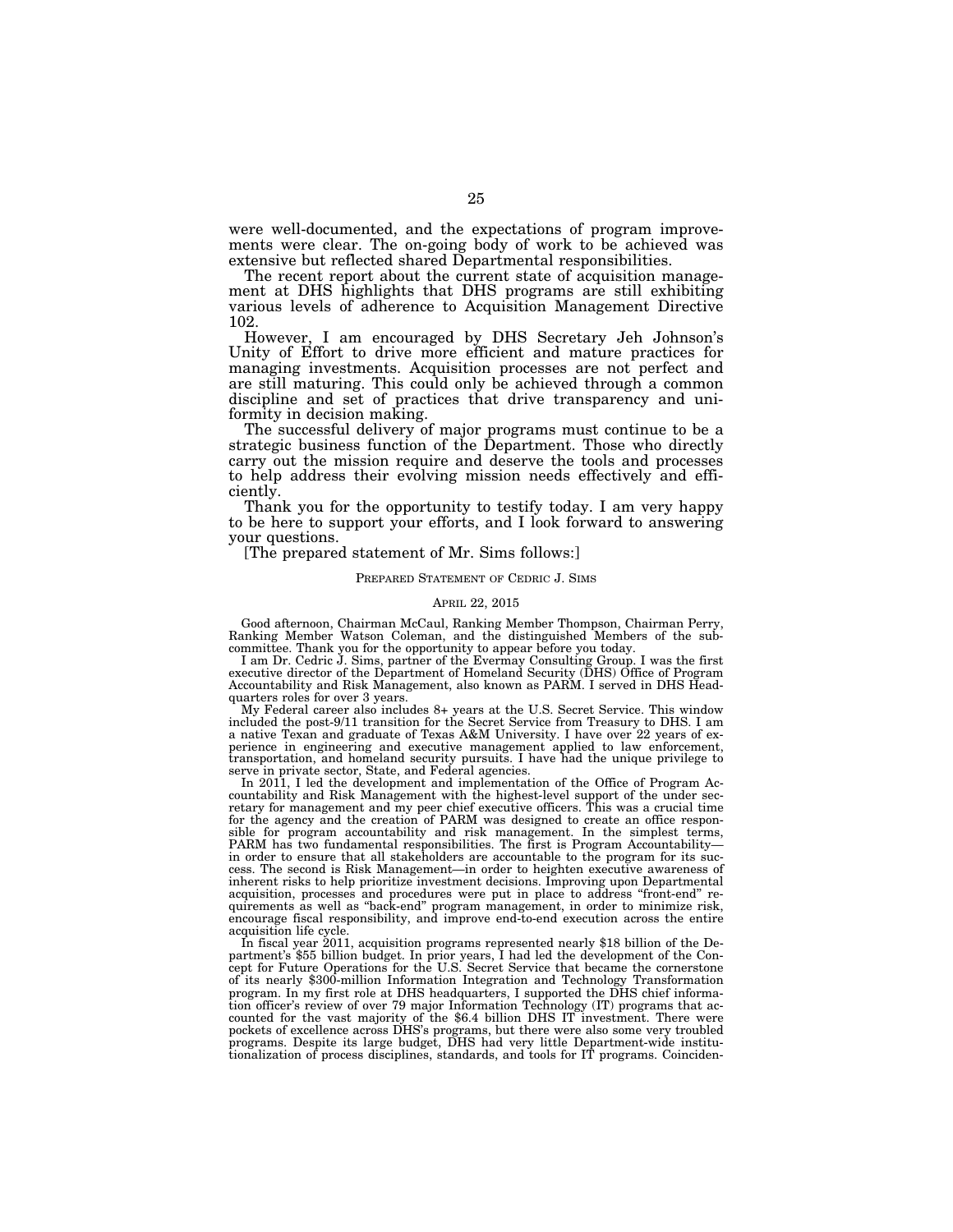tally, GAO had just delivered a letter to DHS in September of 2010, advising the Secretary of Homeland Security, ''to strengthen its requirements development process." In the letter, perennial program management deficiencies were highlighted. The confluence of events was a clear call to action for reforms in program management.

I established PARM as an office to institute reforms with clear objectives:

- 
- 
- 
- Rationalize the requirements development process;<br>• Improve and streamline governance;<br>• Solidify the Component Acquisition Executive (CAE) role;<br>• Enhance business intelligence; and<br>• Expand the Acquisition Corps while ment training.

These were the guiding principles of PARM. By the time of my departure, 3 years later, the Department was armed with the experience gained from the review of over 100 major programs and the conduct of over 70 acquisition review boards. We drew lessons from both successful and unsuccessful experiences. Acquisition decisions were well documented and expectations for program improvements were clear. The on-going body of work to be achieved was extensive but reflected a shared De-partmental responsibility.

The successful delivery of major programs must continue to be a strategic busi-ness function of the Department. Nearly half of the DHS budget is dedicated to obtaining goods and services to support and improve capabilities, including over \$16 billion in investments in acquisition programs. Those who directly carry out the mission require and deserve the tools and processes to help address their evolving mission needs effectively and efficiently.

There are a few points that should be kept in mind when reading the reports about the current state of acquisition management at DHS. First, consider the environment where the Department was deploying the earliest mission capabilities to meet rapidly-evolving threats. We knew the acquisition processes were not perfect and needed maturing. This could only be achieved through a c

Through Acquisition Management Directive 102–01 and subsequent revisions, we documented policy, governance, and processes requiring far more rigorous program<br>management than previous DHS policies and practices. The DHS programs are still<br>exhibiting various levels of adherence to the directive's gui couraged by DHS Secretary Jeh Johnson's Unity Effort to drive more efficient and mature practices for managing investments.

Second, clear and rigorous practices absolutely needed to be established. The cornerstone of our acquisition review process is the program baseline. The acquisition program baseline formally documents critical cost, schedule, and performance parameters that must be met to accomplish the program's goals. By tracking and measuring actual program performance against baseline, management is alerted to potential problems and can take corrective action. We implemented common tools for collection and dissemination of business intelligence such as the centralized Decision Support Tool (DST). Utilization of these tools helped us better manage the complex relationships between mission objectives, program strategy, and performance metrics for a specific program.

Finally, in order for acquisition practices to continue to mature in terms of process and oversight, DHS must continue to work collaboratively with partners across the Homeland Security enterprise. During my tenure, none of the maturation, or any of these improvements in oversight, could have occurred without the on-going discipline of reviews, done both internally by DHS and its components and externally by GAO and IG.

Ultimately, we must be ever-vigilant to perform a much better job of successfully delivering best-in-class solutions to operators, stakeholders, and citizens.

Thank you for the opportunity to testify today. I am very happy to be here to support your efforts. I am here as a citizen, fully committed to the critical missions of the Department of Homeland Security and defense of the people of the United States of America. I look forward to answering your questions.

Mr. PERRY. Thank you, Dr. Sims.

The Chairman now recognizes himself for 5 minutes for questioning. I will start with Under Secretary Fulghum.

You know, in reading the GAO report, I have to tell you, I was struck by—you know, things you didn't know, right? The impact to our border and maritime security and the scheduled delays of several major CPB and Coast Guard acquisition programs. You have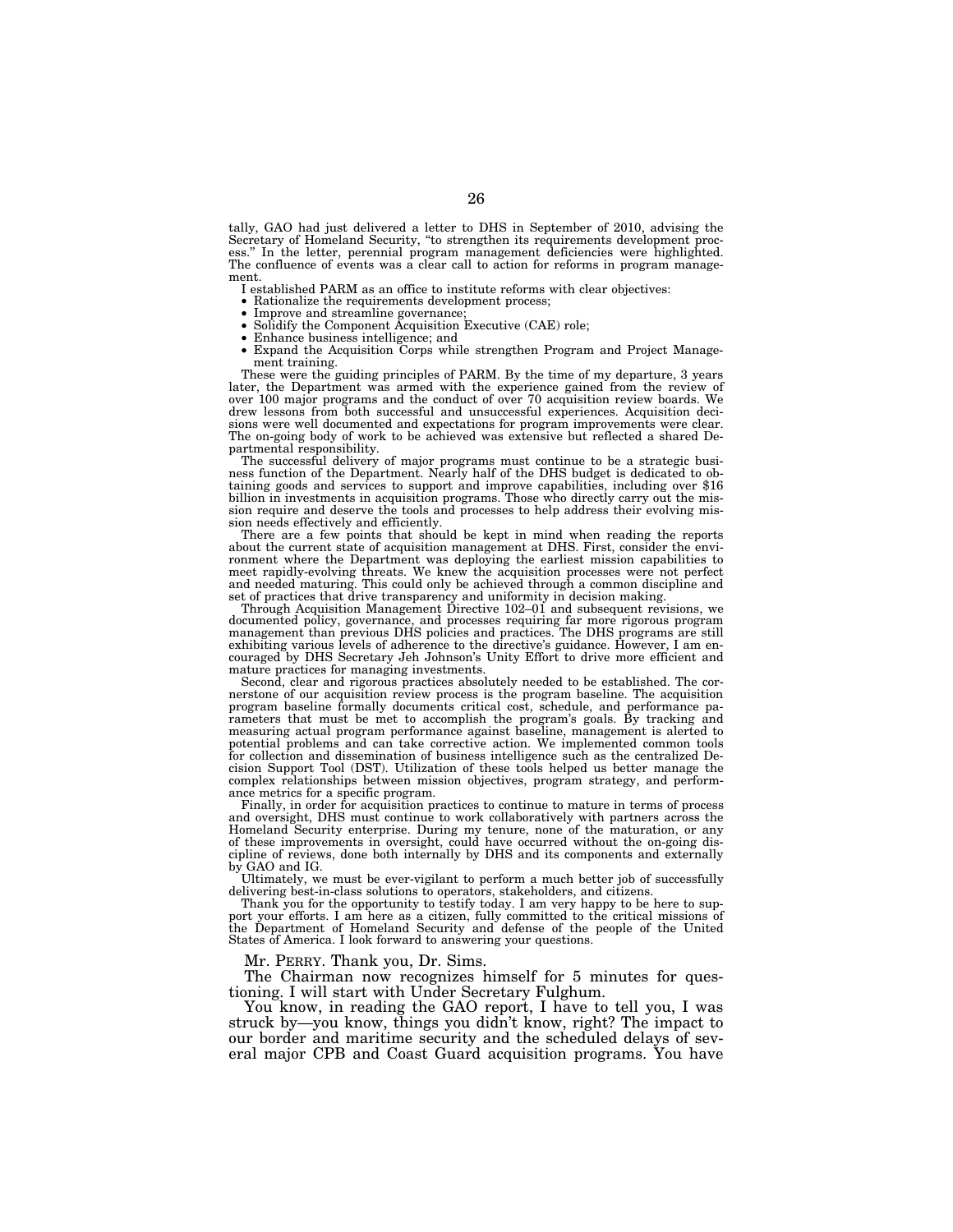already mentioned them, but it bears repeating: The CPB integrated fixed towers, over 6 years late; Coast Guard long-range surveillance aircraft, over 9 years late; and the National Security Cutter, 4 years late; the Fast Response Cutter, over 4 years late.

You know, with immigration being an issue—and this isn't meant to be a gotcha question, but just curiously. You know, when you talk about the integrated fixed tower system that is 6 years late, according to this, any idea of how—you know, because I think it is important to put it in terms so people understand that the failure of the acquisition process has consequences on the ground.

Any idea how many illegal aliens will—you know, is there an estimate of how many will penetrate the border at those locations where the towers are supposed to be and are not?

Mr. FULGHUM. Well, first of all, as you know, I am not the immigration expert.

Mr. PERRY. Right.

Mr. FULGHUM. But I can talk to you about what we are doing to get the program delivered.

Mr. PERRY. Okay.

Mr. FULGHUM. So, when we talk about 6 years, that is from SBInet. As you and GAO have documented, that program did not deliver. So we stopped the program, restructured the program.

The current program is 21 months behind schedule, for two reasons. First of all, when we got the bids in, we got a lot more than we thought we were going to get, so it took us longer to go through that demonstration period. The second part is the award was protested.

We have gotten past that now, and we are now on a path to deliver that capability, albeit, as you said, later than we would have liked.

Mr. PERRY. Let me ask you this. This isn't part of the script, so to speak, or the questions, but I am just—it is a billion dollars, right? That is what I have, a billion dollars. How did we get a billion dollars into it before we figured out it wasn't working? I mean, how does that happen?

Mr. FULGHUM. So, as you know, I wasn't here then, but what I would tell you is, based on my experience, that DHS' acquisition process—and this is a key tenet of what the Secretary is driving us towards—is, if you get it right up front, you are going to be able to deliver.

So, in other words, if you get the requirements up front correctly and they are well-defined and you have operator input and you get the right mission needs statement, the right operational requirements document, if you get a well-defined requirement, you will get a better cost estimate, you will get more reliable budgets, and then you will be able to proceed through the acquisition process.

What has hampered DHS' ability in the past has been the lack of a strong requirements process. The Secretary is fixing that. Standing up the JRC is an important milestone. It is up and running, and it has actually approved its first joint operational requirements document. It has a lot more work to do. We need to get the governance underneath it in place.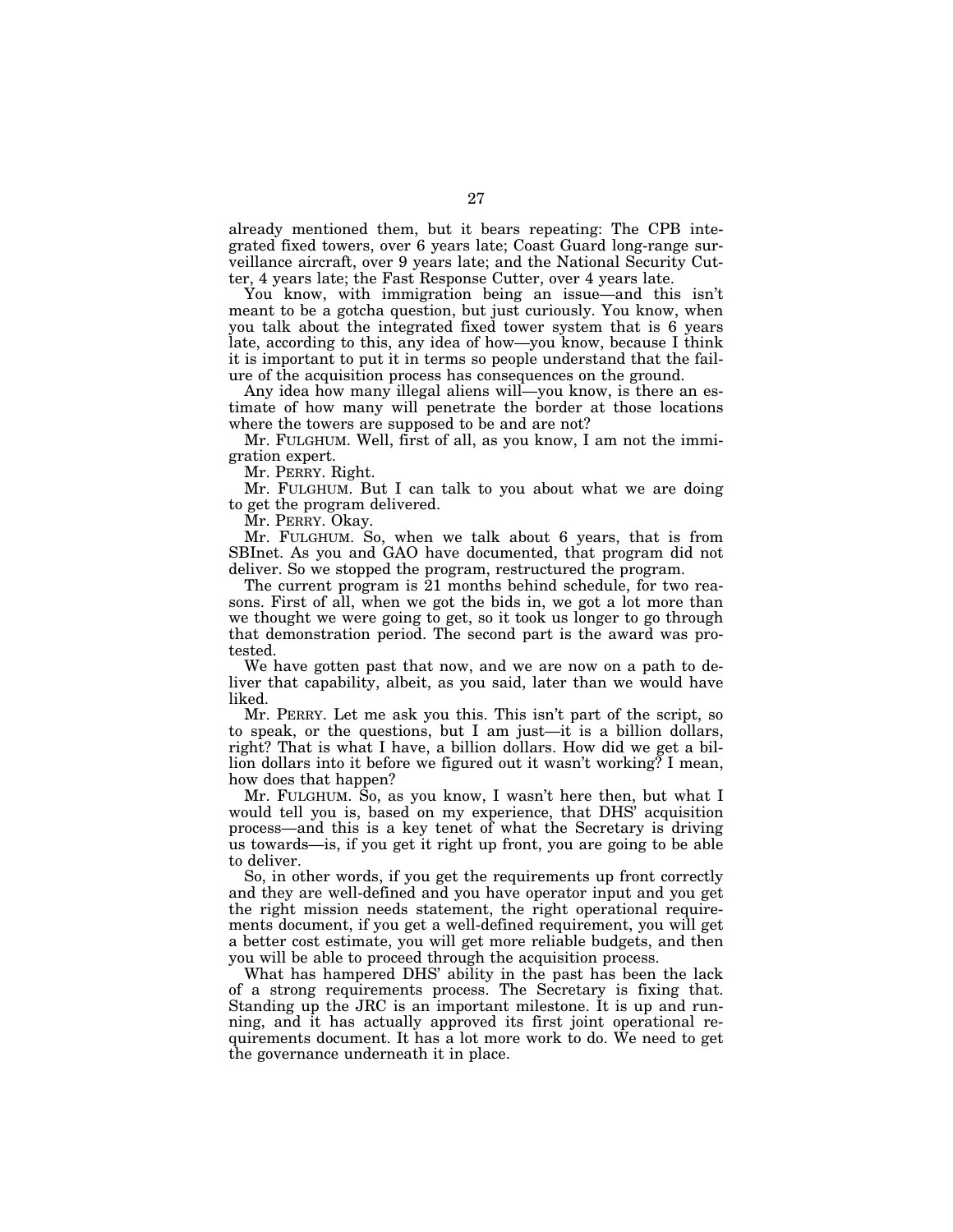But that—and I think my colleague from GAO would agree, as well as Cedric, that that is the key to a successful acquisition, is identifying requirements up front and getting them right.

Mr. PERRY. So, if I can brief you back, it sounds, you know, to make it simple for me, because it took a couple minutes, but what I heard was, we didn't know, the Department didn't know what they were asking for, or they couldn't identify the requirements and articulate them so that it is not the contractor's fault that they gave us what we asked for. We didn't really know what we were asking for, it sounds like, I mean, to a certain extent.

I just wonder how you get a billion dollars into it before you figure that out.

Mr. FULGHUM. So I would say that-

Mr. PERRY. Let me ask you this. You know, I heard, what, it was, on the one project I think that Ms. Mackin mentioned, 6 of 15 or something were untested. Like, that is essentially 50 percent or something like—how are we buying anything that is untested?

Mr. FULGHUM. So I would characterize it this way. First of all, we leverage testing of—for example, the 130s, we leverage testing of the Air Force. So while we didn't do the testing, we leveraged testing that DOD did. In another case, while we didn't do operational testing, we did acceptance testing.

Let me just be very clear. Since I have been the under secretary for management in the acting role, we have had ARBs, and every ARB, no program moves forward without Test and Evaluation looking at us and saying, ''Yes, we are comfortable. We have looked at the test plan, we have an accurate assessment, and we are good with it moving forward.''

So I believe we have fixed that problem. But, in the past, as she has said, some programs have not had all the KPPs, as she identified, documented in a way that said how we went through that assessment.

Mr. PERRY. So, real quick, since my time has expired, but just to finish the thought: So now that you are here and you have instituted the program, how long until people like me see results?

Mr. FULGHUM. So I think you are already seeing results—

Mr. PERRY. I will let you stop there.

Mr. FULGHUM. Okay.

Mr. PERRY. I don't want to hold other folks up, so, in the interest of time, I appreciate it. We will continue.

Mr. FULGHUM. Yes, sir.

Mr. PERRY. With that, the Chairman now recognizes the Ranking Member, the gentlelady from New Jersey, Mrs. Watson Coleman. Mrs. WATSON COLEMAN. Thank you very much.

I have a lot of questions, so let me see if I can get really quick answers, though. I want to start with the GAO.

Do you think the Department is moving in the right direction? Is the Department organizing appropriately? Is it creating the entities necessary to ensure that there is good decision making in the first place, accountability and then verifiability? Is it moving in the right direction?

Ms. MACKIN. I think it is moving in the right direction.

As you know, there are acquisition oversight responsibilities at all——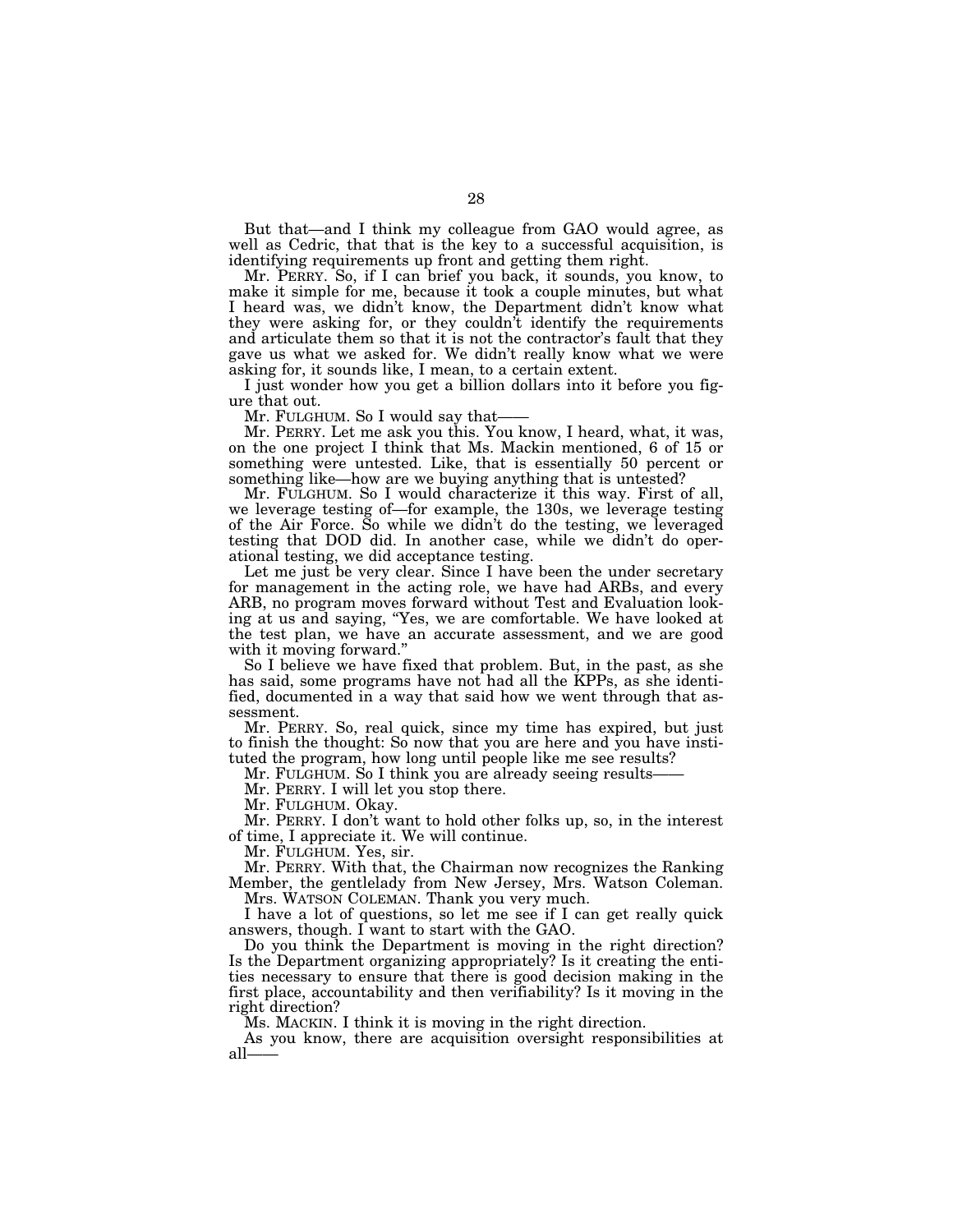Mrs. WATSON COLEMAN. Yes.

Ms. MACKIN [continuing]. Levels in the Department, from the USM to PARM and, importantly, the components and the program offices. I think, if I had to pick one area where I think more could be done, it is at the component and program office level. The policies, as we have said for many years, are sound. It is a matter of following them in practice.

Mrs. WATSON COLEMAN. So the component, and what was the other thing you said? Component and——

Ms. MACKIN. Program offices.

Mrs. WATSON COLEMAN. Programs.

Ms. MACKIN. So down to the lower levels in the organization.

Mrs. WATSON COLEMAN. Yes. Thank you.

Let me move on to Mr. Fulghum, because you mentioned something in testimony that I read that had to do with personnel. I don't know if it was inadequate personnel, not enough personnel.

To what extent are we having these concerns about the Department's success here having to do with personnel as opposed to systems? What is the issue with personnel?

Mr. FULGHUM. So I believe the issue you are referring to is the program office having adequate staffing and the training of those folks.

So what we have done is we have done a program assessment of the staffing needs of the various programs out in DHS. There are gaps in those programs, just like there are gaps in staffing needs across the Department, and we are working to aggressively fill those gaps.

In addition to that, we have an excellent training institute where we get interns. We have about 60 at any given time going through the pipeline. We graduate about 30 a year to feed those programs. So I believe we are on the right track.

The last thing I would say very quickly is that no program again, every program that comes before us has to talk to us about staffing. They have to show us how many folks they have on board versus what they need. If it is not adequate, that is one of the considerations, whether they move forward or not.

Mrs. WATSON COLEMAN. So do you have an issue with recruiting people or training people or retaining people?

Mr. FULGHUM. So I think we have an excellent recruiting tool in our acquisition institute. In the past, we have had some trouble placing them and retaining them. Tight budgets mean folks were squeezing down the number of folks they had. I think we have solved that now, and we are able to place those graduates within DHS and keep them.

Mrs. WATSON COLEMAN. So the memo that I referred to that was just delivered to Congress, I guess, yesterday—or today, excuse me—referred to a number of instances where you deviated from or not you, but the Department deviated from its practices and granted waivers.

There was an indication that there was going to be an assessment of those instances and that there was going to be, I guess, a finding, one way or the other, with regard to those waivers that were given. Has that been done?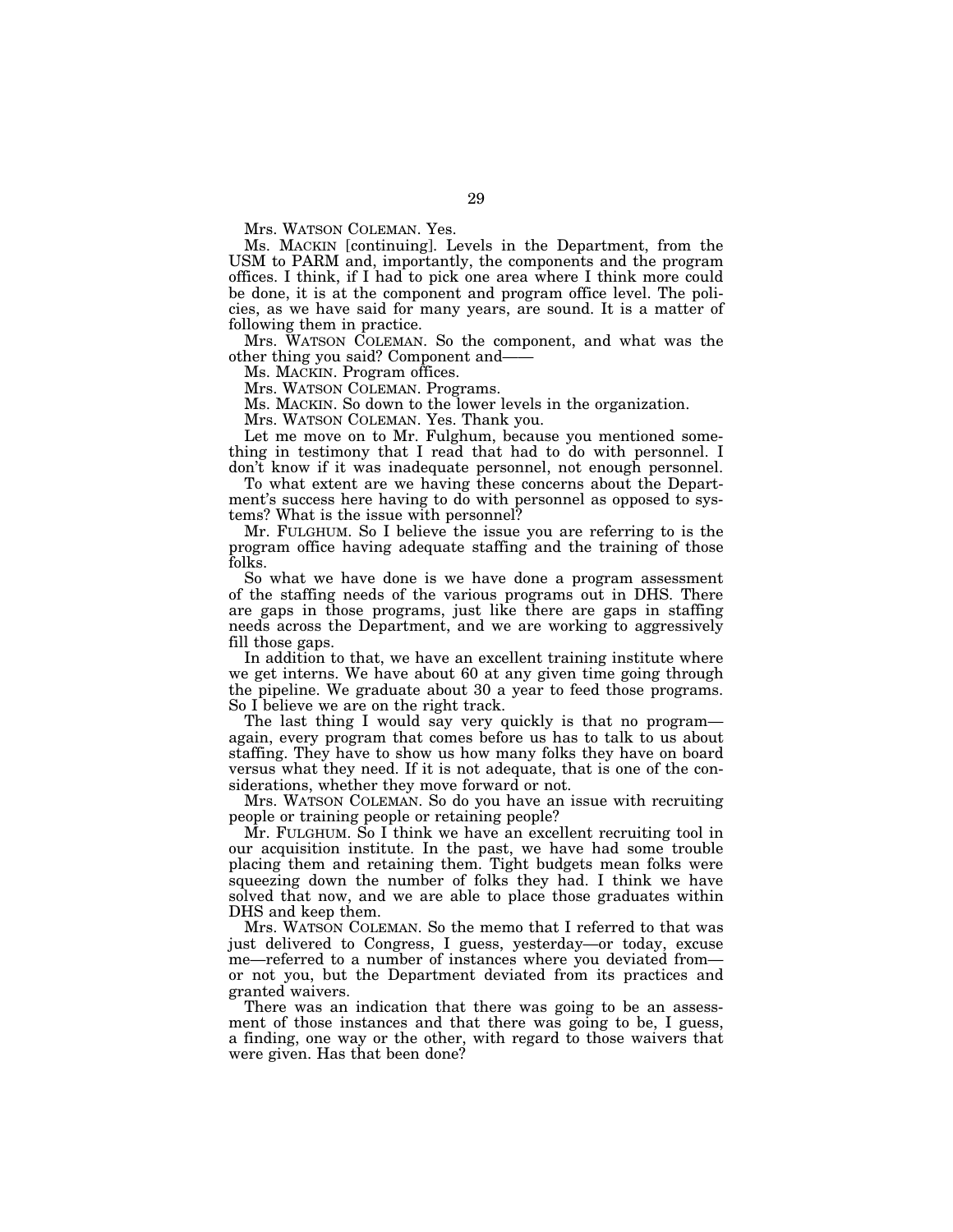Mr. FULGHUM. So we agreed with GAO. I issued an ADM, I believe yesterday, an acquisition decision memorandum, that said three basic things.

First of all, it told program offices to give us a 5-year projection on those programs and sustainment in terms of cost.

The second thing it did—and this is very important—is I said, ''I need an end date. When is this program scheduled to be done and be complete?'' Because that is important for us so it signals when we have to start looking for the next investment.

The third thing that we asked my office to do in CFO is simply to make sure that we are looking at these 42 programs as we go through our normal programming and budgeting process, that they get the appropriate visibility so that we make sure that we are not seeing cost growth or things of that nature and we can address it through the budget process.

Mrs. WATSON COLEMAN. What, if anything, do you need from us? Mr. FULGHUM. Well, as-

Mrs. WATSON COLEMAN. Besides calling you down every other day for a hearing.

Mr. FULGHUM. I think the bill that was passed last year would certainly help us codify and give us the authority that we need. It would codify the framework that we have.

I think you are going to have to give us some time, and I know you hear that a lot from people that sit up here, but you are going to have to give us some time, in terms of maturing the joint requirements process and getting the foundation that started poured concrete over so that it is institutionalized.

But I think we are making huge improvements each and every day, and I think our acquisition process is getting better.

Mrs. WATSON COLEMAN. Thank you, Mr. Chairman. I yield back my time.

Mr. PERRY. The Chairman thanks the gentlewoman.

The Chairman now recognizes the gentleman from South Carolina, the maker of the bill, Mr. Duncan.

Mr. DUNCAN. Thank you, Mr. Chairman.

Thank you.

It is almost a year ago that we sat in this very room and had this same conversation about acquisition reform for DHS. We still see a GAO report that talks about schedule delays for up to 4 years, the need for baselines and performance metrics, the need for program oversight and performance discipline. The bottom line is we see programs and solutions which are late, cost more, and do less than originally promised.

Last year, the House passed a bill that I authored to put acquisition reform in place. Secretary Johnson assured me that it wasn't necessary, that he was going to implement the same acquisition reforms at DHS. I hope that is the case.<br>I hope we will continue to talk about accountability, discipline,

and transparency because the Nation is \$18-plus-trillion in debt, and every dollar that is wasted through schedule delays or the lack of this acquisition process that is necessary, with the necessary metrics and oversight, is a dollar that can't be used to defend our borders, can't be used to protect our communities or protect our citizens.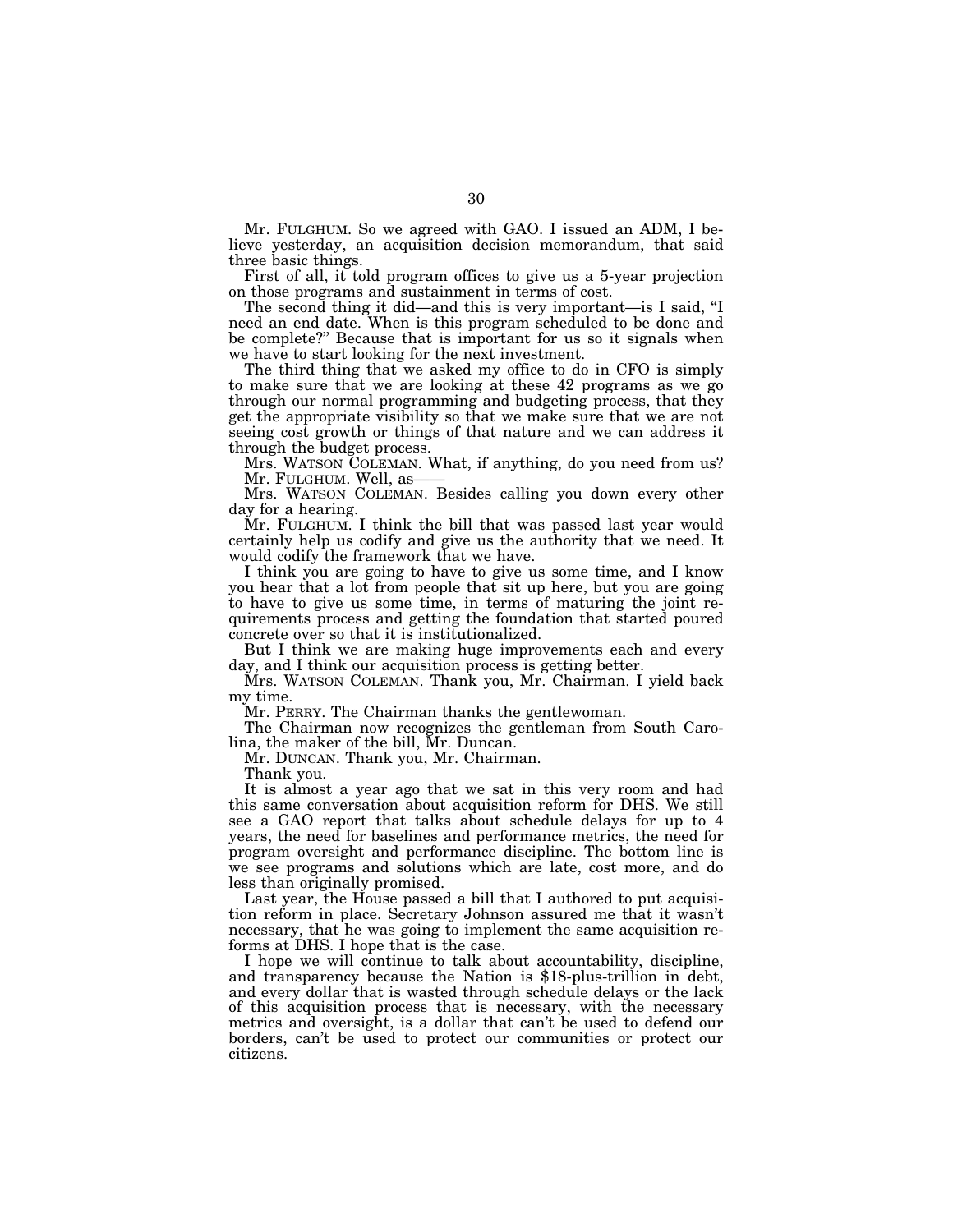So I think this is so important. I would love to see this committee and the Congress pass a version of an acquisition reform bill similar to what we passed last year, maybe with a few changes.

So the question I have—and, Ms. Mackin, you were, I believe, in this committee last year when we were having these conversations.

The question I have, Mr. Fulghum, is, what is happening over at DHS? With Secretary Johnson's assurances to me last year that he was going to continue down this track and put forth an internal policy for acquisition reform, bring me up to speed.

Mr. FULGHUM. Okay. I can tell you what we have been doing over the last year.

First of all, as I said, we stood up a joint requirements process, which is key to improving acquisition. It is up and running. It has approved its first joint requirements document. That is one document, I know that, but that is a strong signal that we are serious about getting the requirements piece right.

What Secretary Johnson was also talking about is making sure that we have the right folks doing strategy because strategy drives requirements. So we have reorganized our policy to be a strategy and planning function that feeds the requirements process.

Then, from the acquisition oversight perspective, we have conducted over 22 ARBs. They are not ARBs where we just sit around and discuss things; they are outcome-oriented ARBs. I have chaired 13 of them myself. We have had programs that have come in, like Air and Marine, that haven't been to an ARB in at least 4 or 5 years. They came, we gave them actions, and they are doing those actions. We would be happy to share with you the progress we are making in terms of each one of those programs.

So I believe that, again, we have a ways to go, but the Secretary charged us with getting acquisition right, and we are doing it.

Mr. DUNCAN. Ms. Mackin, do you agree with that assessment in the 2015 report that just came out?

Ms. MACKIN. I guess "cautiously optimistic" would be the way I would phrase it.

We have been calling for the Joint Requirements Council, for example, to be reformulated since 2008. So now it is chartered; that is good. We haven't seen any outputs yet. I know aviation requirements was first up. So we haven't seen the documentation. I look forward to looking at it but, more importantly, seeing an output. Are requirements going to be considered across the Department and in more of a portfolio aspect so that there is not some duplication that may be there right now?

I do think requirements is the most important consideration right now for the Department.

Mr. DUNCAN. All right. Do you agree that this type of oversight from Congress is important?

Ms. MACKIN. Absolutely. As was mentioned, we also did definitely support the bill from last year. I think it would go a long way toward codifying some roles and responsibilities within the Department, calling for acquisition baselines for all programs, reporting structures when there is a breach of cost, schedule, or performance thresholds and so forth.

Mr. DUNCAN. I want to thank you. Thank you for all your work, your work, and also at the Department with Secretary Johnson. I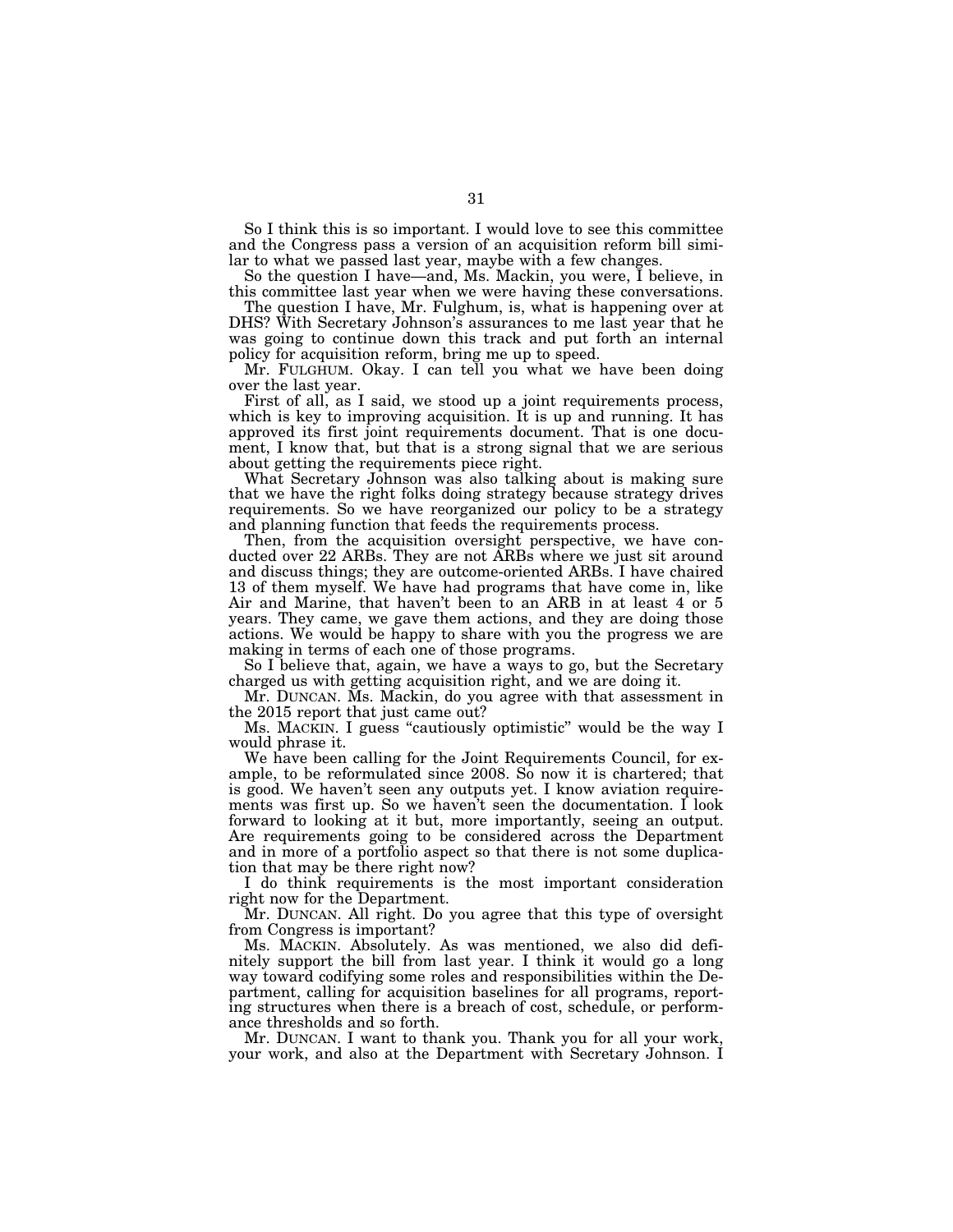would love to see where a new program, not some of these that we have talked about in the past, but where a new program is brought forward, you have advised Congress that this is how you are going to acquire, this is the baseline, this is the metrics, this is the performance standards we have put in place, this is sort of the review that we are going to do, and let us track that process, as well. Because I think it is important that we save our taxpayer dollars in these times.

Mr. Chairman, it is 3:15 in the afternoon, 3:20. It is not the grooviest time slot, whether you are on TV or whether you are in Congress in a Congressional committee. C–SPAN is probably not covering this. This isn't the grooviest topic that is out there. But it is so important when we talk about saving taxpayer dollars, because every dollar is important, so I commend you for that.

I yield back.

Mr. PERRY. The Chairman thanks the gentleman.

You know, as I read through the briefing, you know, you look at up to \$10 billion in acquisition-cost loss. I don't know, \$10 billion seems like real money to me around here, and we could probably use it on occasion, from some of the things I have seen.

But, with that, the Chairman now turns to the gentlewoman from California, Mrs. Torres.

Mrs. TORRES. Thank you, Mr. Chairman.

Mr. Fulghum, DHS has the third-largest budget in—your agency is the third-largest, with \$18 billion spent in goods and services annually.

This report has also identified that personnel has failed to follow established guidelines. What factors contribute to the on-going schedule delays, cost overruns, and the failure to complete programs as intended?

I know that you have been asked this over and over, and we will continue to ask over and over because of the seriousness, you know, of the reports that we are receiving. I tend to agree with my colleagues, that we have to protect taxpayers' dollars, and this is the only avenue that we have to do that.

Mr. FULGHUM. We agree with that.

I will start with, again, the requirements process. A better-defined requirement leads to a better cost estimate, which then leads to a better budget build. That alone won't do it, but that puts the program on a good start.

As a part of that requirements process, one thing I need to mention is that our S&T Directorate is a key member of that body because they need to look at the technical aspects of what the requirement is and how we are going about solving that requirement to make sure it is technologically feasible. Because, as she has mentioned in her report, at times you have a good requirement but it is just not technologically mature.

So why are programs over cost? Because, again, we need betterdefined requirements, and it will get you a better cost estimate. But I will be frank with you; budget uncertainty has certainly contributed to this. You know, our budgets have been going up and down, and the timing associated with getting those budgets has definitely been a contributing factor.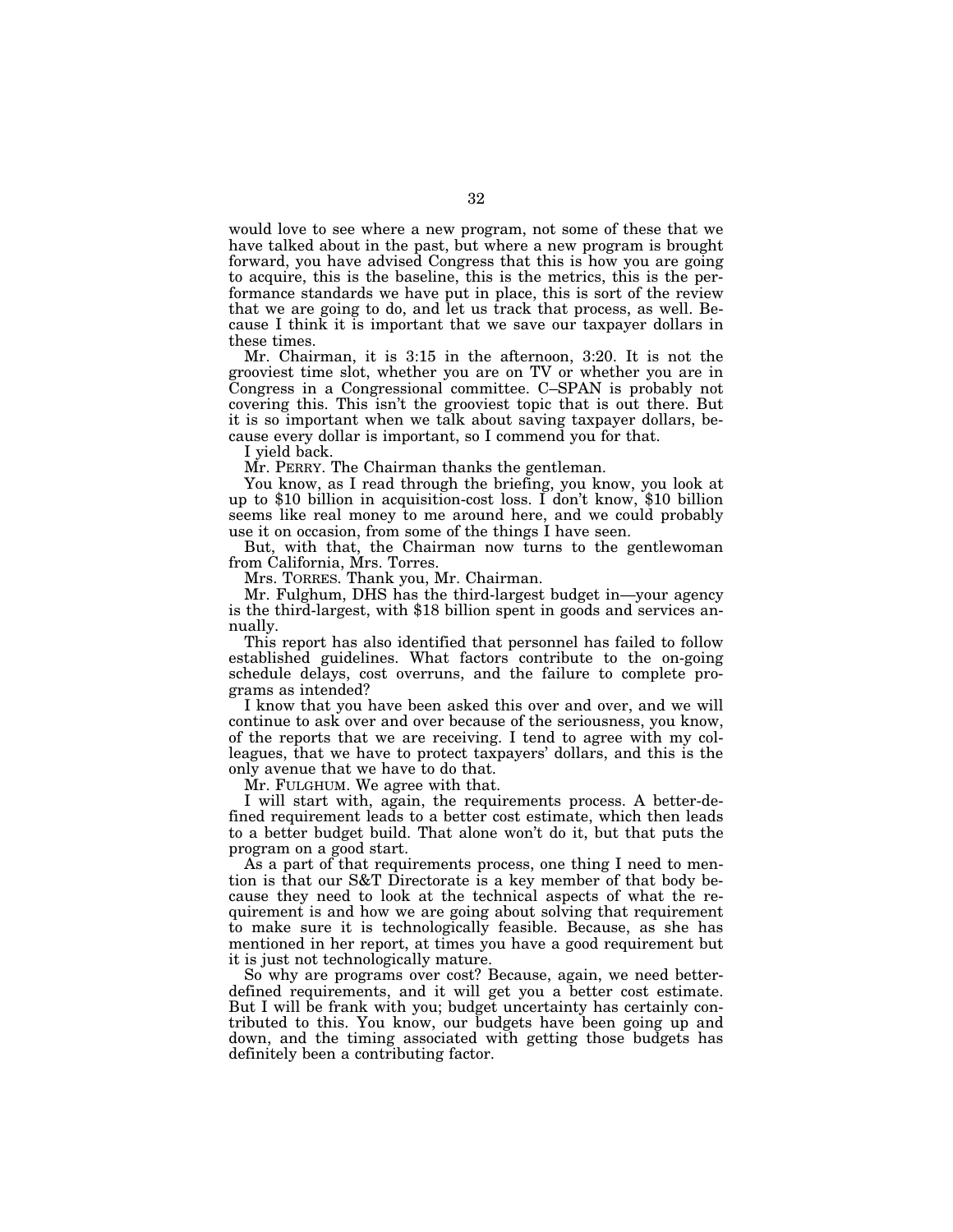Mrs. TORRES. So how do you intend to complete the 22 acquisition programs as conceived? How will the Department address the shortfalls in funding that have already been identified?

Mr. FULGHUM. So, for the six programs that have been mentioned here today that need an approved program baseline, they will have one by the end of this year. Because what I have told those programs is simply this: I need a goalpost, first of all. Then we will get a revised cost estimate, and then we will be able to come to closure on those programs.

Each one of them are in various stages of their acquisition life cycle, but I can tell you that, where they are missing a cost estimate, by the end of this year we will have 7 of the 10 that need cost estimates done. The other three will be done by the first quarter of 2016. So we will have that done.

Then those that are in breach will come back in front of the ARB, and they will be told, I need to hear from you how you plan to get the program back on track.

Mrs. TORRES. Last, will you walk me through the process, the actions that DHS is taking to ensure that the ARB is meeting consistently to review the major acquisition programs?

Mr. FULGHUM. So, a couple things.

One, we have had 22 ARBs, I think, in the past 12 months, 13 while I have been there. So it is the responsibility of the director of PARM to look out and see when the next major acquisition milestone event is. Or if we have said, I want to see the program every 3 to 6 months, whether there is an acquisition decision event or not, it is his job to make sure those programs are coming in.

As I said before, coming before us is interesting; that is good. But then what are the actions and outcomes that we want and that we codify in an ADM? So it is the director's responsibility to tell me how we are progressing on those actions, which he does.

Mrs. TORRES. So the next step would be for us to call the director of PARM in here and say, what are the action items, and why have we not seen the follow-up that we need to see in order to ensure that you have meetings——

Mr. Fulghum. So I-

Mrs. TORRES [continuing]. And that you have actual—you can show for something. I don't want meet-and-greet meetings.

Mr. FULGHUM. No.

Mrs. TORRES. You know, we want results.

Mr. FULGHUM. That is right. We can provide, and we do provide, the ADMs. Every acquisition decision memorandum that we write, we do provide a copy of it to the Congress. We are happy to do that. We are also happy to come talk to you about the outcomes that we have had and where we are on each one of those.

Mrs. TORRES. Thank you.

Mr. PERRY. The Chairman thanks the gentlewoman.

The Chairman now recognizes the gentleman from Florida, Mr. Clawson.

Mr. CLAWSON. Thank you all for coming. Thank you for doing this hearing, this committee meeting.

I was in Foreign Affairs, and so what happens is we are often double-booked. So I apologize for being here late, but it does not indicate a lack of interest.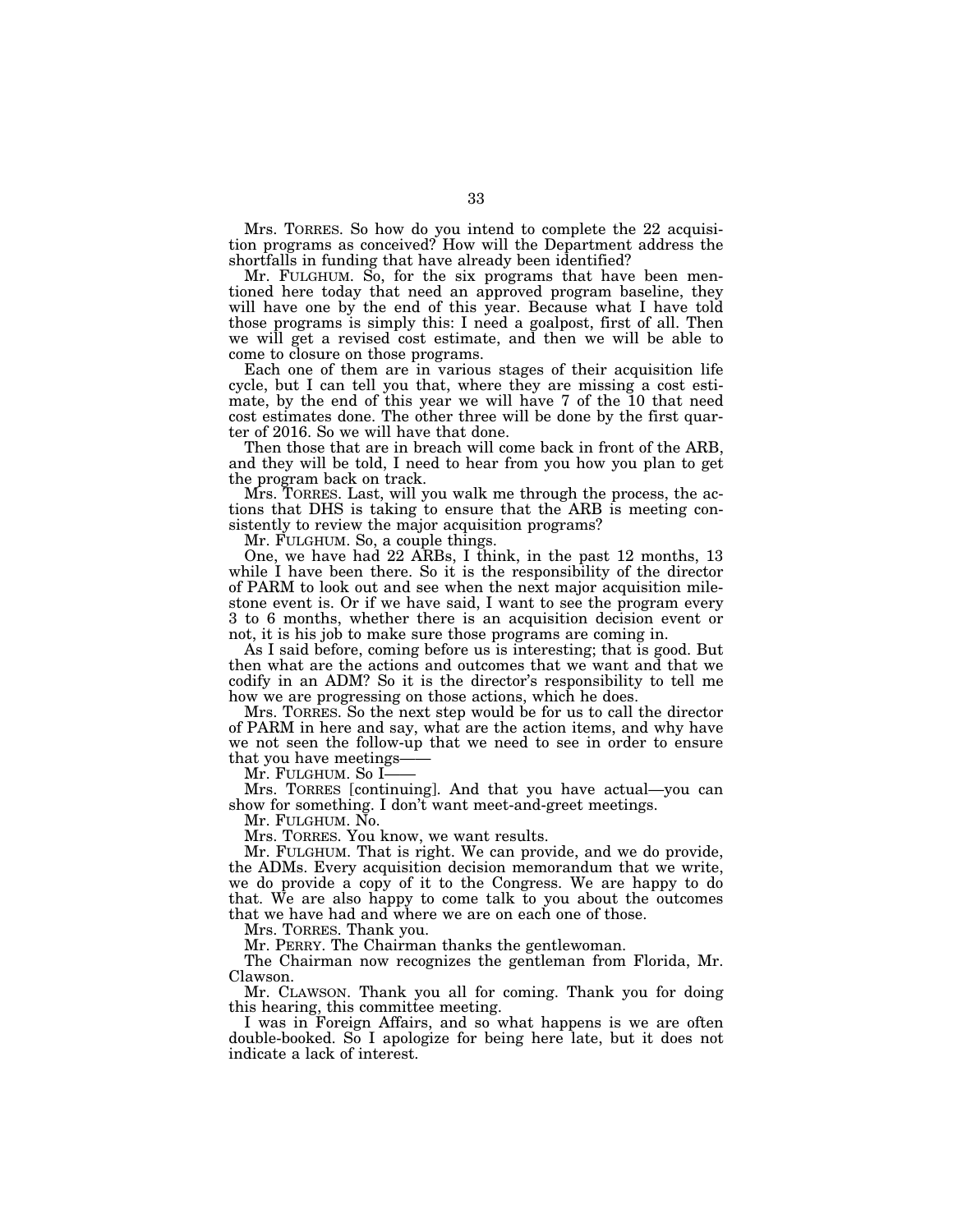I showed up in June of last year and came in on a special election. It is kind of—having come from the private sector, where we normally try to get as much information as we can before we make a decision, it has been an odd change for me to be in an environment where we are asked to make decisions and there is very little data.

So we keep coming to these committee meetings, and we get real, live, meaningful anecdotes, of which I do not in any way criticize, but when it comes to baseline information of any sort—capital expenditure information, historical or otherwise; cost information; return on investment to the taxpayer—whichever part of Homeland Security it is—and I am not trying to be partisan at all—I just can't get any baseline data.

So sometimes I am asked, well, will you approve a certain, you know, new border investment or something else, and I always feel befuddled because, with no data, nothing that demonstrates any kind of, you know, adherence in the past, it is hard to make a choice. I don't know how much capital expenditures are being spent here. I don't know where it goes. We just don't know anything. The reports I see from the GAO says there is really no baseline.

So I kind of say to myself, how did we get here, where we spend all these millions and billions, don't know where it goes, can't measure how we are doing, and no baseline in place? Does that make sense?

When I go see—for example, I went to see Mr. Fugate at FEMA. He says he is setting—he never had it before—he is setting in the baseline. We believe him; looks like he is doing all the right things. But, on a general sense, I would like to help in a nonpartisan way, but I don't know how to do that without any data, and I don't know how to get it.

So you all are probably getting better data than we see, and I don't know how much of that is because Congress becomes partisan. I would just like to be able to get some data so we would know whether taxpayers are getting a fair return and people are doing a good job. That doesn't seem too complicated. No matter who I ask, who have sat in your chair, I have never received any data. I am not trying to be critical or criticize; I would just like to know where things stand.

Now, does what I just laid on you, does that seem par for the course, or am I missing something obvious here on how to get enough data to where we can really do our jobs as kind of the board of directors? I will let you all respond to that one by one.

Because, with no data, I can't say who is doing a good job and who is not. I am sorry if any of this repeats what has already gone on today.

Ms. MACKIN. I guess I would comment, just speaking about major acquisition programs. There is a database that the Department has that was part of the work we did. We went to look at how good the data was. So that database is supposed to have cost estimates for all these programs, baseline data, schedules, changes to those schedules, all the information that you might be talking about.

We did find inaccuracies. In fact, the data wasn't reliable enough for us to really assess. But that was one recommendation we made.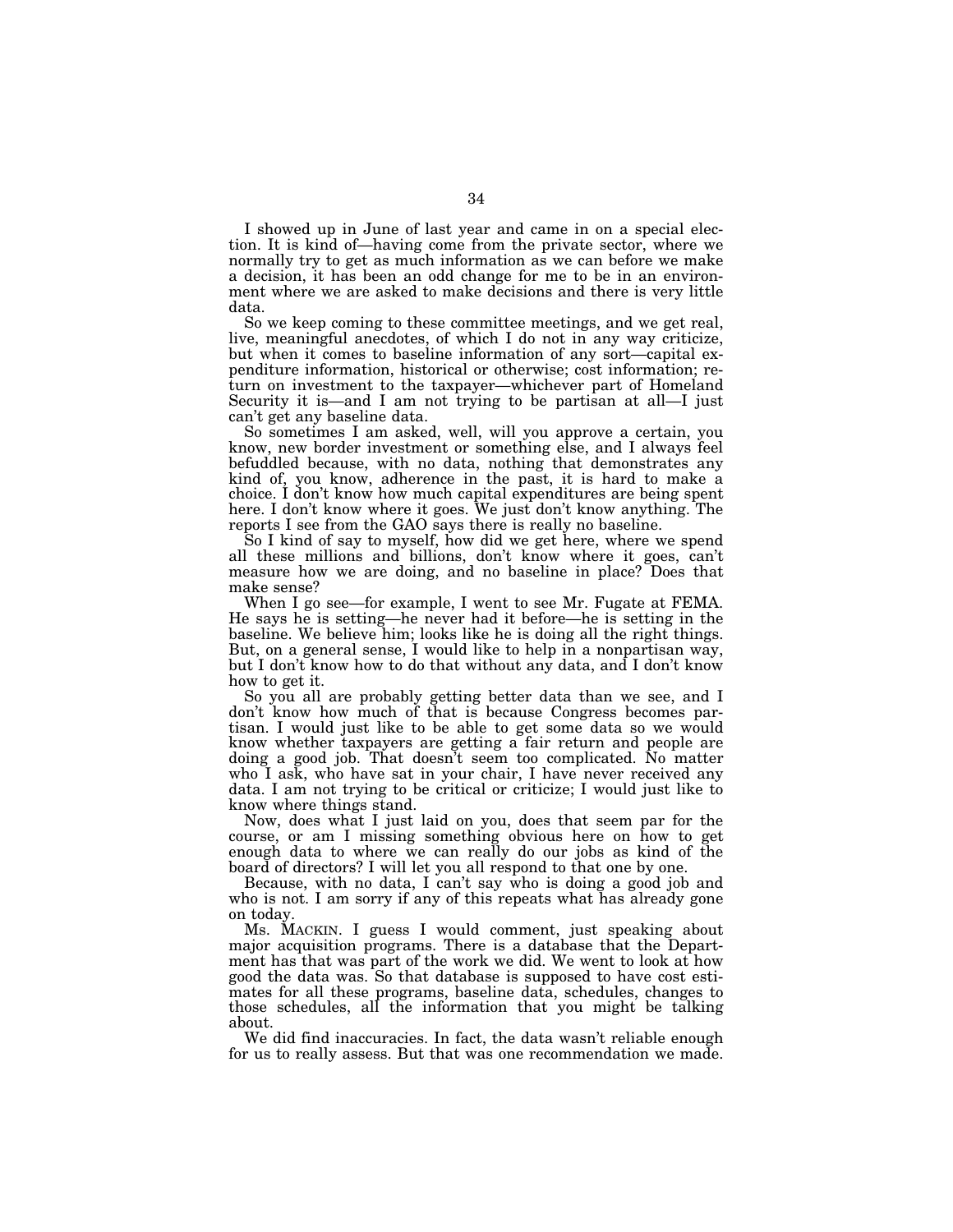Again, it goes back to program managers and the components. They are supposed to be going in there and entering the correct data for their programs and validating it. DHS agreed to see why that wasn't happening.

Mr. FULGHUM. So, as she said, it is not the data; it is the quality of the data. The data is there. So let me tell you what we are doing about it.

We have talked to each and every chief acquisition executive and said what is in the system she is referring to needs to be updated monthly and it needs to be accurate. So what we are going to do is, each month we are just going to start measuring the validity and accuracy of that data.

Because what she is also referring to is we provide Congress a comprehensive acquisition status report every year that has all the things she just described in it. The criticism in the past is some of that data is not accurate. It is better than it was, but more work needs to be done. But we do have a comprehensive acquisition report that we provide each year, and we provide quarterly status updates.

Mr. CLAWSON. Who sets the goals?

Mr. FULGHUM. With regard to?

Mr. CLAWSON. With regard to how much improvement on the baseline, how much implementation on the baseline.

Mr. FULGHUM. So, one of my jobs is to say how much better are we going to get over time. That is one of my jobs, working with the component acquisition executives and the program managers.

Mr. SIMS. Sir, it is a pleasure to meet you. My name is Cedric Sims.

I would share with you that one of the things that I would share with the program staff is that the programs often—the way that they began is how they are going to end. So there are a lot of complex programs at the Department that had a rocky start and probably haven't quite gotten right yet.

With respect to data, there was a number of systems that were implemented to support data collection. Some of those programs were on their own; some of them were at headquarters. Finding a common way to get that data in one place was a key objective of PARM. I believe the GAO report refers to some of those systems.

At some point, realizing the data at the beginning is not going to be pretty, and understanding that sometimes there is training so people understand and agree the same number means the same thing—when we talk about a cost estimate, let's all agree to what a cost estimate actually is. Then, from that point, improvements can be driven.

So, from that, certainly, PARM as an organization had traditionally helped do the validity and the validation work around the data collection, and PARM's role as an independent arbiter of that is very critical and continues to need to be reinforced.

Mr. PERRY. If the gentleman would yield, it is my understanding that the report—there is a report given with some of the data or much of the data that you have asked for, but, by statute, it goes to Appropriations, who is not always or often willing to give to it this committee.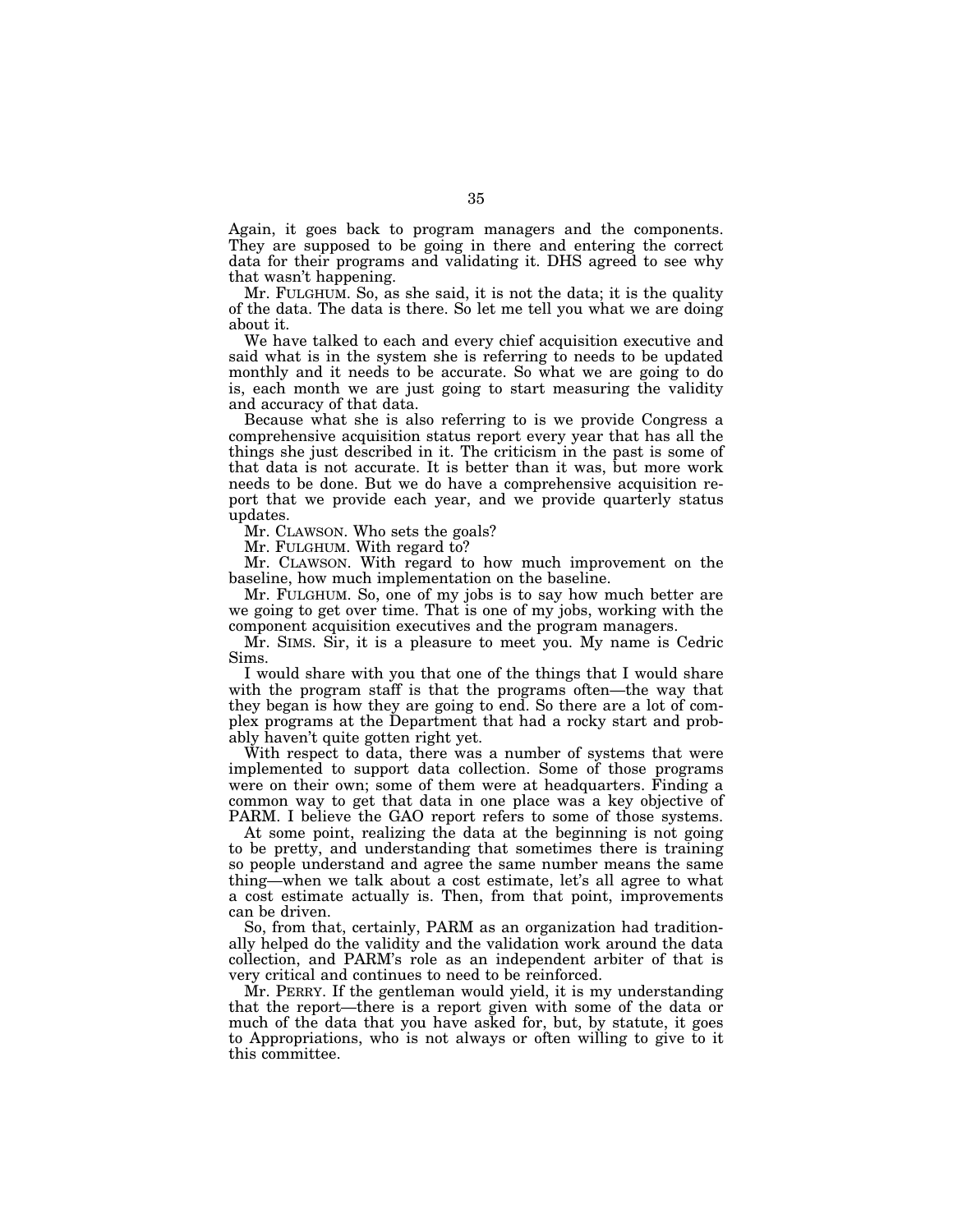In the legislation that is being offered, there would be a solution set there where we, too, would get the data. So that should be helpful to you.

Mr. CLAWSON. Right.

I guess my point is, or one of my points is, data against a baseline, against a goal, that has been previously discussed then allows folks to be able to make some sort of rough judgment on performance and in terms of accountability. If we have a baseline in this committee on much of the cost data and capital expenditure data of the Department, we haven't seen it. Therefore, if you show us progress, it is hard to measure progress without having had a baseline.

When we had the hearing here on capital expenditures, we were given a list of capital expenditures from 2010, as I recall. I was embarrassed.

So, as much as you all can put it in a package that the board of directors or the committee can understand in a summary state and, therefore, be able to make some sort of judgments and some sort of conclusions, then we can be supportive on the direction of the Department. Does that make sense to you all?

So on every group that comes in here, I am always urging, please give us data in a way that we can draw performance conclusions in a clear managerial way, just like the folks that are running the departments.

Massive data that is uncollated or unconnected in systems that aren't integrated and in managerial cost data that is not defined across the organization probably won't—it just swamps me, you know, and probably won't—I think, Dr. Sims, you understand what I am saying here.

So if you are not integrated yet inside enough to where you can come up with common data for yourselves to manage the organization, it will be impossible for us to do so from this side. Then we just get into partisan criticizing based on anecdotes as opposed to real data.

I don't mean to sound, you know, like I am going on and on here, but, Dr. Sims and both of you all, does that make sense? Where are we on that? How close would we be in order to come up with some sort of managerial summary?

I am sorry if I am taking too long.

Mr. PERRY. We are going to move on. We are going to do a second round here just to make sure we get all the questions—give an opportunity for all questions to be asked.

Mr. Sims, you are the former executive director, as stated, of PARM. A couple things: I am just wondering what you see the challenge is. Is it more poor oversight by DHS? Is it more—or would you characterize it as poor program management from a component and systematic approach, if you had to choose?

Mr. SIMS. Well, you give me a difficult set of choices there.

Mr. PERRY. Yeah. We have them every day here.

Mr. SIMS. Indeed.

I apologize, but I wouldn't characterize it as either, if you don't mind, sir.

I would say that what we have is a circumstance where, when a program is put under the hot light of an acquisition review,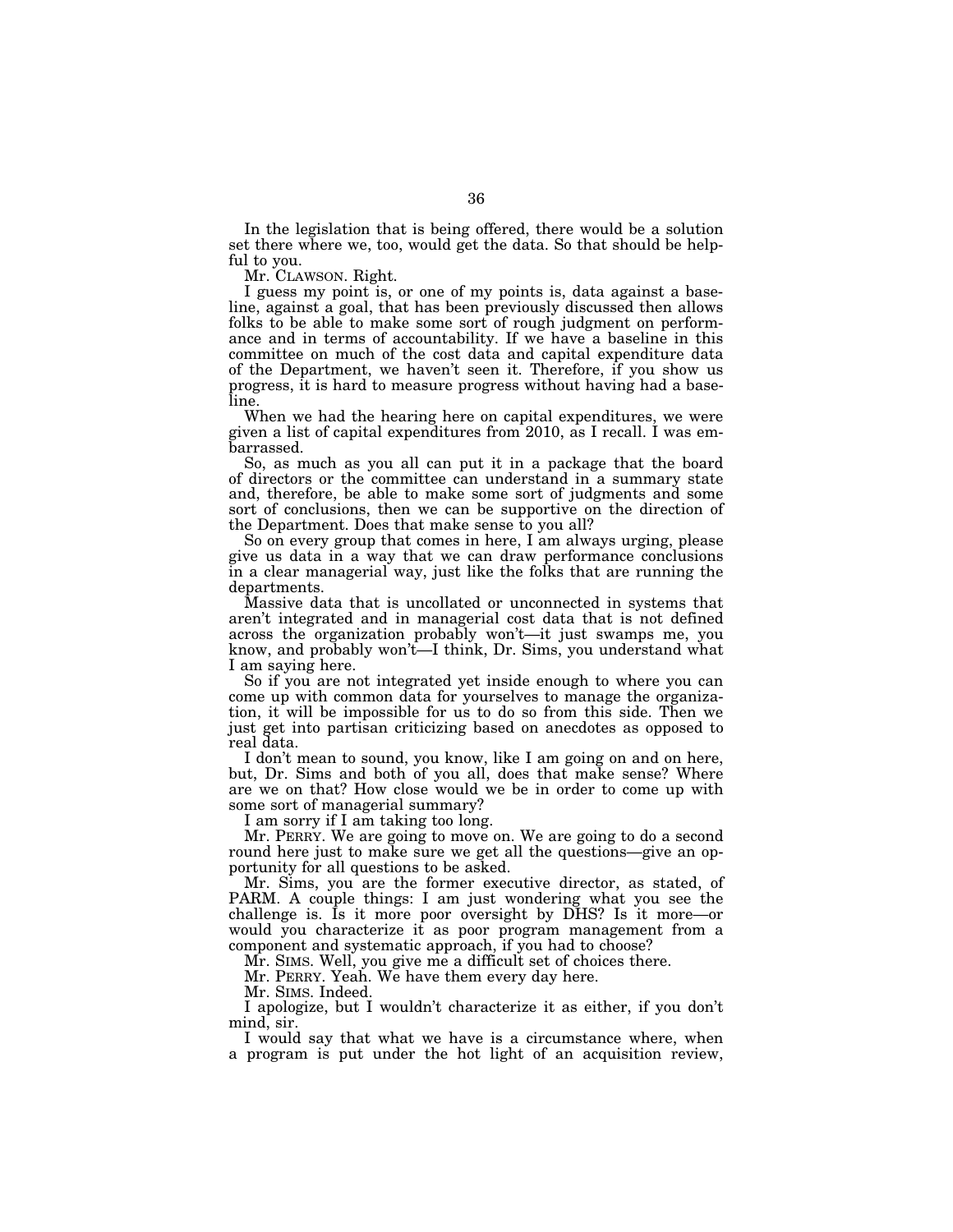things get right. They really do. There is no question. I think that that has been a very effective process.

But DHS has a very vast enterprise, and so scaleability is important. Baselines are absolutely the first thing that must be established for programs. If we don't have a baseline, if we don't have anything to evaluate, we have no way to measure progress.

It would be a welcome thing, I think, at some point, to see a number of baselines coming and being reported as being rebaselined as programs mature their processes and really understand what those baselines should be and how the program can ultimately deliver on the performance expected.

We have a phenomenal program management corps at the Department of Homeland Security. I would recognize that there are several outstanding program executives at DHS, but there are also some areas for improvement. I think, often, when you see a successful program, you can point to a very successful program executive running that program.

Mr. PERRY. Let me continue with you. This is a little bit of an uncomfortable question, but I think it is important to determine, if we can, some of the facts here or at least your perception. Because there is potentially a trust issue, and, of course, the public may see this differently than maybe what might be alleged.

But there was the wife of a former DHS inspector general, Mr. Charles Edwards, who I am not familiar, so—who faced serious— Mr. Edwards apparently faced serious allegations of a lack of independence and nepotism. Apparently, Ms. Edwards was one of the employees at PARM.

Can you flesh that out for us at all? Can you tell us, is that normal? Is there a policy—and it may be one thing to be two members of the same family in the organization, but when one is the inspector general, you can see the perception, if not the reality, that it creates.

Is there anything that you can impart to us to kind of allay our fears that this was just purely nepotism, that there might have been undue influence, et cetera?

Mr. SIMS. Yes, sir. I would be happy to. I don't find that uncomfortable at all.

We have the benefit of being able to scale PARM fairly significantly in terms of staff and put out some job announcements for opportunities. As I recall, I believe her name was Madhuri Edwards. She was selected as one of the individuals for PARM.

At that time—and I just want to be very clear—I was the executive director of the office. I had a number of staff that were responsible for staffing those positions. I hired my deputy directors and told them to run with it from there. Her degree of candidacy and the degree to which she was the appropriate selectee for a role, I can only believe that the process worked as it should.

She was not an employee of mine. I had departed PARM by the time she actually reported to work. So I can't speak to her performance thereafter.

Mr. PERRY. Thank you. I appreciate it.

With that, I will yield to the Ranking Member, Mrs. Watson Coleman, for questions.

Mrs. WATSON COLEMAN. Thank you, Mr. Chairman.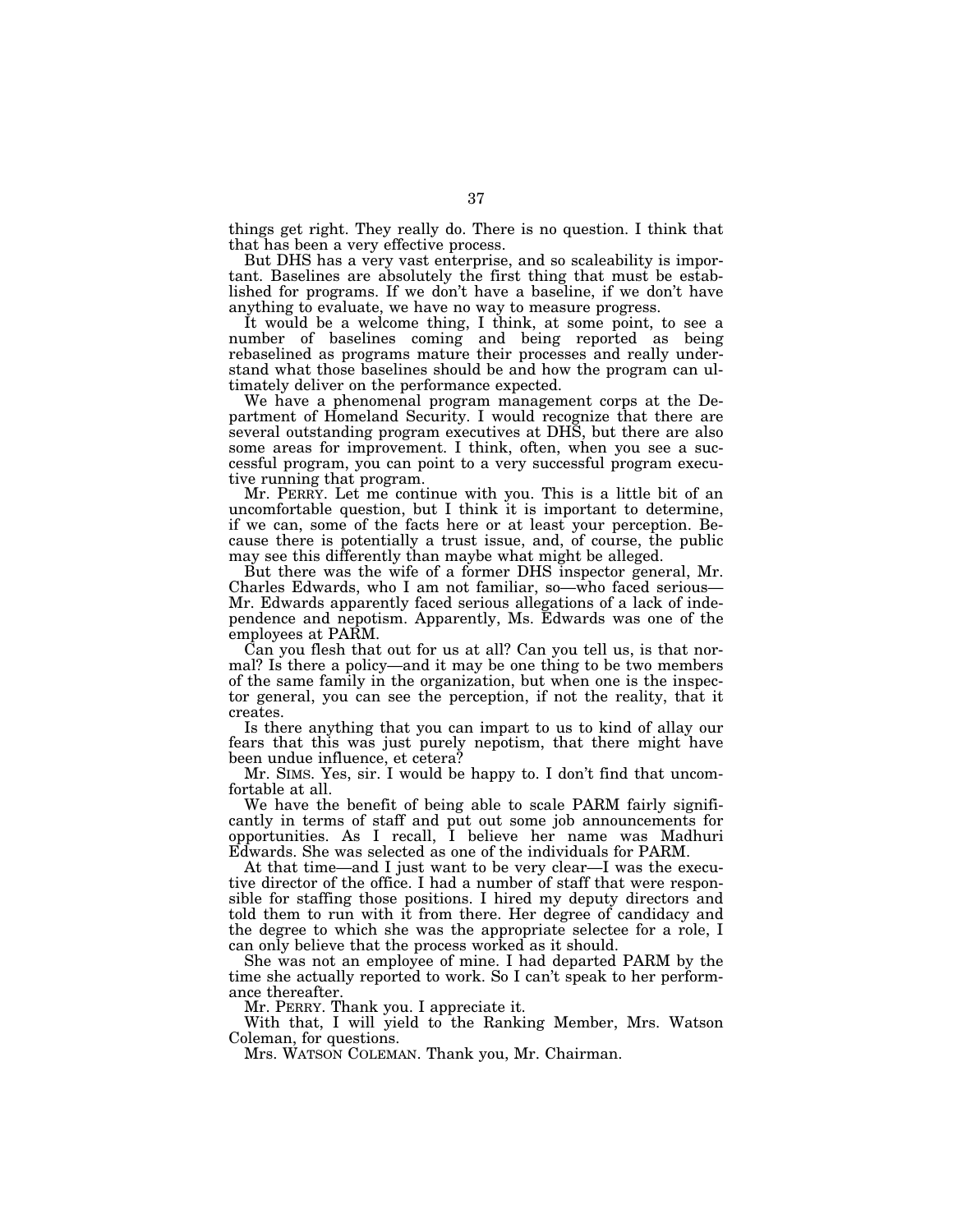Dr. Sims, I want to talk to you a little bit because you have been inside and now you are outside, and I would like to just kind of get your perspective on a couple of things.

What impact do you think that the Secretary's One DHS initiative is having on increasing morale among the acquisition personnel and on producing better outcomes regarding program management?

Mr. SIMS. Madam, thank you again for the opportunity to appear before you.

I think that that is yet to be seen. I think the opportunity to improve morale is there. I think that most employees at the Department—I am just reflecting upon my time—had a good opportunity to mentor a number of employees that were seeking opportunities to come into the Executive Service at some point in their career. I found that most were seeking authenticity, consistency, clear messaging, and so forth. Certainly, I can see out of the message, the unity message from Secretary Johnson, very, very strong intent there to drive that kind of consistency and authenticity in message.

Also, too, DHS has a phenomenal mission, and every time we had an employee that was detailed from another component, they found that they were enriched by that opportunity. I think the Unity of Effort will likely open avenues for components to share the best and the brightest across the organization and, quite frankly, utilize resources where they are best needed at the Department.

So I see it as a positive opportunity, but, you know, the time for that to actually be shown as effective, I think we will still see that.

Mrs. WATSON COLEMAN. Yeah.

Whenever we hear from someone, when we have a discussion with the Department, we hear of this great effort, this Unity of Effort that Secretary Johnson has advanced, and it is always spoken of in a very encouraging and supportive way. So we look forward to the fruit that it will bear, because it does seem as if we are moving in the right direction in a number of areas.

That it is at a department with such diversity and just so many things happening at one time is amazing. We will never be perfect. I mean, as long as we are human beings, we will never be perfect. So we need our systems and our accountability there so that we don't continue to make the same mistakes over and over and over again.

To that extent, what additional steps do you think that the under secretary for management and executive director of PARM should take to ensure that the acquisition personnel have the training and tools to implement effective baseline measurements? Do you think that there is any need for additional policy authority or legal authority? If so, what would that be?

Dr. Sims.

Mr. SIMS. Well, madam, I had an opportunity to take a look at the bill from the prior Congress, and I believe that that would be a fantastic product to support institutionalization of some of the best practices at the Department.

I do believe that, within the Department, that policies that are in place are very robust. I think more of an understanding of how to actually apply them in different contexts will continue to enhance the application of that, so, you know, a guidebook that says,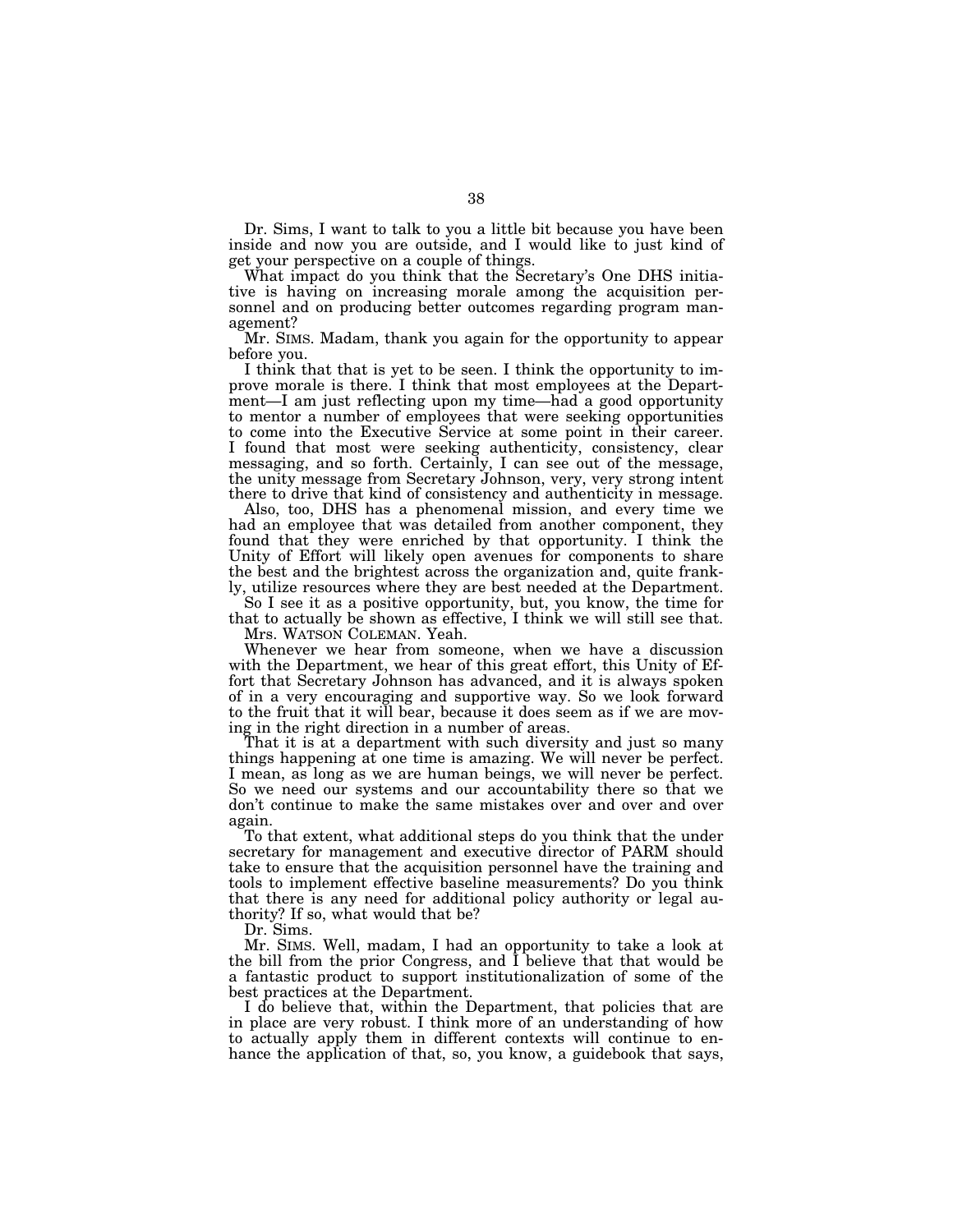this is how you do this. DHS has provided one in the past regarding this. As we continue to refine the kind of capabilities that are delivered, we need to continue to provide that guidance to the programs—a playbook, a roadmap, some way that kind-of helps everybody understand what this is about.

Finally, I am encouraged and heard recently that there are some efforts to rationalize roles and responsibilities. Unfortunately, we see some things as black-and-white, and they never were intended to be.

I note there are several efforts on-going to strengthen the role of the CIO at the Department. I think that that should be in direct support of efforts to strengthen acquisition management at the Department. Those things don't need to be in conflict. Again, I benefited from a prior career and working very closely with the DHS CIO and would hope that that will continue at the Department.

Mrs. WATSON COLEMAN. Both you and Mr. Fulghum have both mentioned the issue of maturation and institutionalization of the changes that are taking place. I agree that we do need to be mindful of that also.

Mr. Fulghum, you referred to having issued an ADM recently with regard to the memo that we received. I am just wondering, is there a time frame for, sort-of, the, you know, execution of the elements that are identified? What are we looking at in terms of a response?

Mr. FULGHUM. So we have asked for the program offices to come back by the 29th of May to give us, again, that 5-year cost assessment. Then we well—as well as, again, that program end date.

Then in the next current budget cycle, which is the fiscal year 2017 budget cycle, we will take a look at those 42 programs in terms of where they are in their life cycle against that cost estimate and make the appropriate budgetary adjustments.

Mrs. WATSON COLEMAN. Thank you.

Thank you very much, Mr. Chairman.

Mr. PERRY. The Chairman thanks the Ranking Member.

We are expecting votes anytime, but, in the mean time, we will recognize Mr. Clawson again, the gentleman from Florida.

Mr. CLAWSON. Mr. Fulghum, do we have integrated systems in IT purchasing, HR, financial, across the different areas of the organization?

Mr. FULGHUM. No, sir.

Mr. CLAWSON. Is there a program under way to do that, or is the thinking to leave it decentralized?

Mr. FULGHUM. No. We are looking on our financial systems—for example, we are well under way with a modernization effort, a shared services solution, wherein we go look at the current state of the market, and then we—my words—ride on those systems. So we have TSA, Coast Guard, and DNDO scheduled to begin that process at the end of this fiscal year, and then we will move each one in a successive year.

Right now, we have six core financial systems in the Department, and the goal is to reduce those and go to a shared service solution.

Mr. CLAWSON. Yeah. That is a good idea. How long will that take?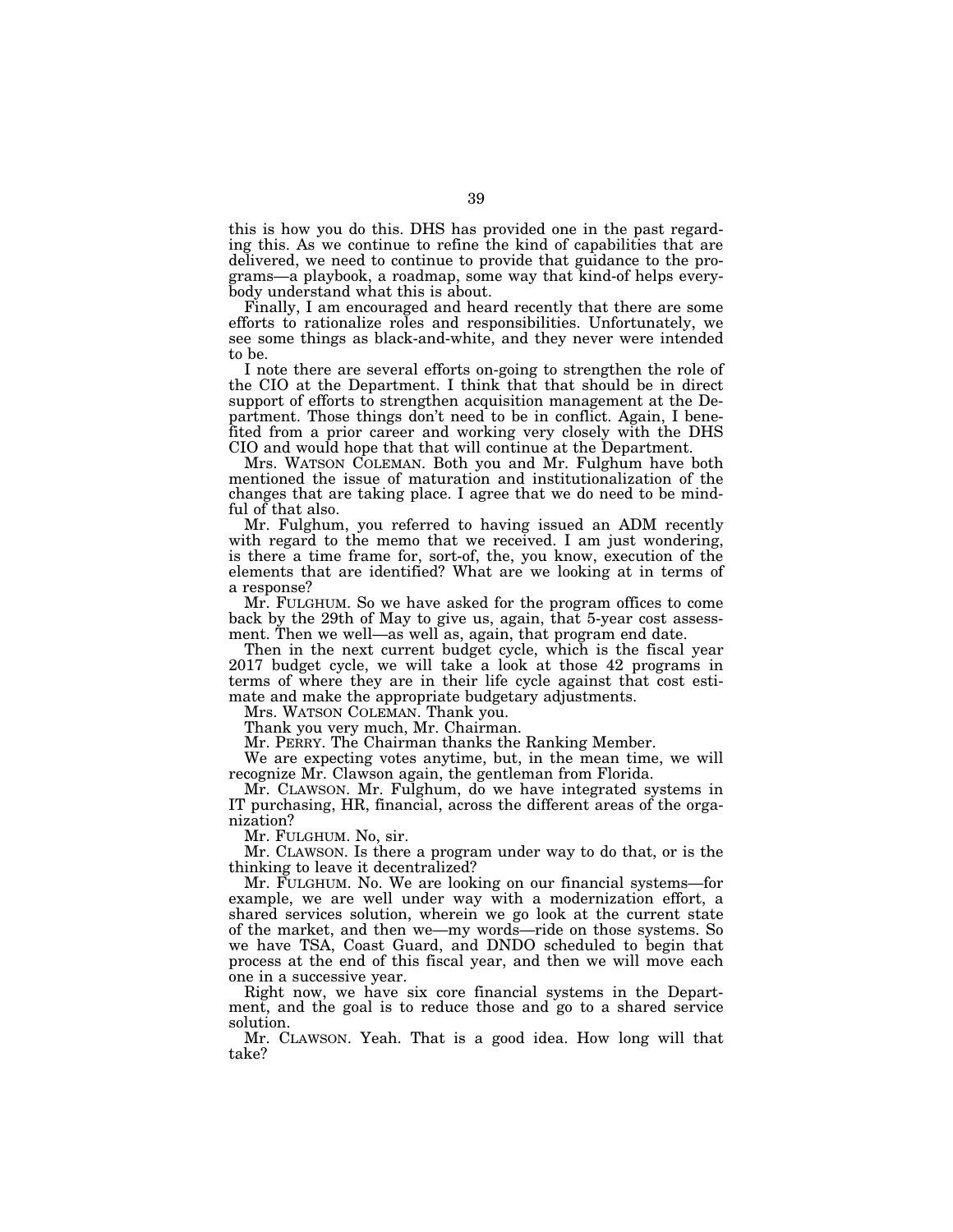Mr. FULGHUM. Given our current budget, we are scheduled to be done in 2020. What I would like to do is see us accelerate that, but it will be budget-dependent.

Mr. CLAWSON. Right now what you do is you integrate the data at headquarters level; is that right?

Mr. FULGHUM. So, from a financial systems perspective, we have some business intelligence that takes those disparate systems and integrates the data. But it is not ideal.

Mr. CLAWSON. Do you have integrated purchasing?

Mr. FULGHUM. We do not have integrated purchasing integration with our financial systems across the board. We have some but not a complete integration in the systems, which is, again, a fundamental requirement of our financial systems modernization effort. They have to provide procurement integration.

Mr. CLAWSON. So do we have a way to measure how good we buy things or not? Or you let each entity do that now.

Mr. FULGHUM. So we do have metrics on how well we are performing in buying good and services. Our procurement officer has that. Can we be better? Yes. But we do have metrics on how well we are doing.

Mr. CLAWSON. Okay.

Then the last question: How long before—you are not going to have an integrated system until 2020 unless you get more money to go quicker. I understand that. So, in the mean time, you integrate at a middle level or an upper level—I understand that—because management has to run the operation. I got all that.

Even if you measure on a local basis, how long before all of your different entities or organizations have baselines? What is the goal so that everybody has the measurable baselines that all of you all referred to earlier?

Mr. FULGHUM. So, if we are talking on our acquisition programs—so we have six programs that she referenced that will have acquisition program baselines by the end of this year, from which to measure them going forward.

Mr. CLAWSON. Sorry if I missed that when I was gone.

Mr. FULGHUM. I would note that, several years ago, we had 42 programs. We are down to six. We will get those six done this year.

In terms of cost and schedule, particularly cost, we have 10 programs left that don't have a good cost estimate. We will have seven of those done by this year, the remainder done in early 2016.

Mr. CLAWSON. Your IT system will have a managerial cost function that you can spread across each one of the acquisitions, right?

Mr. FULGHUM. So, as we move towards a modernized solution, we will have a common account structure, which is another challenge for DHS. We came from lots of different agencies. That common account structure will give you what it is you are looking for.

Mr. CLAWSON. Okay.

So the final word I have and the most important: It feels to me like you are dealing in 1990 or 1985. So, good luck. You have a lot of work to do. Anything we can do—I mean, you know, I am being totally serious here. You have a rough way to go ahead of you. You have a lot of work to do. So you are integrating while you are improving performance at the same time, and that is not easy in any environment.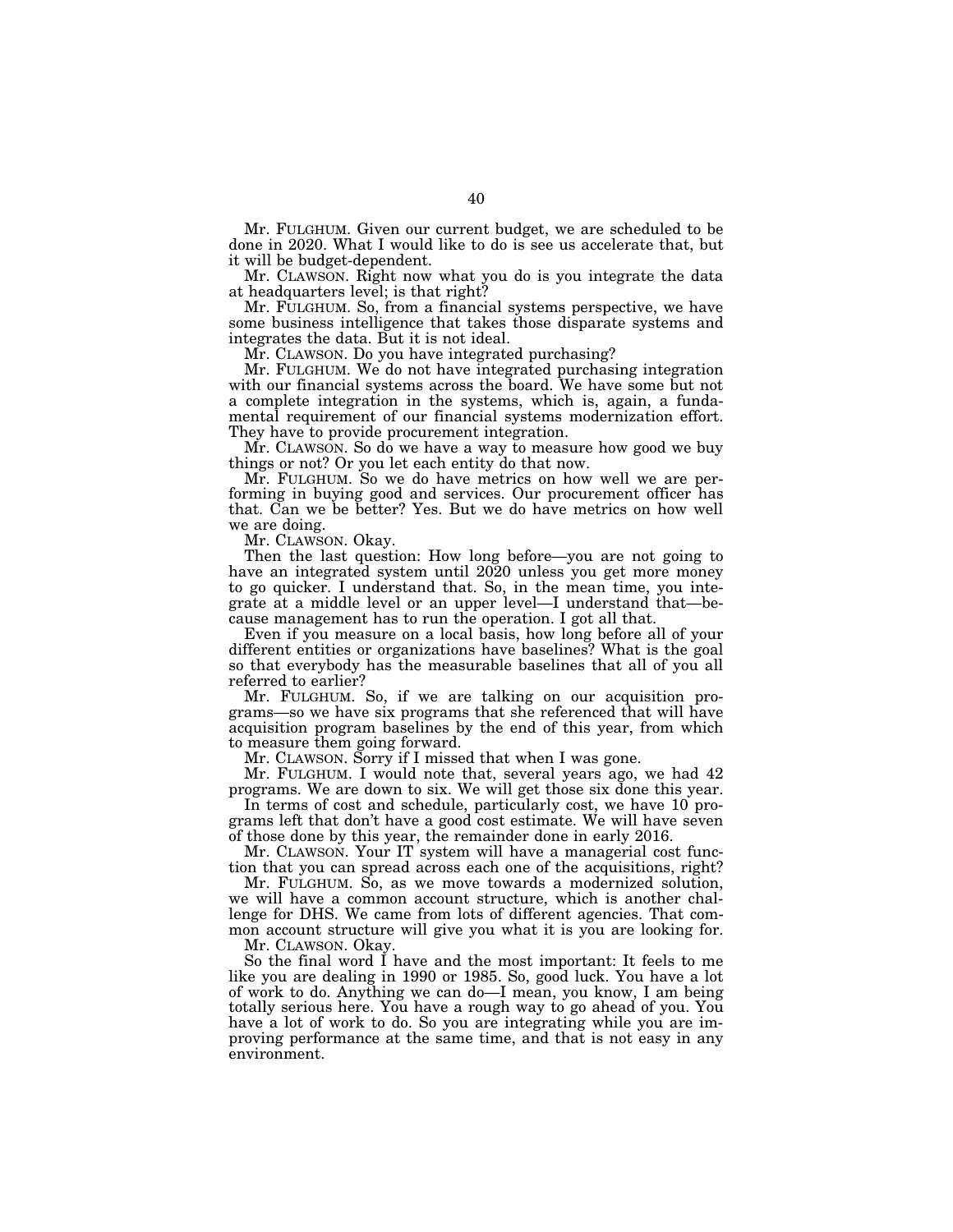Mr. FULGHUM. Yes, sir.

Mr. CLAWSON. So anything that we can do and I can do to support, the door is open and we are ready to do so. Any information that would be helpful so that we could see how you are doing, that is also appreciated.

Mr. FULGHUM. Yes, sir.

Mr. CLAWSON. Thank you for all your work, because I know this is a tough job.

Mr. FULGHUM. Yes, sir.

Mr. PERRY. The Chairman thanks the gentleman.

Just one final note before we leave to vote and adjourn the meeting. It is our understanding that there has been emphasis put on joint requirements. I think the Department has about, roughly, 220,000 employees, and, for the joint requirements, 6 staff members have been designated or are designated.

So if, Mr. Fulghum, if you can verify that and tell us that that is appropriate, and then if Ms. Mackin can also validate that, or if you have concerns about that, that would be great.

Mr. FULGHUM. Yeah, I believe we do have six on board today. I believe that is accurate.

Mr. PERRY. That is the appropriate number?

Mr. FULGHUM. I think we are still looking to expand that capability. We are leveraging, as I said in my opening statement, five portfolio teams as an underpinning, but I believe we are going to have to expand that, not only at the headquarters but also within the components, because that is where the requirements come from.

Mr. PERRY. Ms. Mackin, any thoughts?

Ms. MACKIN. Yeah, I don't know what the right number is. I think it is really important, though, to have an outcome. If that means getting more people on board at the components, I think that that is what will need to happen. So we will be keeping an eye on that and getting briefed on how the JRC is doing.

Mr. PERRY. Okay. Thank you very much.

I thank the witnesses for their valuable testimony and the Members for their questions.

The Members of the subcommittee may have some additional questions for the witnesses, and we will ask you to respond to these in writing.

Pursuant to committee rule 7(e), the hearing record will be open for 10 days.

Without objection, the subcommittee stands adjourned.

[Whereupon, at 3:56 p.m., the subcommittee was adjourned.]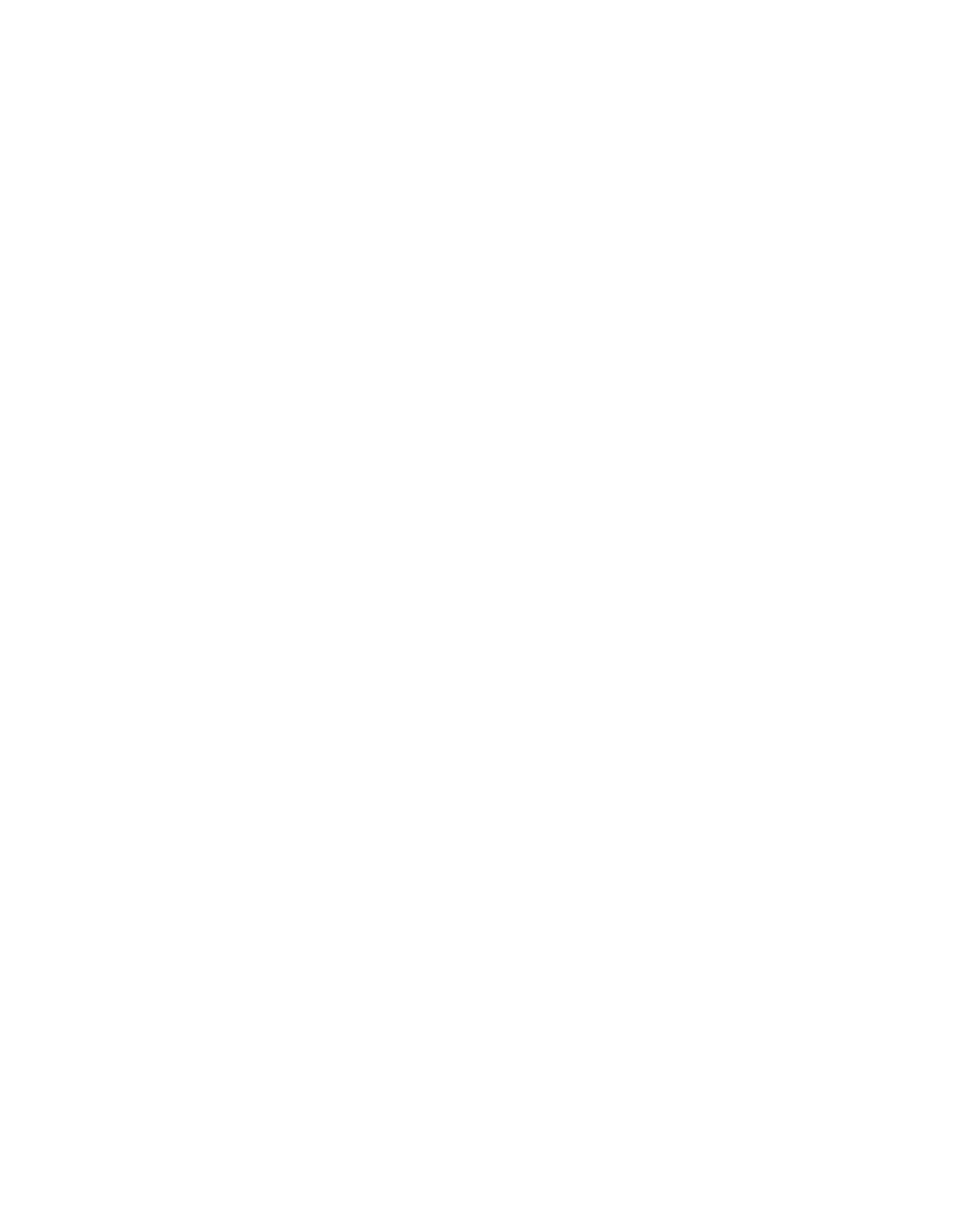# **A P P E N D I X**

QUESTION FROM RANKING MEMBER BENNIE G. THOMPSON FOR MICHELE MACKIN

*Question.* Ms. Mackin, throughout my tenure on this committee, I have asked the Government Accountability Office to look into the DHS acquisition process. Each report GAO does yields troublesome information. How can DHS ''fix'' the acquisition process? What is the realistic time line for ''fixing'' the process? Where else you see the need for Congressional intervention?

Answer. DHS has established an acquisition policy that is generally sound and reflects key program management practices, but due to shortfalls in executing the policy, we have highlighted DHS acquisition management issues in our high-risk updates for several years. Perhaps most troubling, DHS has allocated more than \$5 billion to programs that do not have baselines approved by DHS leadership even though the baselines were required by DHS policy. A program's baseline is the agreement between the program manager, component head, and acquisition decision authority—often DHS's deputy secretary or under secretary for management—establishing how systems will perform, when they will be delivered, and what they will cost. Without an approved baseline, there is little assurance that tax dollars are being used in an effective and appropriate manner, which is particularly problematic since we previously found DHS's portfolio of acquisition programs is not affordable. Additionally, it is difficult to objectively determine whether programs without approved baselines are performing well or poorly; whether programs should be case studies for good practices, or whether DHS managers should be held accountable for bad outcomes. For these reasons, DHS must do a better job of implementing its acquisition policy to improve acquisition outcomes. Congress could potentially encourage DHS to do so by codifying some of the key program management practices that DHS's acquisition policy currently reflects, such as in the DHS acquisition reform bill (HR 4228) that passed the House last year. More consistent implementation of the policy would be a good step towards improving acquisition management at DHS, but it will likely take years to fully resolve the enduring and prevalent challenges affecting acquisition programs Department-wide, including staffing, funding, and requirements issues.

#### QUESTIONS FROM HONORABLE CEDRIC RICHMOND FOR MICHELE MACKIN

*Question 1.* GAO has reported in the latest DHS Quick Look that out of 22 major DHS acquisition programs assessed, the cost estimates for seven have increased by \$9.7 billion, or 18 percent. How does this escalation in costs prevent DHS from executing its acquisition programs as intended?

Answer. When programs cost more than DHS leadership has approved, they effectively decrease DHS's buying power and reduce the amount of capability the Department will be able to afford in the future. This is an important issue because half of the programs we reviewed face significant funding gaps, meaning they would benefit from additional funding. For example, with the \$9.7 billion lost to cost growth, the Department could have fielded three times as many border inspection systems as currently planned. These systems help identify weapons of mass destruction, contraband, and illegal aliens being smuggled into the country. This is only one example of a program that faces funding shortfalls, and we identified several others responsible for supporting border surveillance, cybersecurity, search and rescue, law enforcement, and other missions.

*Question 2.* GAO's March 2015 report indicated that DHS lacks adequate information related to the operations and maintenance costs for 42 acquisitions programs. What are the ramifications of this information gap?

Answer. In May 2013, DHS waived the acquisition documentation requirements for 42 programs in sustainment, meaning that these programs have been developed, delivered, and are currently being operated and maintained. This phase of a pro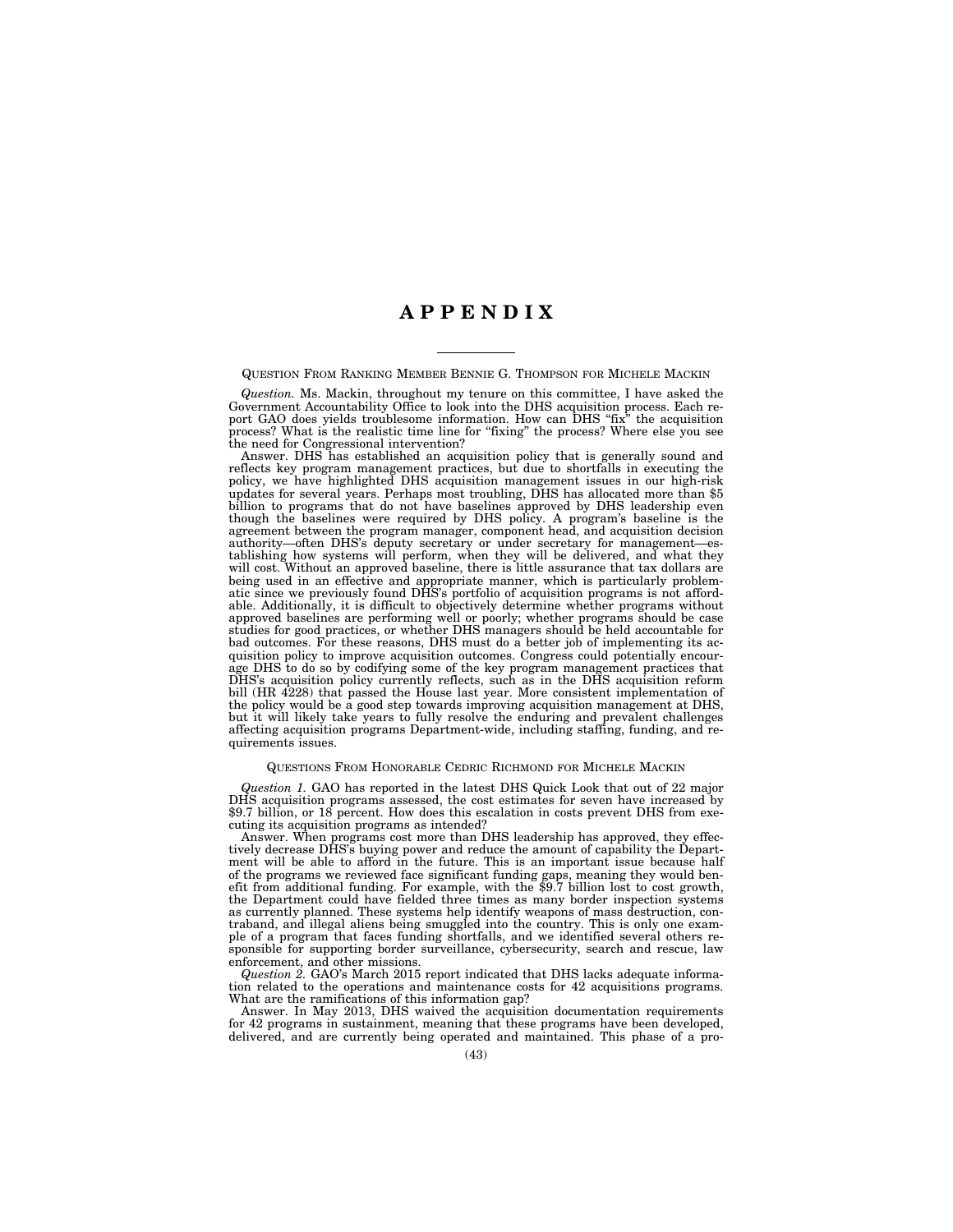gram can account for more than 80 percent of its life-cycle costs. Most troubling, we found that only 1 of the 42 waived programs has a Department-approved lifecycle cost estimate, which would include the operation and maintenance costs. DHS lacks insight into the programs' performance and execution of their funding, which could potentially be billions of dollars. Without knowing the operations and maintenance cost estimates for these programs, DHS will not be able to fully plan for and manage funding requirements across its major acquisition programs.

#### QUESTIONS FROM HONORABLE NORMA TORRES FOR MICHELE MACKIN

*Question 1a.* Please discuss the Department's rationale for testing some of its programs and deploying others without testing them.

Answer. DHS policy establishes that programs generally should be operationally tested before deploying capabilities. The primary purpose of test and evaluation is to provide timely, accurate information to managers, decision makers, and other stakeholders to reduce programmatic, financial, schedule, and performance risk. However, we found that DHS leadership allowed four programs to deploy capability without operational testing for various reasons: The Non-Intrusive Inspection (NII) Systems Program, the Next Generation Network—Priority Service (NGN–PS) program, and the U.S. Coast Guard's (USCG) HC–130H/J and Command, Control, Communications, Computers, Intelligence, Surveillance, and Reconnaissance (C4ISR) programs.

DHS's Director of Operational Test and Evaluation (DOT&E) determined that the NII program does adequate acceptance testing on commercial-off-the-shelf systems, and that it does not need operational testing until the next generation of NII capabilities is pursued. Similarly, DOT&E established that the NGN–PS program could use acceptance testing, among other things, to determine whether service providers are meeting requirements. As for the HC–130H/J program, the U.S. Air Force previously conducted operational testing on the HC–130J aircraft, and DOT&E determined that it did not need additional operational testing. In the case of the C4ISR program, DHS leadership approved USCG's plan to deploy capability without operational testing. USCG officials have decided to test the C4ISR system in conjunction with aircraft and vessels, rather than on a stand-alone basis, to save money and avoid duplication. However, we did identify that the USCG C4ISR system's key performance parameters were not specifically evaluated during past aircraft and vessel tests, and in 2014 we recommended USCG fully integrate C4ISR assessments into other assets' test plans or test the C4ISR program independently.<sup>1</sup> USCG concurred with this recommendation, and stated it would implement it i

*Question 1b.* At what juncture is approval required from the components' acquisition executives, the Acquisition Review Boards and senior leadership regarding the operational testing of programs before they are deployed?

Answer. DHS acquisition policy establishes that a major acquisition program's decision authority, which is supported by the Acquisition Review Board, shall review the program at a series of five predetermined acquisition decision events to assess whether the major program is ready to proceed through the acquisition life-cycle phases. One of these events is designated Acquisition Decision Event (ADE) 2A, and DHS policy establishes that the acquisition decision authority should approve the program's baseline at that point. This baseline should establish the program's overarching schedule, including its operational test events, if any. Subsequently, DOT&E should approve the program's Test and Evaluation Master Plan, which describes the developmental and operational testing needed to determine technical performance, limitations, and operational effectiveness and suitability. After the program's operational testing, but prior to ADE 3, DOT&E provides the acquisition decision authority a letter assessing the operational test and the associated evaluation. This letter is intended to help the acquisition decision authority determine whether the program is ready to deploy capability at ADE 3. These are key points at which DHS leadership should approve a program's operational testing.

#### QUESTIONS FROM CHAIRMAN SCOTT PERRY FOR CHIP FULGHUM

*Question 1.* The Deputies Management Action Group, known as the DMAG has a crucial role to play in ensuring the Department runs effectively and efficiently. This is a very important group (one step below the Department's Senior Leader's Council) and it is involved in major decisions including the development of the Department's budget and the joint requirements process.

<sup>1</sup>GAO, *Coast Guard Acquisitions: Better Information on Performance and Funding Needed to Address Shortfalls,* GAO–14–450, (Washington, DC: June 5, 2014).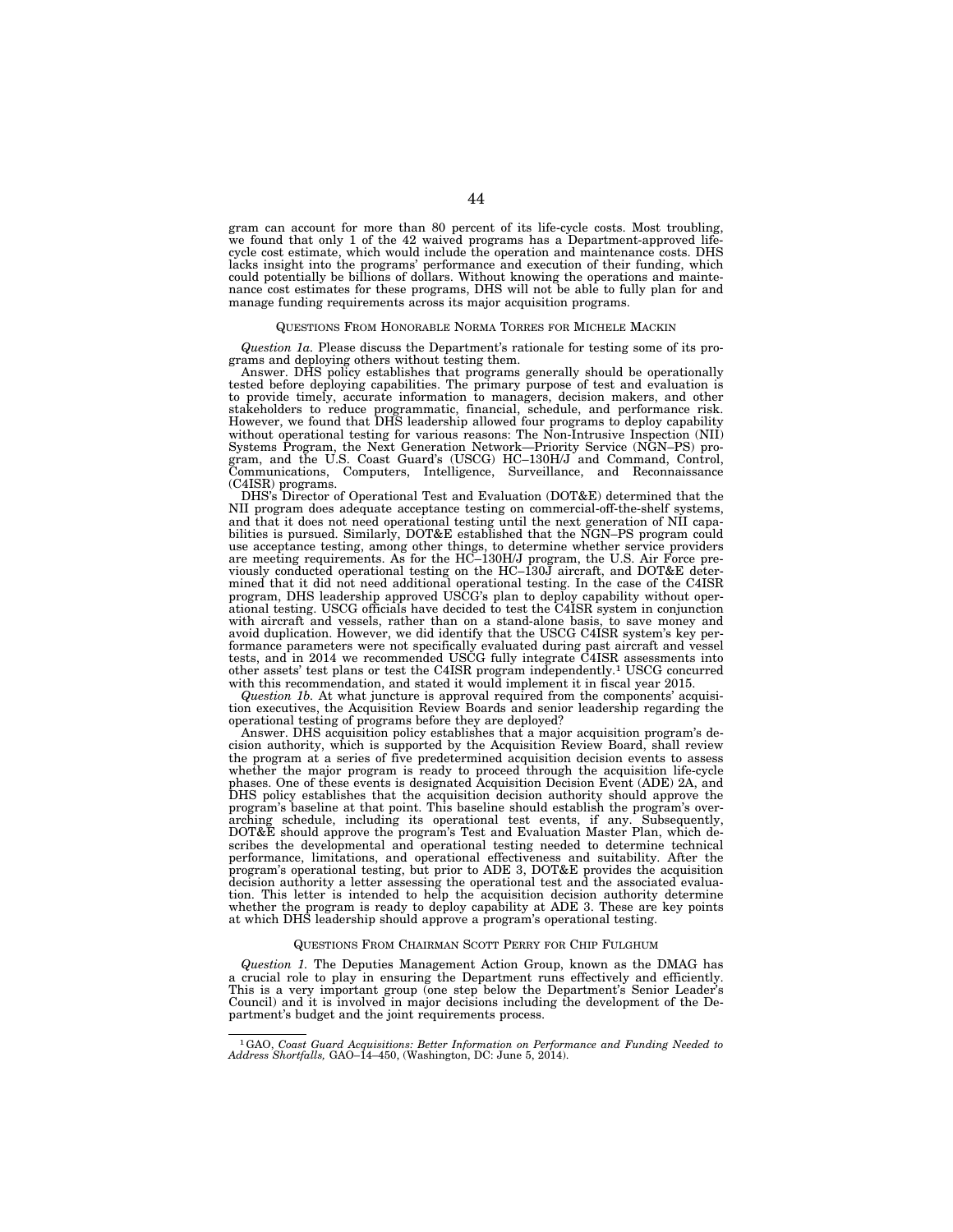What policies and procedures currently govern the DMAG and how were they established?

Answer. Response was not received at the time of publication.

*Question 2.* Are these policies formally outlined and established in a DHS policy memorandum? If so, please provide a copy of this memorandum to the committee. Answer. Response was not received at the time of publication.

*Question 3.* What is the process for amending these policies and procedures?

Answer. Response was not received at the time of publication.

*Question 4.* As chair of the DMAG, does the deputy secretary have any special privileges that allow him to set the DMAG's agenda and/or the way it operates?

Answer. Response was not received at the time of publication.

### QUESTIONS FROM RANKING MEMBER BENNIE G. THOMPSON FOR CHIP FULGHUM

*Question 1.* In fiscal year 2014, DHS spent \$10.7 billion—a bit more than onesixth of its total budget authority—on acquisition of systems with life-cycle costs estimated at \$300 million or more. Throughout my tenure on this committee, I have seen the Department throw money at various companies and systems that do not yield results; thus, wasting taxpayer dollars. However, I know that there are some companies that have capabilities and still cannot seem to get in the door at DHS. When the Department makes the decision to spend this type of money, how much consideration is given to small and minority businesses?

Answer. Response was not received at the time of publication.

*Question 2.* According to the Government Accountability Office GAO could not even assess nearly a quarter of the major DHS acquisitions assessed in the latest DHS Quick Look, because there has never been a successful completion of all of the reviews required by the Department's own acquisition policies. As you prepare to transition out of the role as acting under secretary for management, how are you planning on addressing this issue? Have you had a meeting with the Secretary about this? Do you plan on having a meeting with the incoming under secretary? Answer. Response was not received at the time of publication.

## QUESTIONS FROM HONORABLE CEDRIC RICHMOND FOR CHIP FULGHUM

*Question 1.* According to GAO's latest DHS Quick Look, 14 of 22 major DHS acquisitions assessed have experienced schedule slips of up to 3 years on average. What is the Department doing to ensure that programs remain on track to deliver capabilities to end-users?

Answer. Response was not received at the time of publication.

*Question 2.* Apparently GAO has identified some gaps in information that DHS is providing to Congress regarding its acquisitions programs. How is DHS responding so that Congress will be given accurate and current information going forward? Answer. Response was not received at the time of publication.

#### QUESTIONS FROM HONORABLE CEDRIC RICHMOND FOR CEDRIC J. SIMS

*Question 1.* In your testimony, you refer to the implementation of the Decision Support Tool, or DST as a mechanism to help track the performance of acquisitions programs. Since its inception, how effective has the DST proven to be in detecting potential issues with acquisitions programs?

Answer. Response was not received at the time of publication.

*Question 2.* In your experience as former executive director of the Program Accountability and Risk Management Office, how extensive is the training provided to personnel regarding the use of the Decision Support Tool and other metrics used to assess acquisitions programs?

Answer. Response was not received at the time of publication.

*Question 3.* What, if any adjustments or changes would you make to the Program Accountability and Risk Management Office now that you have some distance from the Department?

Answer. Response was not received at the time of publication.

#### QUESTION FROM HONORABLE BONNIE WATSON COLEMAN FOR CEDRIC J. SIMS

*Question.* As former executive director of the Office of Program Accountability and Risk Management, what factors would you say have contributed to the irregularities in data found by GAO in the Next Generation Periodic Reporting System, or nPRS which caused Congress to receive incomplete information in the Department's Comprehensive Acquisition Status Report?

Answer. Response was not received at the time of publication.